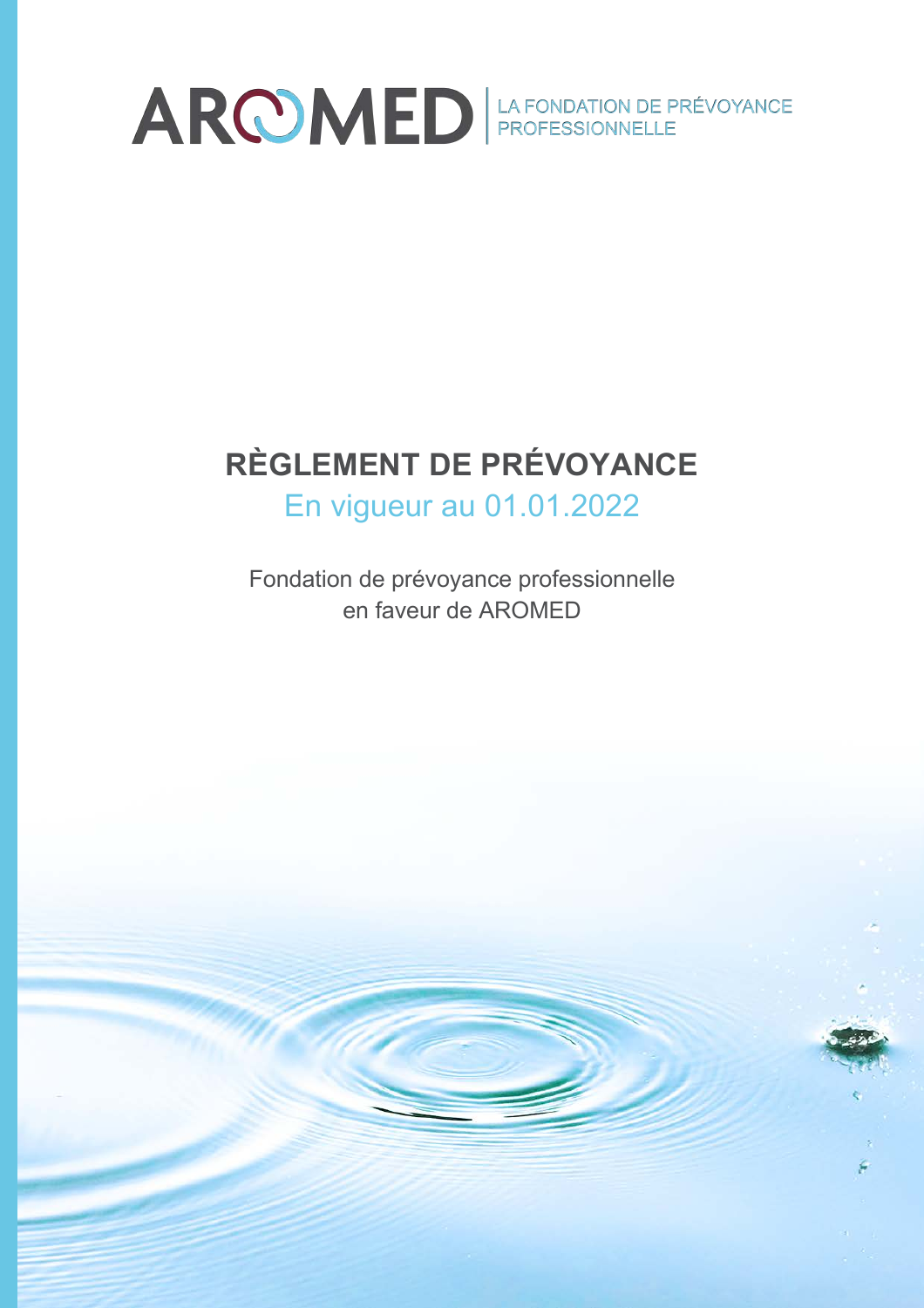

# Table des matières

| ARTICLE 31 RETRAITE DIFFEREE : MAINTIEN DE LA PREVOYANCE APRES L'AGE ORDINAIRE DE LA RETRAITE 18 |  |
|--------------------------------------------------------------------------------------------------|--|
|                                                                                                  |  |
|                                                                                                  |  |
|                                                                                                  |  |
|                                                                                                  |  |
|                                                                                                  |  |
|                                                                                                  |  |
|                                                                                                  |  |
|                                                                                                  |  |



T +41 (0)22 365 66 67<br>F +41 (0)22 361 50 25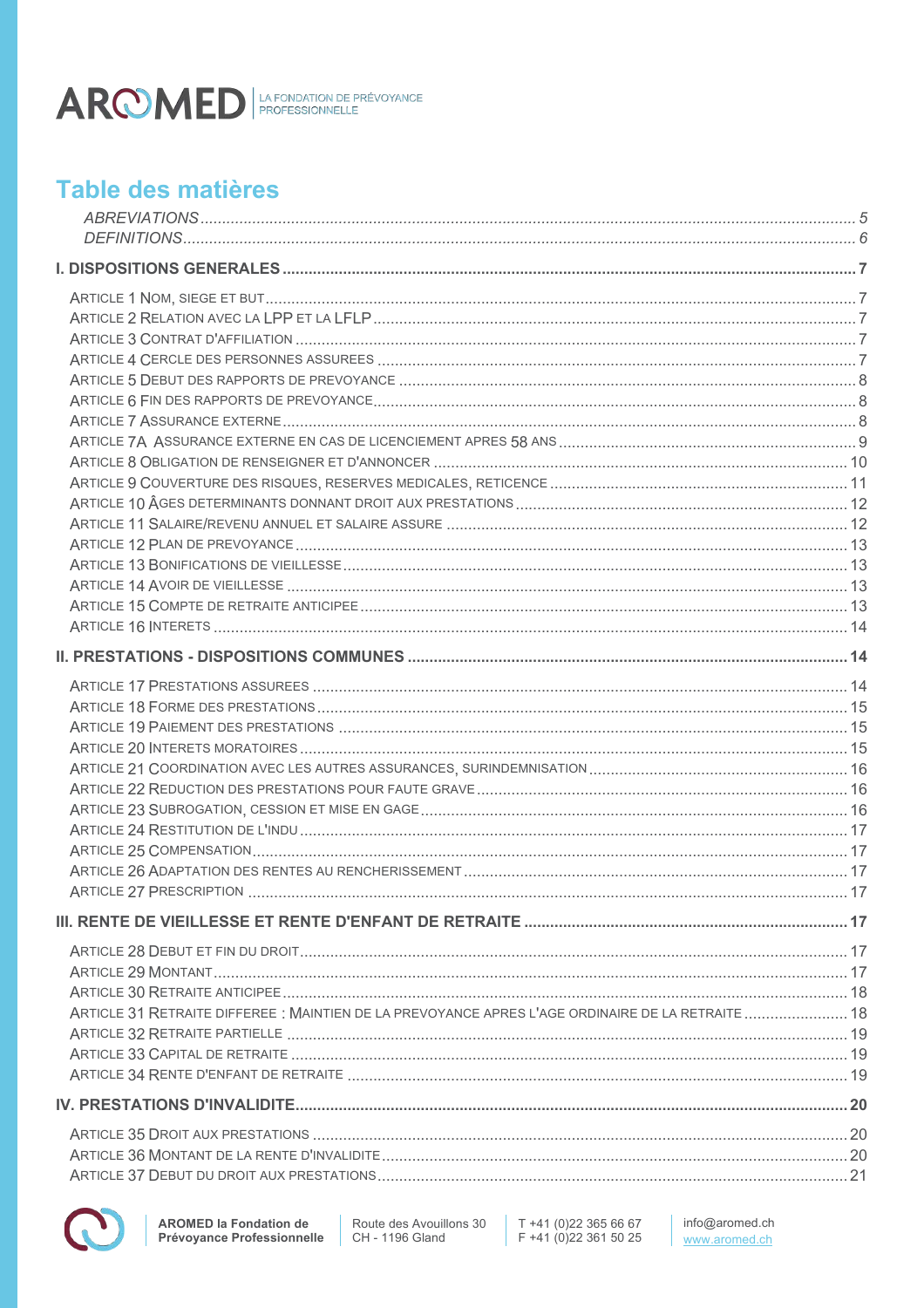

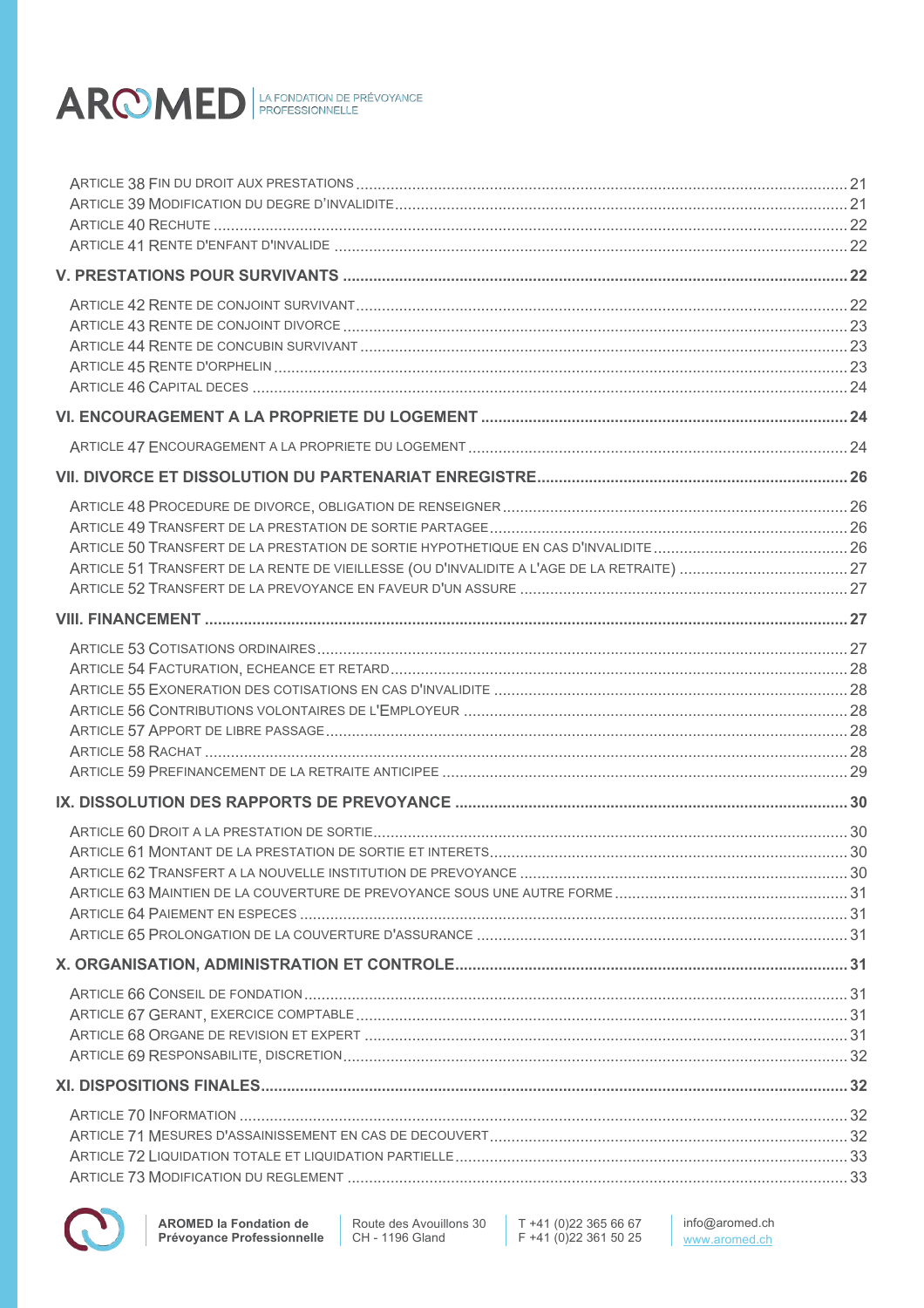

| ANNEXE 2: DESCRIPTIF DES PLANS DE PREVOYANCE SMARTMED VALABLE DES LE 1ER JANVIER 202236              |  |
|------------------------------------------------------------------------------------------------------|--|
| ANNEXE 3: DESCRIPTIF DU PLAN DE PREVOYANCE « EQUILIBRE SECURITE » VALABLE DES LE 1ER JANVIER 2022 38 |  |

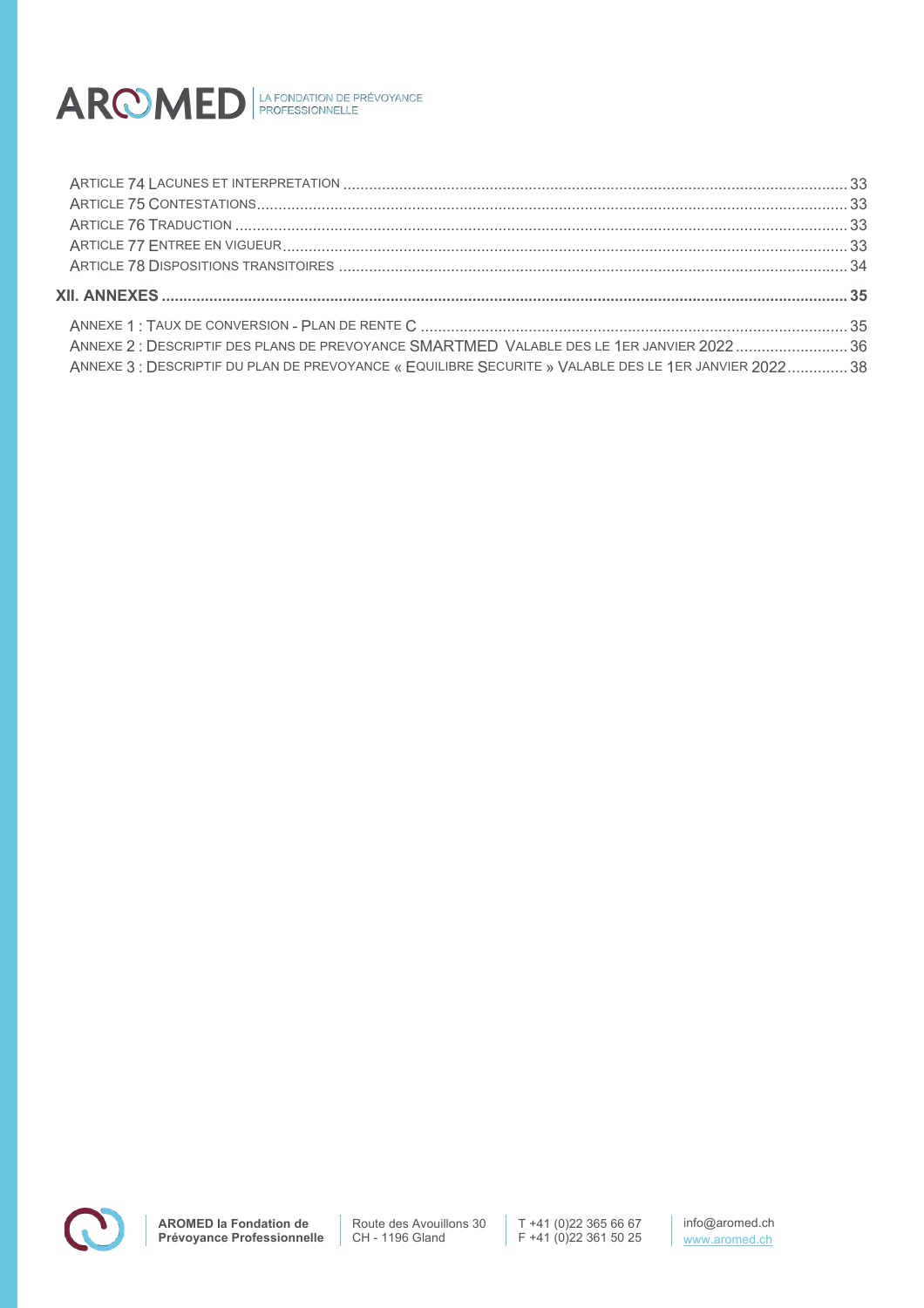

Pour des raisons de simplification et de lisibilité, la forme masculine est utilisée dans le présent règlement, elle s'applique indistinctement aux personnes des deux sexes.

# **ABREVIATIONS**

| CC               | Code civil suisse du 10 décembre 1907                                                                                            |
|------------------|----------------------------------------------------------------------------------------------------------------------------------|
| <b>CO</b>        | Code des obligations du 30 mars 1911                                                                                             |
| LAA              | Loi fédérale sur l'assurance-accidents du 20 mars 1981                                                                           |
| AI               | Loi fédérale sur l'assurance-invalidité du 19 juin 1959                                                                          |
| LAM              | Loi fédérale sur l'assurance militaire du 19 juin 1992                                                                           |
| AVS              | Loi fédérale sur l'assurance-vieillesse et survivants du 20 décembre 1946                                                        |
| <b>LFLP</b>      | Loi fédérale sur le libre passage dans la prévoyance professionnelle vieillesse, survivants et invalidité<br>du 17 décembre 1993 |
| LPart            | Loi fédérale sur le partenariat enregistré entre personnes du même sexe du 18 juin 2004                                          |
| <b>LPP</b>       | Loi fédérale sur la prévoyance professionnelle vieillesse, survivants et invalidité du 25 juin 1982                              |
| <b>LPD</b>       | Loi fédérale sur la protection des données du 19 juin 1992                                                                       |
| <b>OEPL</b>      | Ordonnance sur l'encouragement à la propriété du logement au moyen de la prévoyance<br>professionnelle du 3 octobre 1994         |
| <b>OFAS</b>      | Office Fédéral des Assurances Sociales                                                                                           |
| OPP <sub>2</sub> | Ordonnance sur la prévoyance professionnelle vieillesse, survivants et invalidité du 18 avril 1984                               |
| <b>RAVS</b>      | Règlement sur l'assurance-vieillesse et survivants du 31 octobre 1947                                                            |

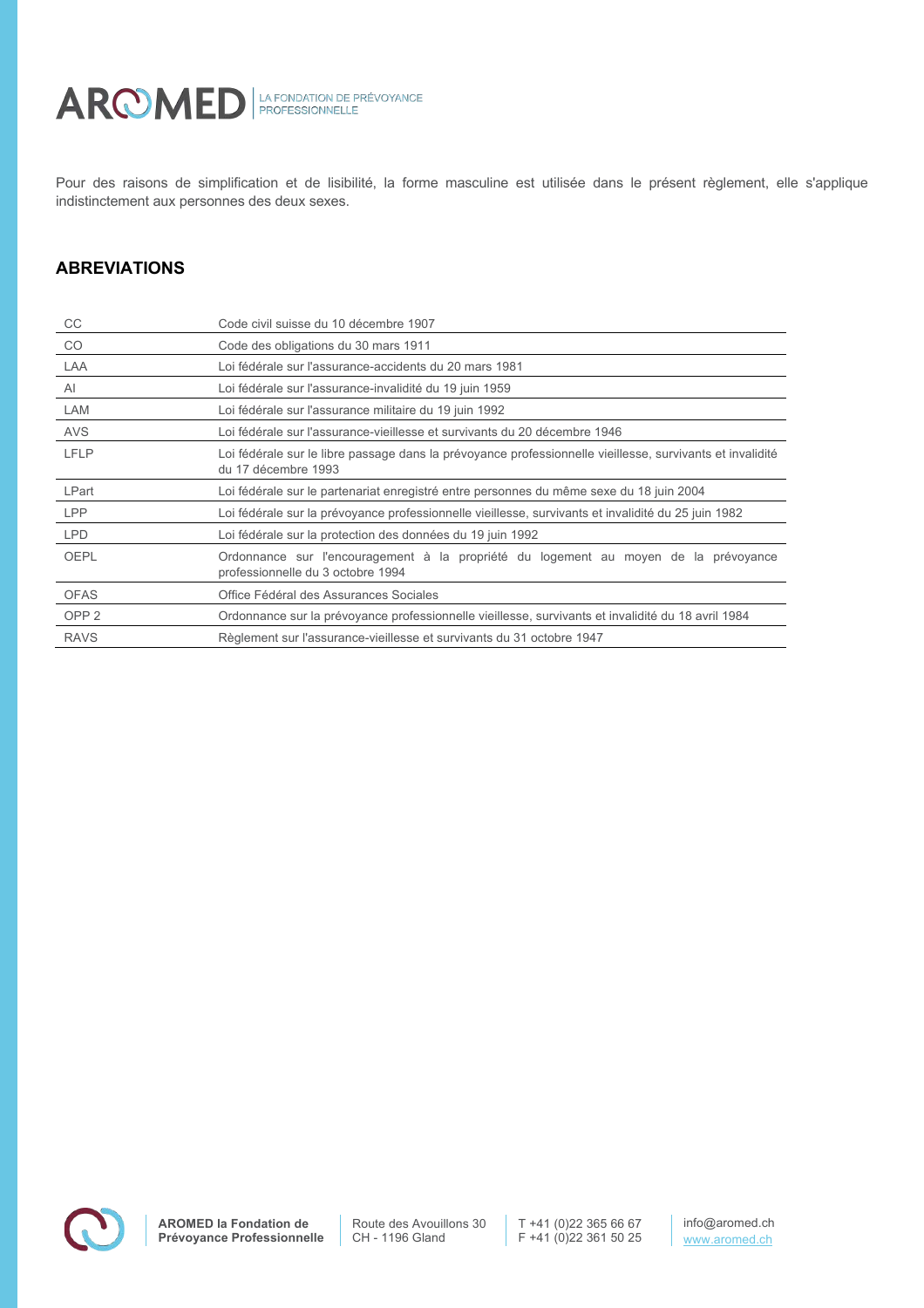

# **DEFINITIONS**

| Age ordinaire de la retraite  | L'âge ordinaire de la retraite correspond à l'âge ordinaire de la retraite de l'AVS                                                                                                                                                                                                                                                                                                                                                                                                                         |
|-------------------------------|-------------------------------------------------------------------------------------------------------------------------------------------------------------------------------------------------------------------------------------------------------------------------------------------------------------------------------------------------------------------------------------------------------------------------------------------------------------------------------------------------------------|
| <b>AROMED</b>                 | Association Romande des Médecins : association professionnelle dont seuls les membres<br>peuvent s'assurer auprès de la Fondation, ainsi que leur personnel                                                                                                                                                                                                                                                                                                                                                 |
| Assurance externe             | Maintien de l'assurance aux mêmes conditions et aux frais de l'assuré en cas de cessation<br>temporaire ou durable de l'activité lucrative avant l'âge de la retraite anticipée                                                                                                                                                                                                                                                                                                                             |
| Assuré                        | Personne assurée auprès de la Fondation, qu'il s'agisse d'un Membre ou de l'un de ses<br>employés                                                                                                                                                                                                                                                                                                                                                                                                           |
| Avoir de vieillesse           | Se référer à l'Article 14                                                                                                                                                                                                                                                                                                                                                                                                                                                                                   |
| Avoir de vieillesse LPP       | Partie de l'avoir de vieillesse couvrant les prestations minimales de la LPP (part obligatoire de<br>la prévoyance).                                                                                                                                                                                                                                                                                                                                                                                        |
| Communauté de vie - Concubins | Les concubins (non mariés et non liés par un partenariat enregistré au sens de la LPart) ont<br>droit à des prestations aux conditions et dans la mesure prévue par le présent règlement                                                                                                                                                                                                                                                                                                                    |
| Compte de retraite anticipée  | Se référer à l'-                                                                                                                                                                                                                                                                                                                                                                                                                                                                                            |
| Conjoint survivant            | Personne mariée ou liée par un partenariat enregistré selon la LPart avec l'assuré décédé                                                                                                                                                                                                                                                                                                                                                                                                                   |
| Contrat d'assurance de risque | Contrat conclu par la Fondation avec une ou plusieurs sociétés d'assurance ou de réassurance<br>pour la couverture des risques selon les art. 67 LPP et 42 et 43 OPP 2                                                                                                                                                                                                                                                                                                                                      |
| Employé                       | Personne qui a un rapport de travail avec l'Employeur                                                                                                                                                                                                                                                                                                                                                                                                                                                       |
| Employeur                     | Membre d'AROMED assuré avec son personnel et exerçant son activité soit sous forme de<br>raison individuelle, soit sous forme de société de capitaux                                                                                                                                                                                                                                                                                                                                                        |
| Enfant                        | L'enfant et l'enfant recueilli qui est dans un rapport de filiation selon l'art. 252 CC avec l'assuré<br>ou qui a droit à une rente d'orphelin selon l'art. 49 RAVS, ainsi que l'enfant par alliance de<br>l'assuré, lorsque celui-ci subvient de façon prépondérante à son entretien à la survenance du<br>cas d'assurance                                                                                                                                                                                 |
| Fondation                     | Fondation de prévoyance professionnelle en faveur de AROMED : fondation de prévoyance<br>professionnelle au sens de l'art. 44 LPP inscrite dans le registre de la prévoyance<br>professionnelle qui assure la prévoyance des membres de l'AROMED, ainsi que de leur<br>personnel                                                                                                                                                                                                                            |
| Médecin                       | Membre d'AROMED assuré sans son personnel et exerçant son activité à titre d'indépendant                                                                                                                                                                                                                                                                                                                                                                                                                    |
| Membre                        | Membre d'AROMED assuré soit en qualité d'Employeur, soit en qualité de Médecin                                                                                                                                                                                                                                                                                                                                                                                                                              |
| Partenaire enregistré         | Partenaire enregistré du même sexe au sens de la LPart                                                                                                                                                                                                                                                                                                                                                                                                                                                      |
| Plan de prévoyance            | Plan de prévoyance choisi par l'Employeur ou le Médecin parmi ceux proposés par la Fondation                                                                                                                                                                                                                                                                                                                                                                                                                |
| Salaire assuré                | Défini dans le plan de prévoyance, le salaire assuré s'élève au maximum au revenu soumis à<br>cotisations AVS avec la limitation prévue par l'art. 79c LPP (décuple du montant limite supérieur<br>selon l'art. 8, al. 1 LPP) et l'art. 60c OPP 2 (prise en compte des salaires assurés auprès<br>d'autres institutions de prévoyance), sous réserve du maintien de la prévoyance au sens des<br>art. 47 LPP (assurance externe) et 33a LPP (maintien de la prévoyance au niveau du dernier<br>gain assuré) |
| Sur-obligatoire               | Domaine d'activité de la Fondation s'étendant au-delà du minimum obligatoire selon la LPP                                                                                                                                                                                                                                                                                                                                                                                                                   |

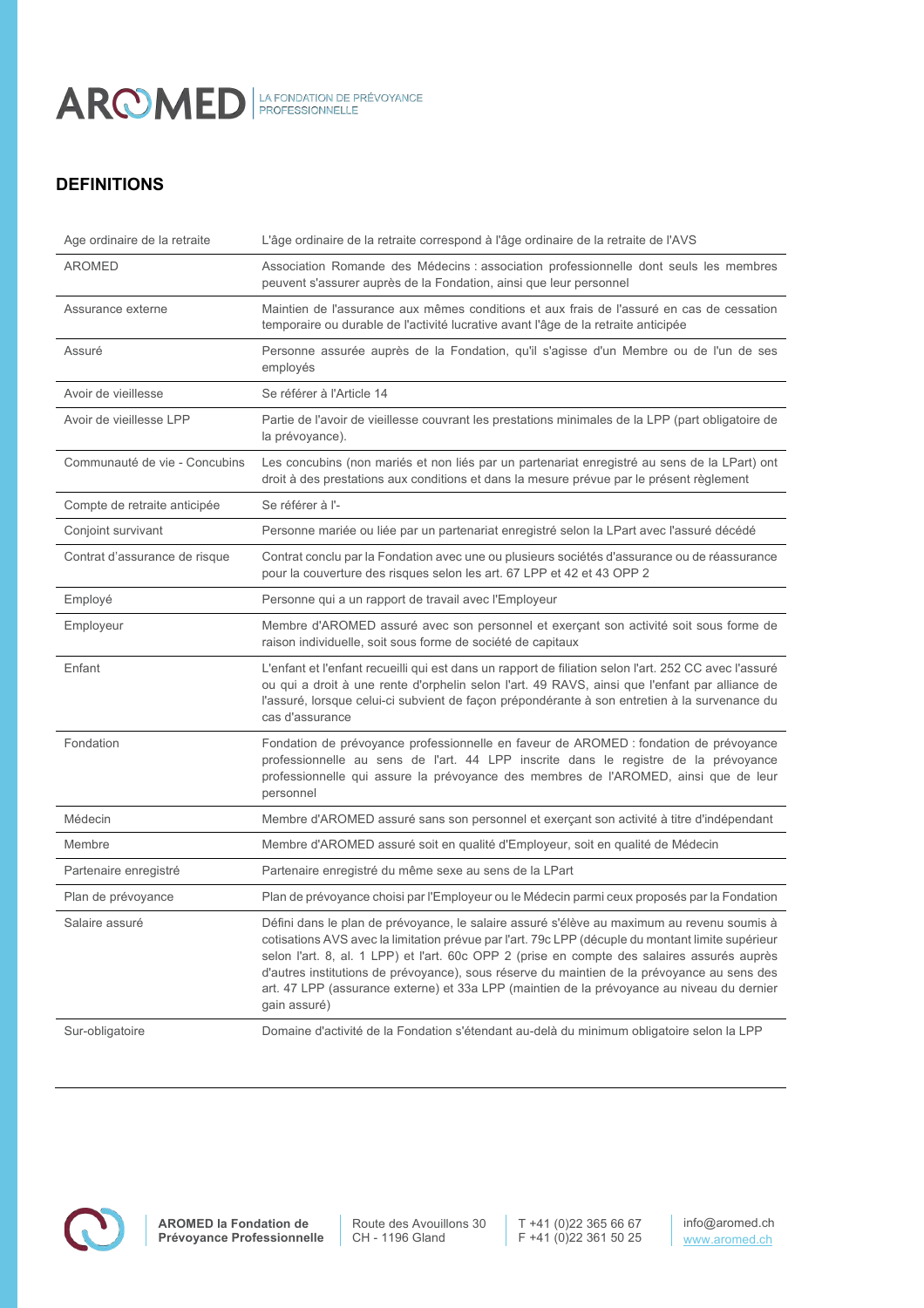

# **I. DISPOSITIONS GENERALES**

# **Article 1 Nom, siège et but**

- 1. Sous la dénomination Fondation de prévoyance professionnelle en faveur de AROMED (ci-après "Fondation"), il a été constitué une fondation au sens des art. 80 et suivants du CC dont le siège est à Gland.
- 2. Le but de la Fondation est de prémunir les membres d'AROMED, employés ou indépendants, et leur personnel, ainsi que leurs proches et leurs survivants contre les conséquences économiques de la vieillesse, du décès et de l'invalidité.
- 3. La Fondation peut conclure un contrat d'assurance avec une compagnie d'assurance sur la vie suisse (ci-après "réassureur") pour couvrir les risques invalidité et décès. La Fondation peut également conclure un contrat d'assurance pour la couverture du risque de longévité.
- 4. La Fondation ne poursuit pas de but lucratif. Les éventuels excédents résultant de l'administration et des contrats d'assurance sont affectés au patrimoine de la Fondation.

# **Article 2 Relation avec la LPP et la LFLP**

- 1. La Fondation participe à l'application de la prévoyance professionnelle obligatoire et facultative au sens de la LPP et est ainsi inscrite dans le registre de la prévoyance professionnelle conformément à l'art. 48 LPP. Elle est tenue de garantir les exigences minimales de la LPP et de ses ordonnances.
- 2. La Fondation est soumise à la surveillance de l'Autorité de surveillance LPP et des fondations de Suisse occidentale à Lausanne (AS-SO) en application de l'art. 61 LPP. Elle est inscrite au registre de la prévoyance professionnelle sous le numéro 300355 ; elle est affiliée au fonds de garantie conformément à l'art. 57 LPP.
- 3. Les plans de prévoyance proposés par la Fondation sont des plans en primauté des cotisations au sens de l'art. 15 LFLP.

# **Article 3 Contrat d'affiliation**

- 1. Les droits et devoirs des Employeurs et des Médecins sont réglés dans les contrats d'affiliation, les règlements ainsi que dans les plans de prévoyance qui leur sont applicables, sauf dispositions réglementaires et légales contraires.
- 2. Le contrat d'affiliation se prononce notamment sur les modalités de résiliation et le sort des bénéficiaires de rente en cas de résiliation.

# **Article 4 Cercle des personnes assurées**

1. Sont admis dans la Fondation, sous réserve des dispositions de l'alinéa 3, les membres d'AROMED et leurs employés tenus de cotiser à l'assurance fédérale vieillesse et survivants (AVS).

Un employé peut être assuré dans la mesure où son Employeur est affilié à la Fondation. L'Employeur peut affilier ses employés non membres d'AROMED auprès d'une autre institution de prévoyance dans le respect du principe de collectivité dans la mesure où cela a été convenu dans le contrat d'affiliation.

- 2. Les personnes partiellement invalides lors de leur admission ne sont assurées que pour la partie correspondant à la capacité de gain maintenue conformément à l'art. 15 OPP 2. La réduction correspondante des montants-limites en fonction du plan de prévoyance est effectuée selon l'art. 4 OPP 2.
- 3. Sont également assurés les membres d'Aromed et leurs employés qui n'ont plus d'activité lucrative et ont demandé le maintien de leur prévoyance en tant qu'assurés externes (Article 7 et Article 7 A).
- 4. Ne sont pas admis dans la Fondation en qualité d'assurés:
	- les employés jusqu'au 31 décembre de l'année durant laquelle ils atteignent l'âge de 17 ans révolus ;
	- les membres d'AROMED et les employés qui perçoivent un salaire/revenu n'excédant pas les trois quarts de la rente de vieillesse AVS maximale, à moins que le plan de prévoyance n'en dispose autrement ;
	- les membres d'AROMED et les employés qui ont atteint l'âge ordinaire de la retraite, sous réserve des dispositions sur le maintien de la prévoyance après l'âge ordinaire de la retraite (Article 31 ) ;
	- les membres d'AROMED et les employés qui sont invalides au sens de l'AI à raison de 70 % au moins (art. 16 LPGA) ;
	- les membres d'AROMED et les employés dont la prévoyance est maintenue provisoirement dans une autre institution de prévoyance au sens de l'art. 26a LPP ;

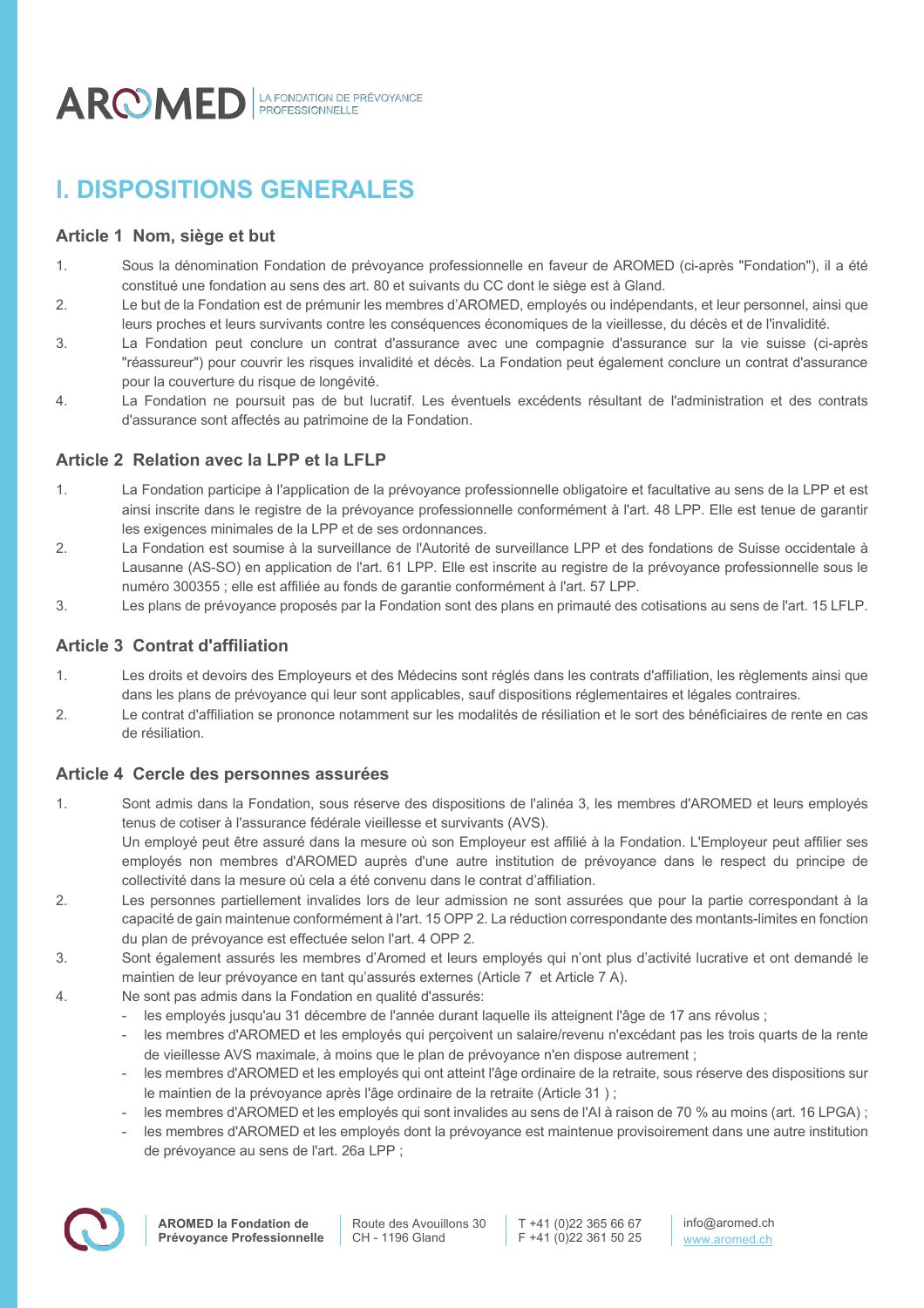

- les membres d'AROMED et les employés sans activité en Suisse ou dont l'activité en Suisse n'a probablement pas un caractère durable, et qui sont suffisamment assurés dans un Etat n'appartenant ni à l'UE ni à l'AELE, à condition qu'ils fassent une demande d'exemption d'admission à la Fondation ;
- les employés au bénéfice d'un contrat de travail d'une durée limitée à trois mois. Les employés engagés pour des missions de durée limitée sont assurés si :
- a. les rapports de travail sont prolongés sans interruption pour une durée supérieure aux trois mois initiaux à compter de la date à laquelle cette prolongation a été convenue ;
- b. plusieurs engagements consécutifs chez le même Employeur ou des missions pour le compte de la même entreprise prêteuse ont duré au total plus de trois mois et sans qu'il y ait eu une interruption de plus de trois mois. Dans ce cas, l'employé est assuré dès le début du quatrième mois de travail. Si toutefois il a été convenu avant la première embauche que la durée de l'engagement ou des missions dépasserait trois mois au total, l'employé est assuré dès le début des rapports de travail ;
- les employés exerçant une activité accessoire et qui sont déjà obligatoirement assurés ailleurs pour une activité lucrative exercée à titre principal ou qui exercent une activité rémunérée indépendante dans leur profession principale.
- 5. Les employés qui ne sont pas assurés obligatoirement (par exemple les employés exerçant une activité accessoire, etc.) peuvent, avec l'accord de l'Employeur, demander à être assurés sur la base du même plan de prévoyance que les autres employés.

# **Article 5 Début des rapports de prévoyance**

- 1. L'admission dans la Fondation prend effet dès que les conditions réglementaires sont remplies, mais au plus tôt, dans la mesure où le plan de prévoyance n'en dispose pas autrement, dès le :
	- a. 1er janvier qui suit les 17 ans révolus pour les risques d'invalidité et de décès ;
	- b. 1<sup>er</sup> janvier qui suit les 24 ans révolus pour le risque de vieillesse.
- 2. Les rapports de prévoyance produisent leurs effets dès le jour où l'assuré commence ou aurait dû commencer le travail en vertu du contrat de travail, mais en tout cas dès le moment où il prend le chemin de son travail ou dès le jour où sont remplies les conditions d'admission prévues par le plan de prévoyance.

# **Article 6 Fin des rapports de prévoyance**

- 1. La qualité d'assuré prend fin lors de la dissolution des rapports de travail, lors de la cessation de l'activité lucrative ou lorsque le membre sort d'AROMED, lorsque les conditions d'admission du plan de prévoyance ne sont plus remplies ou encore à la date d'effet de la résiliation de la convention d'affiliation. Le maintien de l'assurance en tant qu'assuré externe selon l'Article 7 ou en cas de licenciement selon l'Article 7 A est réservé.
- 2. En cas d'invalidité partielle, les rapports de prévoyance prennent fin en proportion de la capacité résiduelle de travail, pour autant que les rapports de travail aient été résiliés ou que les conditions d'admission ne soient plus remplies.
- 3. Le versement de la prestation de sortie (Article 60 s) et des prestations de prévoyance sous forme de capital entraîne l'extinction de tous les droits envers la Fondation, sous réserve de l'art. 10, al. 3 LPP (Article 65 ).
- 4. En cas de retard dans le paiement des cotisations et si l'Employeur ou le Médecin ne respecte pas la sommation qui lui a été adressée, la Fondation peut résilier l'affiliation conformément aux conditions de l'Article 54 . En outre, les obligations de la Fondation relatives aux risques de décès et d'invalidité seront limitées à celles fixées dans la LPP au moment de la sommation. Les assurés en seront informés.
- 5. Les assurés qui adhèrent à nouveau à l'assurance après en être sortis sont traités comme les nouveaux assurés.

# **Article 7 Assurance externe**

- 1. En cas de suspension (notamment en cas de congé sabbatique) ou de réduction de l'activité lucrative indépendante, de sorte que les condition d'affiliation ne sont plus remplies, l'assuré peut maintenir la prévoyance ou la seule prévoyance pour les risques d'invalidité et de décès, en tant qu'assuré externe, sur la base du dernier salaire assuré et du même plan de prévoyance pendant une période maximale de deux ans, au plus toutefois, jusqu'à l'âge ordinaire de la retraite ou jusqu'à l'affiliation auprès d'une autre institution de prévoyance. Il en va de même en cas de congé non rémunéré ou de réduction temporaire de l'activité de l'assuré salarié.
- 2. Durant cette période, la Fondation aura droit à toutes les cotisations réglementaires correspondant à l'ampleur du maintien des rapports de prévoyance, ainsi qu'aux frais administratifs ; ces contributions sont dues exclusivement par l'assuré.



Route des Avouillons 30 CH - 1196 Gland

T +41 (0)22 365 66 67 F +41 (0)22 361 50 25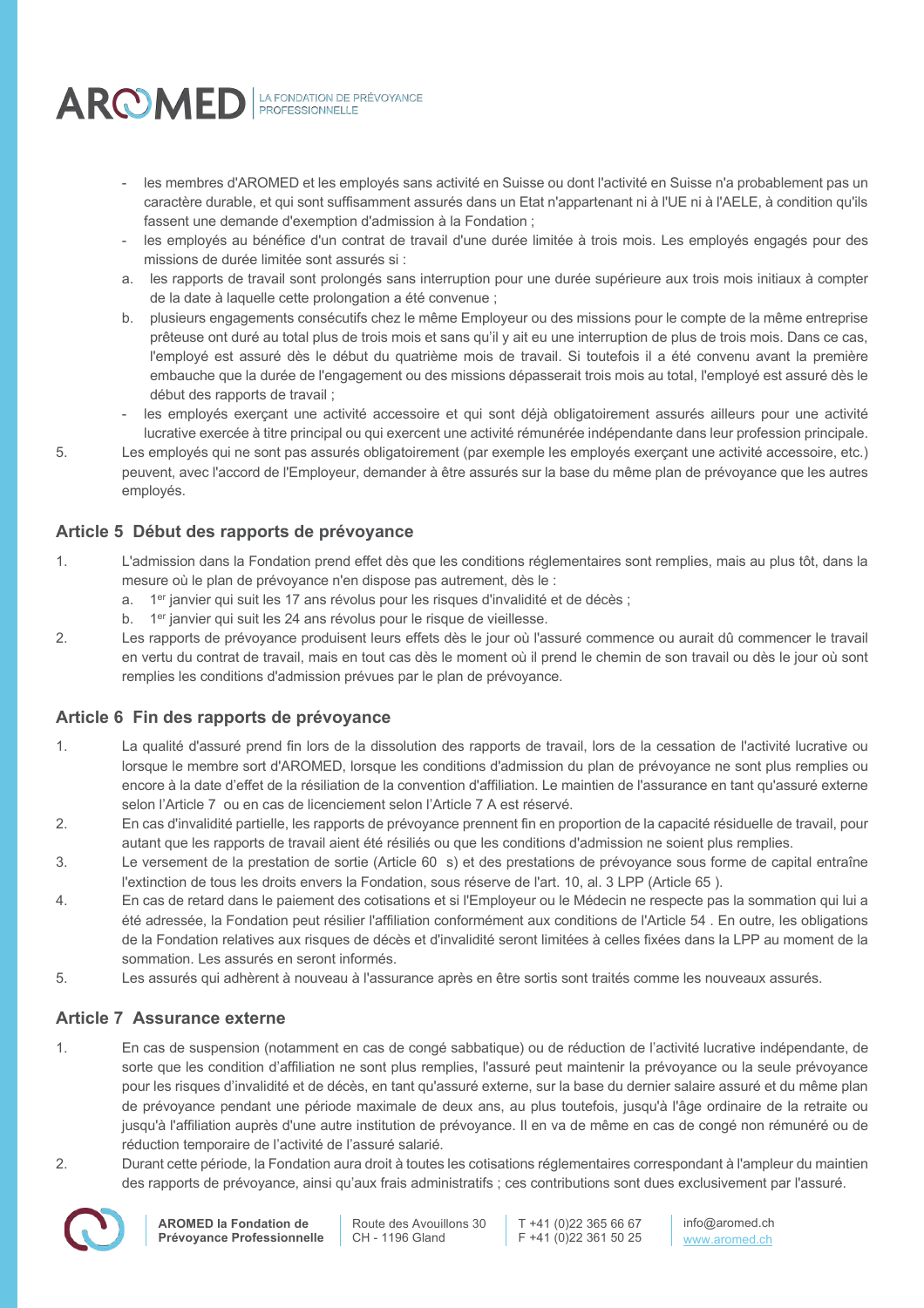

3. L'assuré peut demander le maintien de l'assurance en tant qu'assuré externe en s'adressant à la Fondation par écrit dans le mois qui suit la réduction, respectivement la suspension de son activité.

### **Article 7A Assurance externe en cas de licenciement après 58 ans**

1. Si l'assurance prend fin en raison de la dissolution des rapports de travail par l'Employeur alors que l'assuré a fêté son 58ème anniversaire mais n'a pas atteint l'âge ordinaire de la retraite, il peut, au plus tard dans le mois qui suit la date d'effet de la dissolution des rapports de travail, exiger de la Fondation le maintien de l'assurance selon l'une des options suivantes, un seul changement d'option étant possible durant le maintien de l'assurance moyennant annonce écrite avec un prévis d'un mois pour le 1er jour d'un mois :

- Paiement des cotisations pour la couverture des risques et des frais uniquement :

Le compte d'épargne (Article 14 ) n'est plus alimenté par des bonifications de vieillesse. Les prestations en cas de décès et d'invalidité sont assurées sur la base du salaire assuré servant au calcul des cotisations (voir plus bas).

Paiement des cotisations totales :

Le compte d'épargne (Article 14 ) continue d'être alimenté par des bonifications de vieillesse. Les bonifications de vieillesse, les prestations en cas de décès et d'invalidité sont assurées sur la base du salaire assuré servant au calcul des cotisations (voir plus bas).

- Paiement de cotisations réduites pour la couverture de la vieillesse :

Le compte d'épargne (Article 14 ) continue d'être alimenté par des bonifications de vieillesse fondées sur un salaire assuré réduit. Les cotisations en cas de décès et d'invalidité sont assurées sur la base du salaire assuré servant au calcul des cotisations (voir plus bas).

L'assuré peut demander, 1 seule fois durant la période de maintien de l'assurance, la réduction de son salaire assuré pour le versement des bonifications de vieillesse.

- 2. Si, lors de la dissolution des rapports de travail, l'assuré peut prétendre au versement de ses prestations de retraite conformément à l'Article 30 , il peut en demander le versement partiel, au minimum 25 pour-cent et au maximum 75 pourcent, dès la fin des rapports de travail et maintenir au sens du présent article le solde de l'assurance.
- 3. Il paie mensuellement à la Fondation ses cotisations et celles de l'entreprise, telles que fixées à l'Article 53 et selon l'option retenue pour le maintien de l'assurance, sur la base d'un salaire assuré découlant de son salaire annuel en vigueur à la date de dissolution des rapports de travail, réduit le cas échéant proportionnellement à la part des prestations de retraite versée selon le paragraphe précédent, ou d'une part conventionnellement réduite de ce dernier et du plan de prévoyance en vigueur à la date de dissolution des rapports de travail. Il a les mêmes droits et obligations que ceux du même collectif d'assurés sur la base d'un rapport de travail existant avec l'Employeur. En particulier, le montant figurant sur son compte d'épargne est conservé auprès de la Fondation et continue à porter intérêt au taux défini à l'Article 16 et la rente de retraite restera déterminée conformément à l'Article 29 . Les éventuelles mesures d'assainissement s'appliquent également, la cotisation d'assainissement à charge des assurés et de l'Employeur s'ajoutant aux cotisations de l'Article 53 .
- 4. S'il entre dans une nouvelle institution de prévoyance, il doit en informer la Fondation. Celle-ci versera la prestation de sortie à cette nouvelle institution dans la mesure qui peut être utilisée pour le rachat des prestations réglementaires complètes, sans limitation si la nouvelle institution n'en impose pas. Le salaire assuré selon le présent article est alors réduit proportionnellement à la part du compte d'épargne transférée dès l'entrée dans la nouvelle institution.
- 5. Le maintien de l'assurance prend fin à la survenance du risque de décès ou d'invalidité complète, au plus tard lors de l'atteinte de l'âge ordinaire de la retraite. En cas d'entrée dans une nouvelle institution de prévoyance, le maintien de l'assurance prend fin si plus de 2/3 du compte d'épargne sont versés à la nouvelle institution ou si le salaire assuré résiduel est inférieur au salaire assuré découlant du salaire annuel minimal de l'Article 4 alinéa 4. Le maintien de l'assurance peut être résilié par son bénéficiaire pour la fin d'un mois moyennant annonce écrite reçue par la Fondation avant la fin dudit mois. En cas de retard dans le paiement des cotisations, le maintien de l'assurance prend automatiquement fin, de manière irréversible et sans préavis de la Fondation, dès la fin du mois qui précède celui pour lequel la cotisation n'est pas entièrement versée. Lorsque le maintien de l'assurance prend fin pour une cause autre que la survenance du risque de décès, d'invalidité complète ou d'atteinte de l'âge ordinaire de la retraite, les dispositions des Article 30 et Article 63 s'appliquent par analogie, alors que s'il prend fin lors de l'atteinte de l'âge ordinaire de la retraite, les disposition de l'Article 28 s'appliquent par analogie.

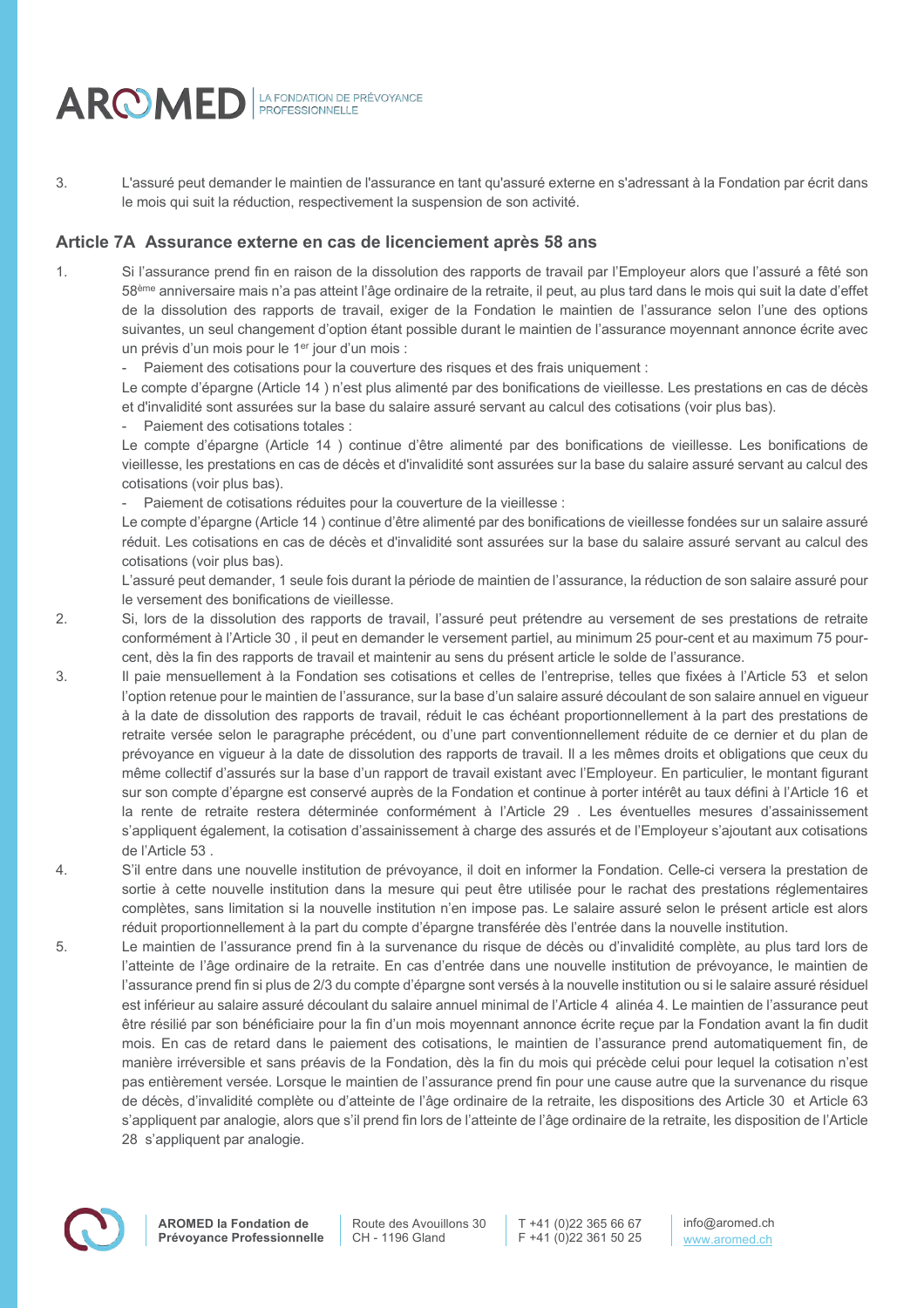

6. Si le maintien de l'assurance a duré plus de deux ans, le choix du versement de tout ou partie du compte d'épargne sous forme de capital de retraite selon l'Article 33 ne peut plus être pris en considération et le versement anticipé ou la mise en gage de la prestation de sortie en vue de l'acquisition d'un logement pour ses propres besoins ne sont plus possibles

# **Article 8 Obligation de renseigner et d'annoncer**

- 1. Les Employeurs, les Médecins, les assurés et les bénéficiaires sont tenus de fournir tous les renseignements et tous les justificatifs nécessaires au traitement des rapports de prévoyance et à la justification des prétentions, en particulier dans les situations suivantes :
	- le mariage, remariage, divorce, la conclusion ou la dissolution judiciaire du partenariat enregistré de l'assuré ;
	- les revenus qui modifient le droit aux prestations :
	- les modifications du degré d'invalidité et le recouvrement partiel ou total de la capacité de gain ;
	- le décès d'un bénéficiaire de rente ;
	- le remariage ou la conclusion du partenariat enregistré d'une personne au bénéfice d'une rente de conjoint survivant ;
	- la fin de l'apprentissage ou des études et le recouvrement partiel ou total de la capacité de gain de l'enfant pour lequel une rente est allouée.
- 2. A la demande de la Fondation les bénéficiaires de rente doivent présenter un certificat de vie ou d'état civil établi à leurs frais et les assurés en incapacité de travail ou en invalidité doivent présenter un certificat établi par un médecin reconnu ainsi que tout autre document original nécessaire à la Fondation. Les bénéficiaires de rentes d'enfant ou d'orphelin qui veulent faire valoir leur droit à une rente au-delà de 18 ans révolus doivent fournir une attestation d'études valable ou la preuve que l'AVS ou l'AI verse pour eux une rente pour enfant.
- 3. Lors de l'adhésion et, le cas échéant, lors d'augmentations de salaire/revenu ou de prétentions à des prestations d'invalidité, l'assuré doit délier ses médecins traitants du secret médical et donner à la Fondation le droit de consulter les dossiers AI et des autres assureurs (perte de gain, etc.).
- 4. Pour permettre au plus tôt la prise d'éventuelles mesures destinées à réduire le dommage en cas d'incapacité de travail, l'Employeur, le Médecin ou l'assuré annonce immédiatement tous les sinistres et les cas d'incapacité de gain. Il informe en outre la Fondation des évènements susceptibles d'entraîner un dommage : en particulier les absences répétées de plus d'une semaine, les absences de plus d'un mois, les réorganisations ou restructurations avec licenciement.
- 5. Lors de son adhésion à la Fondation, l'assuré doit demander le transfert des avoirs de prévoyance dont il dispose auprès d'institutions de prévoyance ou de libre passage.

L'assuré, respectivement l'ancienne institution de prévoyance et/ou de libre passage, doit en outre fournir à la Fondation les informations sur sa situation personnelle en matière de prévoyance, à savoir notamment :

- a) le nom et l'adresse de l'institution de prévoyance précédente ou de l'institution de libre passage ;
- b) le montant de la prestation de libre passage qui sera transférée et, le cas échéant, celui prestation de libre passage acquise à l'âge de 50 ans ;
- c) le montant de l'avoir de vieillesse LPP ;
- d) s'il est marié, le montant de la prestation de libre passage à laquelle il aurait eu droit lors du mariage ; les salariés mariés au 01.01.1995 qui ne connaissent pas ce montant communiquent à la Fondation le montant de la prestation de libre passage dont ils ont eu connaissance pour la première fois après le 01.01.1995, ainsi que la date à laquelle il a été calculé ;
- e) le versement anticipé pour l'acquisition de la propriété du logement qui n'a pas encore été remboursé, ainsi que la date de son obtention et la désignation du logement acquis ;
- f) le montant mis en gage dans le cadre de l'encouragement à la propriété du logement, la désignation du logement acquis, ainsi que le nom du créancier-gagiste ;
- g) les montants et dates des rachats volontaires effectués dans les trois années qui précédent la date d'entrée dans la Fondation ;
- h) toute information relative à une éventuelle réserve médicale émise par une précédente institution de prévoyance.
- 6. La Fondation peut demander toute information manquante à la précédente institution de prévoyance et/ou de libre passage.
- 7. Lorsque l'assuré a plusieurs rapports de prévoyance, il doit informer la Fondation de la totalité de ses rapports de prévoyance et des salaires/revenus qui y sont assurés.
- 8. La Fondation est tenue de traiter les données personnelles des assurés conformément aux dispositions légales (art. 85a– 87 LPP et LPD).

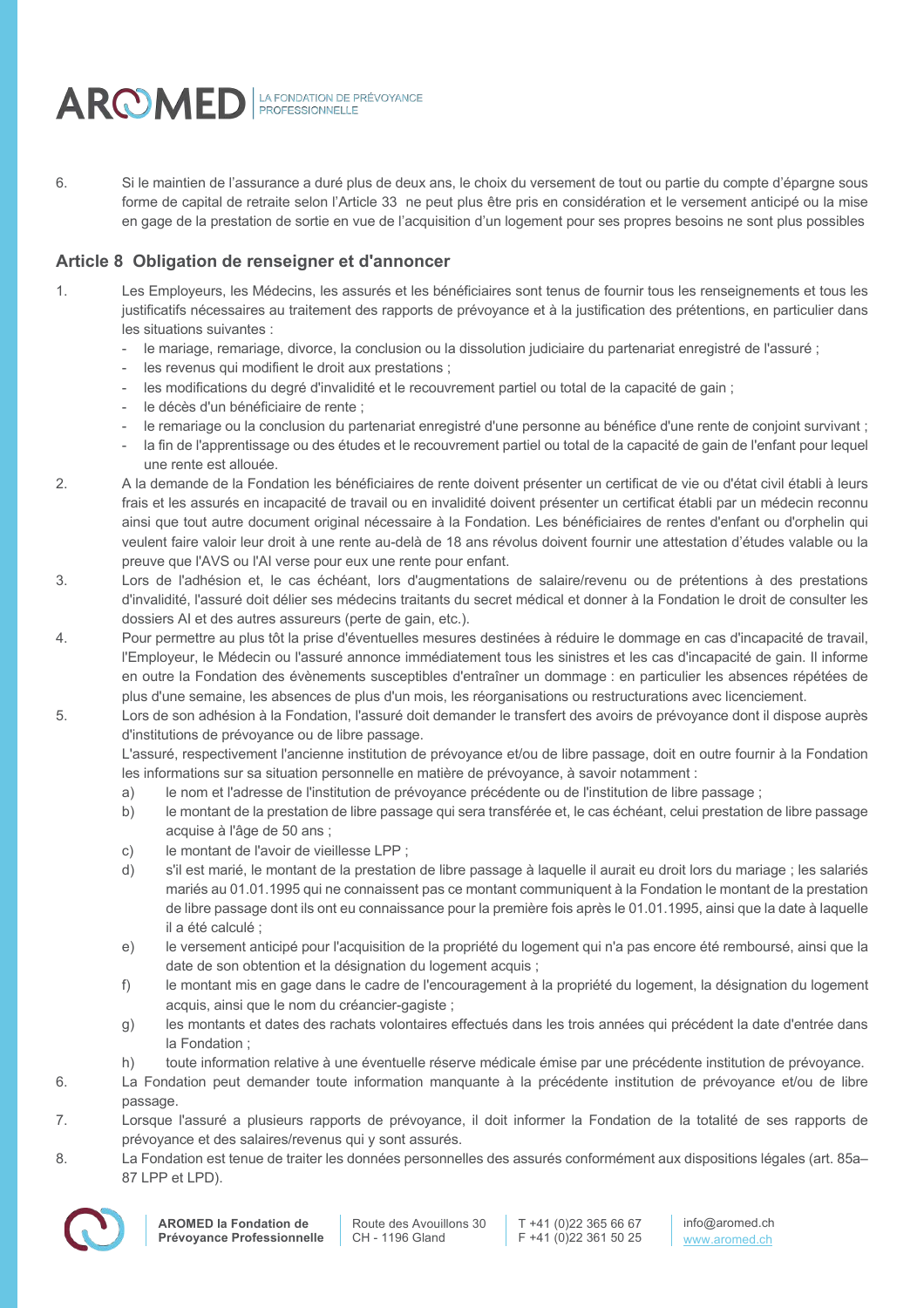

9. La Fondation décline toute responsabilité pour les conséquences résultant d'une violation du devoir de renseigner des Employeurs, Médecins, assurés et bénéficiaires et se réserve le droit de faire valoir les préjudices qu'elle aurait subis et de demander le remboursement des prestations indûment perçues.

# **Article 9 Couverture des risques, réserves médicales, réticence**

- 1. Dès le début de l'assurance, l'assuré bénéficie de la couverture du risque.
	- Elle débute le jour où les conditions d'admission sont remplies et prend fin le jour où l'assuré sort de la Fondation (demeure réservé le cas prévu par l'art. 10, al. 3 LPP).
- 2. La couverture est définitive pour autant qu'au début de l'assurance l'assuré jouisse de son entière capacité de travail. Est considéré comme ne jouissant pas de son entière capacité de travail, l'assuré qui :
	- n'est pas entièrement capable de travailler pour des raisons de santé (suite à une maladie ou un accident survenu avant son admission dans la Fondation) ;
	- est au bénéfice d'indemnités journalières en raison d'une maladie ou d'un accident ;
	- a été annoncé à une assurance-invalidité :
	- est au bénéfice d'une rente en raison d'une incapacité de gain totale ou partielle ;
	- ne peut plus, pour des raisons de santé, exercer à temps complet une activité correspondant à sa formation et à ses capacités.
- 3. La Fondation peut émettre des réserves pour raisons de santé en relation avec les risques d'invalidité et de décès. Elle peut exiger de l'assuré qu'il remplisse un questionnaire médical et se soumette à un examen médical aux frais de la Fondation ; celle-ci ainsi que le médecin-conseil de la Fondation peuvent notamment demander, aux frais de la Fondation, d'autres certificats et ordonner un examen par un médecin de leur choix ou par le médecin du réassureur. La Fondation peut également se fonder les réserves du réassureur.
- 4. La Fondation décide de l'octroi de la couverture définitive du risque sur la base des informations contenues dans le questionnaire médical qui lui a été remis et signé par l'assuré ou du rapport établi par un médecin suite à un examen médical. Cette décision doit intervenir dans les 3 mois dès réception dudit questionnaire dûment rempli par l'assuré ou du rapport médical. La Fondation communique alors par écrit à l'assuré si la couverture définitive du risque peut être accordée, le cas échéant sous quelle forme elle peut l'être (par exemple avec une réduction des prestations de certains risques).
- 5. Jusqu'à la communication à l'assuré de l'admission à l'assurance avec ou sans réserves, la couverture est provisoire ; elle est limitée aux prestations minimales prévues par la LPP.
- 6. Les réserves de santé sont de cinq ans au plus. Si l'assuré devient invalide ou décède d'une affection ayant fait l'objet d'une réserve durant la période de validité de celle-ci, les prestations d'invalidité ou de décès sont réduites de manière permanente aux prestations minimales prévues par la LPP.
- 7. Aucune nouvelle réserve de santé ne peut être prononcée sur les prestations de prévoyance acquises avec l'apport de libre passage, à moins qu'une telle réserve n'ait déjà existé dans la précédente institution de prévoyance. La durée écoulée de la réserve dans celle-ci est alors prise en compte dans le cadre du délai restant à courir au sein de la Fondation.
- 8. Si la personne assurée ne dispose pas de sa pleine capacité de travail au début de la protection d'assurance et que la cause de cette incapacité de travail provoque une invalidité, une aggravation du taux d'invalidité ou son décès, les prestations de prévoyance sur-obligatoire ne sont pas dues.
- 8<sup>bis</sup> En dérogation de ce qui précède, la Fondation peut émettre des réserves de santé de trois ans au plus, pour la totalité des prestations, au Médecin s'affiliant à la Fondation sauf si son affiliation prend effet moins d'une année après qu'il ait été soumis à l'assurance LPP obligatoire pendant au moins six mois.
- 8<sup>ter</sup> La Fondation est en tous les cas en droit de refuser la couverture d'assurance ou de décider de réserves de santé de durée indéterminée à partir des limites de risques suivantes :
	- En cas d'invalidité : CHF 500'000 au total pour les prestations assurées (rente d'invalidité annuelle assurée augmentée de la bonification de vieillesse annuelle assurée selon le plan de prévoyance) ;
	- En cas de décès : CHF 10'000'000 au total pour les prestations assurées (20 fois la rente de conjoint/concubin survivant annuelle assurée plus le capital décès, sous déduction de l'avoir de vieillesse destiné à cofinancer les prestations en cas de décès).
- 9. Si, en remplissant le questionnaire médical, l'assuré répond de manière erronée aux questions qui lui sont posées ou omet de déclarer un fait important dont il avait connaissance (réticence) ou refuse de se soumettre à un examen médical, la Fondation peut, dans un délai de six mois à partir du moment où elle a connaissance de la réticence ou à partir du jour

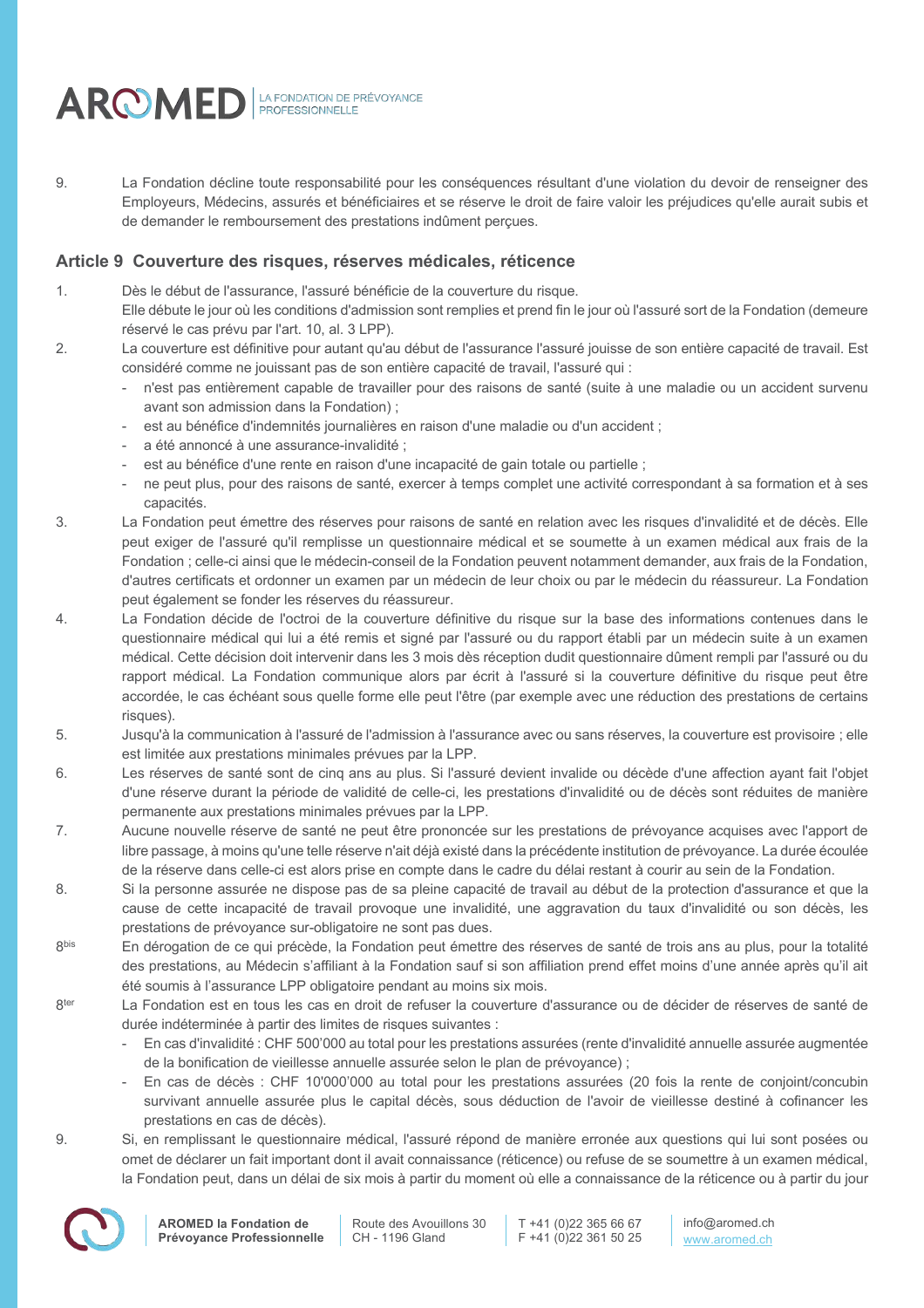

où l'assuré a refusé l'examen médical, communiquer à l'assuré, par courrier recommandé, la fin du rapport de prévoyance sur-obligatoire relatif aux prestations risques.

10. En cas d'augmentation des prestations de risque – due par exemple à une augmentation de salaire assuré, un changement de plan, un apport de libre passage ensuite de divorce ou un rachat de prestations – les dispositions ci-dessus s'appliquent par analogie.

# **Article 10 Âges déterminants donnant droit aux prestations**

- 1. Pour la retraite ordinaire, les prestations de vieillesse échoient le 1er jour du mois suivant l'âge ordinaire de la retraite de l'AVS.
- 2. Pour la retraite anticipée respectivement le maintien de l'assurance selon l'Article 31 , les prestations de vieillesse échoient le 1er jour qui suit la cessation de l'activité lucrative respectivement au plus tard le 1er jour du mois qui suit les 70 ans révolus.
- 3. Pour le maintien de l'assurance selon l'Article 7 , les prestations de vieillesse échoient le 1er jour du mois qui suit l'âge donnant droit à la retraite anticipée.
- 4. Pour le maintien de l'assurance selon l'Article 7 A, les prestations de vieillesse échoient à la demande de l'assuré, au plus tôt le 1er jour du mois qui suit l'âge donnant droit à la retraite anticipée et au plus tard à l'âge ordinaire de la retraite de l'AVS.

# **Article 11 Salaire/revenu annuel et salaire assuré**

- 1. Par salaire/revenu annuel, il faut entendre le revenu annuel selon les normes de l'AVS, annualisé. Le contrat d'affiliation ou le plan de prévoyance peuvent prévoir des exceptions.
- 2. Les Membres annoncent le revenu estimé de l'année en cours (revenu conventionnel) qui ne saurait toutefois excéder le revenu déterminant soumis à cotisation AVS (sous réserve des cas de maintien de l'assurance en tant qu'assuré externe au sens des Article 7 et 7A ou de maintien du dernier gain assuré selon l'alinéa 11 ci-dessous). Les bénéfices en capital soumis à cotisations AVS font partie du revenu annuel.
- 3. Le salaire assuré équivaut au salaire/revenu annuel dont un montant de coordination peut être déduit en fonction du plan de prévoyance.
- 4. Les pertes de salaire/revenu temporaires dues à la maladie, maternité, accident, chômage, ou à d'autres causes similaires, ne sont pas portées en déduction, à moins que l'assuré n'en fasse la demande.
- 5. Les salaires assurés auprès d'une autre fondation de prévoyance professionnelle sont pris en compte de manière appropriée dans le cadre du principe d'adéquation (art. 1 OPP 2).
- 6. Le salaire assuré pour la prévoyance vieillesse peut s'écarter de celui déterminant pour la couverture des risques de décès et d'invalidité conformément au plan de prévoyance choisi.
- 7. Le salaire/revenu annuel maximal assurable est déterminé selon l'art. 79c LPP.
- 8. Chez les assurés partiellement invalides, le salaire assuré maximum est réduit en fonction de la diminution de la capacité de gain. Cette réduction est limitée de manière à ce que le salaire assuré ne soit pas inférieur à celui qui résulte de la LPP.
- 9. Lorsque l'assuré devient partiellement invalide après son admission dans la Fondation, l'assurance est scindée en deux : une partie - pour laquelle le salaire/revenu annuel reste constant - correspondant au degré d'invalidité ; l'autre partie - pour laquelle le salaire assuré est déterminé sur la base du salaire/revenu annuel en rapport avec la capacité de gain résiduelle - correspondant au degré de cette capacité résiduelle.

En cas de modification du degré d'invalidité, l'assurance est fractionnée à nouveau. La diminution de l'invalidité n'entraîne pas de nouveau fractionnement si, dans les 12 mois, elle est suivie d'une aggravation au moins correspondante.

- 10. L'assuré dont le revenu diminue de 50 % au plus après l'âge de 50 ans révolus peut demander le maintien de sa prévoyance au niveau du dernier salaire assuré jusqu'à l'âge ordinaire de la retraite. La demande doit être faite par écrit à la Fondation dans les 3 mois qui suivent la diminution de l'activité. Dans ce cas, l'assuré prend entièrement à sa charge les cotisations d'épargne, de risque et de frais de l'Employeur et de l'employé sur la part de salaire assuré correspondant à la différence entre le salaire assuré avant et après la réduction du revenu.
- 11. Dans les cas de maintien de l'assurance en tant qu'assuré externe selon l'Article 7 le salaire assuré correspond à celui qui était précédemment assuré.

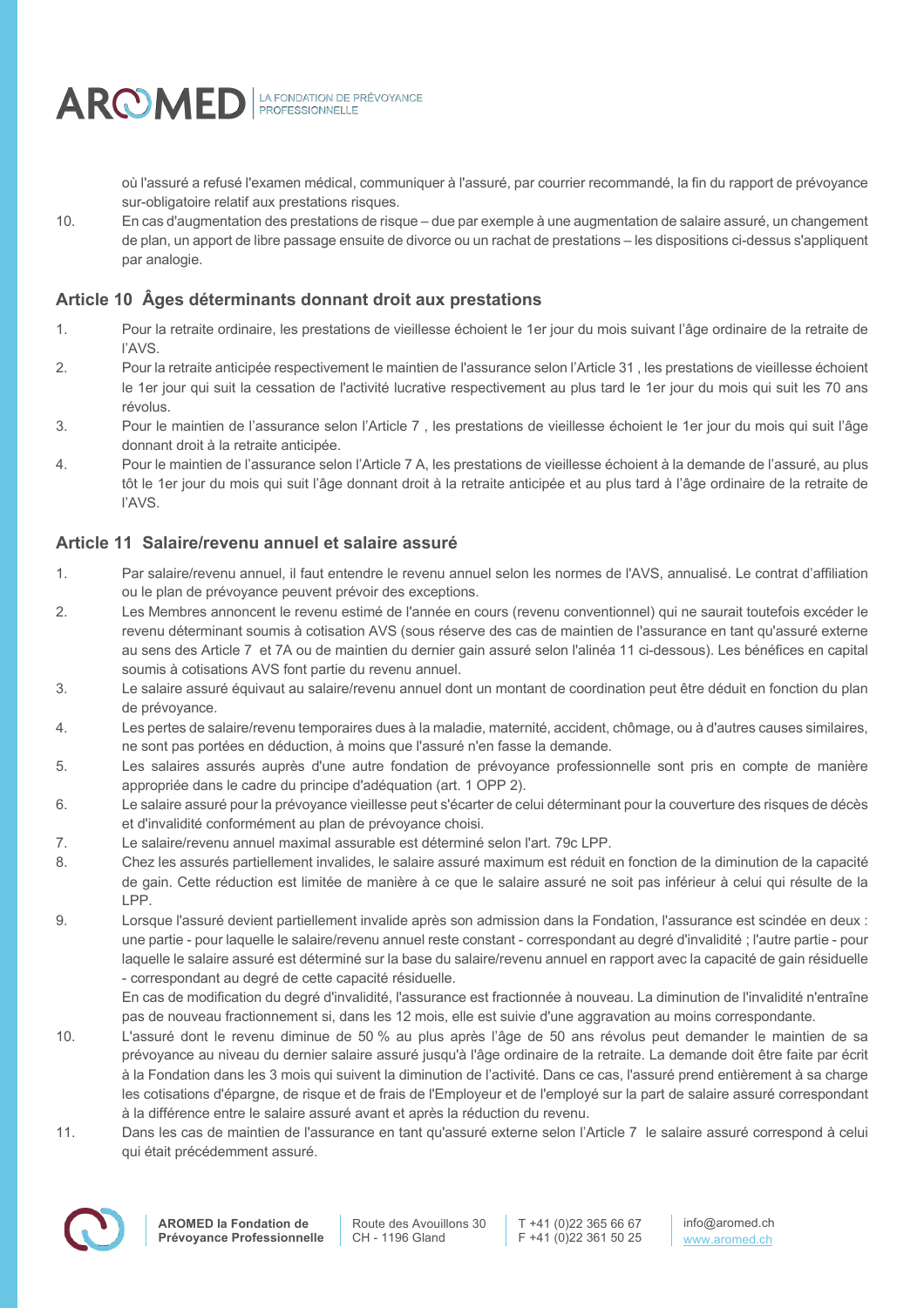

12. Dans les cas de maintien de l'assurance en tant qu'assuré externe selon l'Article 7 A, le salaire assuré correspond au plus à celui qui était précédemment assuré.

# **Article 12 Plan de prévoyance**

- 1. La Fondation propose divers plans de prévoyance à choix, qui sont définis à l'annexe 2.
- 2. Pour la prévoyance de son personnel, l'Employeur peut avoir recours à divers plans de prévoyance pour autant qu'ils s'appliquent respectivement à des catégories de salariés bien définies objectivement (collectifs d'assurés) et précisées dans la convention d'affiliation.
- 3. En cours d'affiliation, l'Employeur ou le Médecin peut être soumis à un nouveau plan de prévoyance dans les limites des nouvelles réserves médicales pouvant être formulées à l'entrée dans la Fondation (Article 9 alinéa 10).

# **Article 13 Bonifications de vieillesse**

- 1. Les bonifications de vieillesse sont fixées dans le plan de prévoyance en fonction de l'âge déterminant, qui correspond à la différence entre l'année civile en cours et l'année de naissance de l'assuré.
- 2. En cas de maintien de l'assurance lorsque les rapports de travail ou l'activité indépendante est poursuivie au-delà de l'âge ordinaire de la retraite (Article 31 ), la bonification de vieillesse correspond au taux applicable immédiatement avant l'âge ordinaire de la retraite.
- 3. Pour les assurés externes selon l'Article 7 , les bonifications de vieillesse correspondent au taux applicable immédiatement avant la cessation des rapports de travail.
- 4. Pour les assurés externes selon l'Article 7 A, les bonifications de vieillesse correspondent au taux applicable au même collectif d'assurés sur la base d'un rapport de travail existant avec l'Employeur.

# **Article 14 Avoir de vieillesse**

- 1. Un compte d'épargne individuel est tenu pour chaque assuré (avoir de vieillesse). Il distingue l'avoir de vieillesse LPP (part obligatoire de la prévoyance) du reste de l'avoir de prévoyance (part sur-obligatoire de la prévoyance).
	- Il est crédité :
	- des avoirs de prévoyance reçus d'institutions de prévoyance ou de libre passage (Article 8, al. 5 et Article 57)
	- des bonifications de vieillesse (Article 13);
	- des contributions de rachat (Article 58 ) ;
	- des versements supplémentaires pour retraite anticipée (- et Article 59) ;
	- des contributions volontaires de l'Employeur (Article 56) ;
	- des montants transférés dans le cadre du partage de la prévoyance professionnelle en cas de divorce (Article 52);
	- des remboursements de versements anticipés pour l'acquisition du logement (Article 47 alinéa 11) ;
	- des intérêts (Article 16) :
	- des éventuelles distributions de fonds libres.

Il est débité :

- des versements anticipés dans le cadre de l'encouragement à la propriété du logement (Article 47 alinéa 7) ;
- des montants transférés dans le cadre du partage de la prévoyance professionnelle en cas de divorce (Article 52);
- des montants transférés dans le cadre de l'affiliation auprès d'une nouvelle institution de prévoyance d'un assuré externe selon l'Article 7 A (Article 62 , al. 1ter) ;
- du montant transféré dans le cadre d'un libre passage partiel (Article 61, al. 3);
- des versements à la suite d'une retraite partielle (3) ;
- des versements
- à la suite d'une invalidité partielle (Article 36).

# **Article 15 Compte de retraite anticipée**

1. Le compte de retraite anticipée est alimenté par des contributions volontaires de l'assuré (Article 58 ) ou de l'Employeur (Article 56 ) destinées à compenser la réduction de la rente de vieillesse en cas de retraite anticipée.

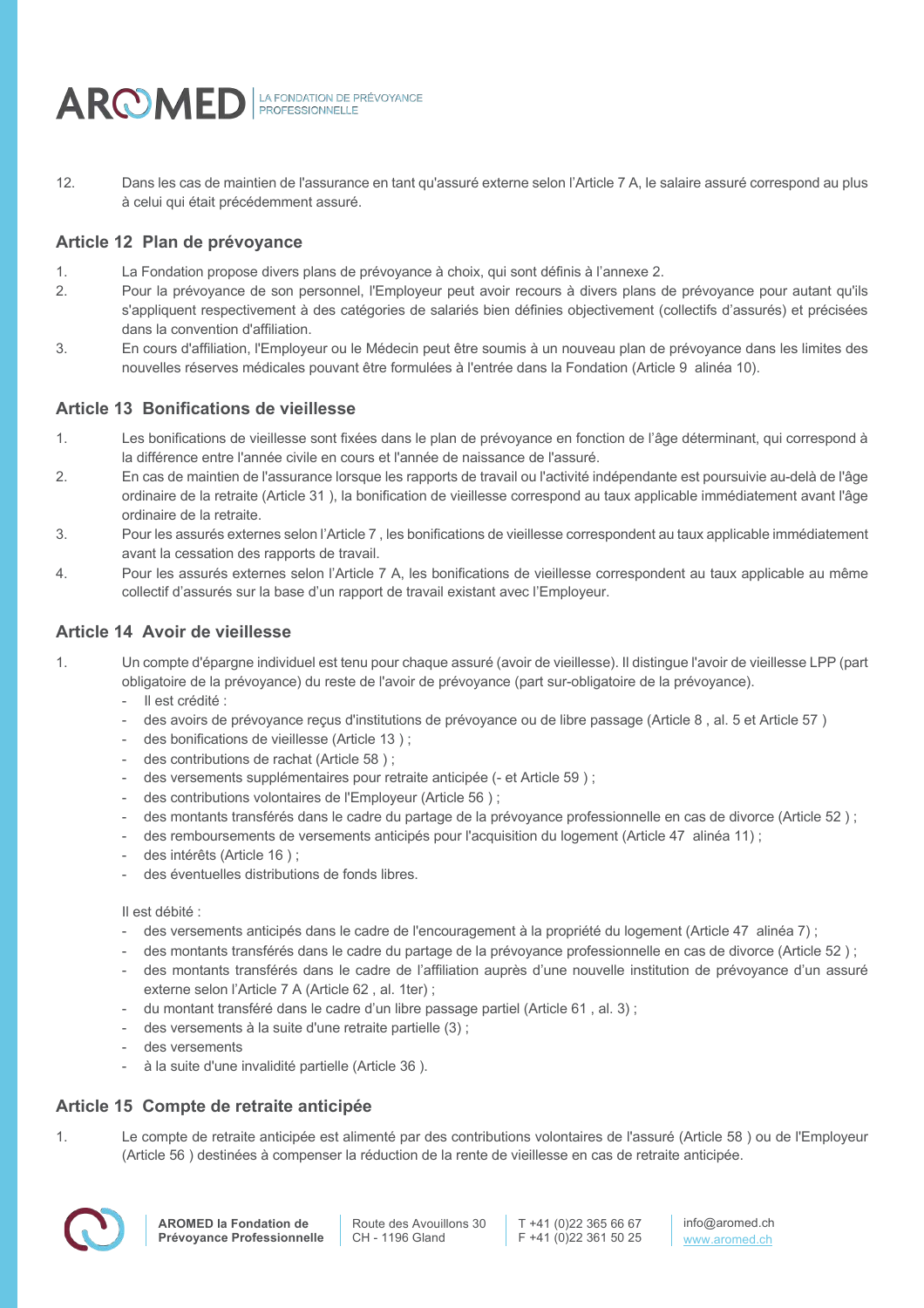

- 2. Le compte de retraite anticipée est comptabilisé séparément et fait partie de l'avoir de vieillesse sur-obligatoire. Il est productif d'intérêts au même taux que pour la part sur-obligatoire de l'avoir de vieillesse (Article 16 ).
- 3. En cas d'augmentation du salaire assuré et de la création de lacunes de prévoyance, celles-ci sont compensées prioritairement par une réduction correspondante du compte de retraite anticipée.
- 4. Pour les assurés qui ont atteint l'âge de la retraite anticipée et dont les prestations en cas de mise à la retraite immédiate dépassent, compte tenu des contributions volontaires de l'assuré et/ou de l'Employeur pour le financement des réductions en cas de retraite anticipée, de 5 % l'objectif réglementaire des prestations, l'avoir de vieillesse cesse de porter intérêt et les bonifications de vieillesse de l'Article 13 cessent d'être créditées à l'avoir de vieillesse.
- 5. Pour les assurés avec un compte de retraite anticipée, le versement des prestations est limité à 105 % de l'objectif des prestations réglementaires, un éventuel surplus restant acquis à la Fondation.

# **Article 16 Intérêts**

- 1. Le Conseil de fondation fixe à la fin de chaque année civile, voire en début d'année suivante une fois connue la situation financière de la Fondation, les taux d'intérêt suivants pour la rémunération de l'avoir de vieillesse ainsi que pour le compte de retraite anticipée :
	- a) le taux d'intérêt applicable aux assurés affiliés au 31 décembre de l'année en cours, pour l'exercice en cours ;
	- b) le taux d'intérêt applicable aux assurés sortant de la Fondation ou partant à la retraite au cours de l'année civile suivante.
- 2. Les intérêts sont calculés sur l'état du compte de vieillesse au 31 décembre de l'année précédente et crédités au compte de vieillesse à la fin de l'année civile. Les bonifications de vieillesse de l'année ne portent pas d'intérêt.
- 3. Les intérêts des apports en cours d'année sont calculés prorata temporis et portés au crédit de l'avoir de vieillesse à la fin de l'année civile. Il en est de même pour les retraits en cours d'année, dont les intérêts sont portés au débit de l'avoir de vieillesse.
- 4. En cas de survenance d'un cas de prévoyance ou de sortie de la Fondation en cours d'année, l'avoir de vieillesse est crédité des intérêts fondés sur la base du solde du compte de vieillesse au 31 décembre précédent ainsi que sur les apports et retraits en cours de l'année en cours, calculés jusqu'au moment de la réalisation de l'événement assuré ou de l'exigibilité de la prestation de sortie.
- 5. Si un Médecin cesse son activité d'indépendant en cours d'année et assure sa société (Sàrl ou SA) auprès de la Fondation, cette dernière considère qu'il s'agit d'un transfert de prestations de libre passage interne de l'ancien contrat d'affiliation au nouveau (pas de décompte de sortie intermédiaire). Dès lors, les intérêts sont calculés sur l'état du compte de vieillesse au 31 décembre de l'année précédente (alinéa 2).

# **II. PRESTATIONS - DISPOSITIONS COMMUNES**

# **Article 17 Prestations assurées**

- 1. La Fondation garantit aux assurés, aux conditions énoncées ci-après, les prestations suivantes :
	- a) des rentes de vieillesse et des rentes d'enfants de retraité ;
	- b) des rentes d'invalidité, des rentes d'enfants d'invalide et l'exonération du paiement des contributions ;
	- c) des rentes de conjoint (veufs et veuves) / de partenaire enregistré ;
	- d) des rentes d'orphelin ;
	- e) des capitaux décès.
- 2. Les prestations échues reviennent aux ayants droit d'un assuré, même s'ils ont répudié sa succession. Elles ne tombent pas dans la masse successorale du défunt.
- 3. Le plan de prévoyance définit si, en cas d'accident ou de maladie professionnelle, lorsque des prestations sont versées ou devraient être versées conformément à la LAA ou à la LAM, les prestations assurées par la Fondation selon l'alinéa 1 lettre b) à e) sont limitées aux prestations minimales selon la LPP ou non, l'exonération des cotisations en cas d'invalidité (Article 55 ) restant assurée dans tous les cas.

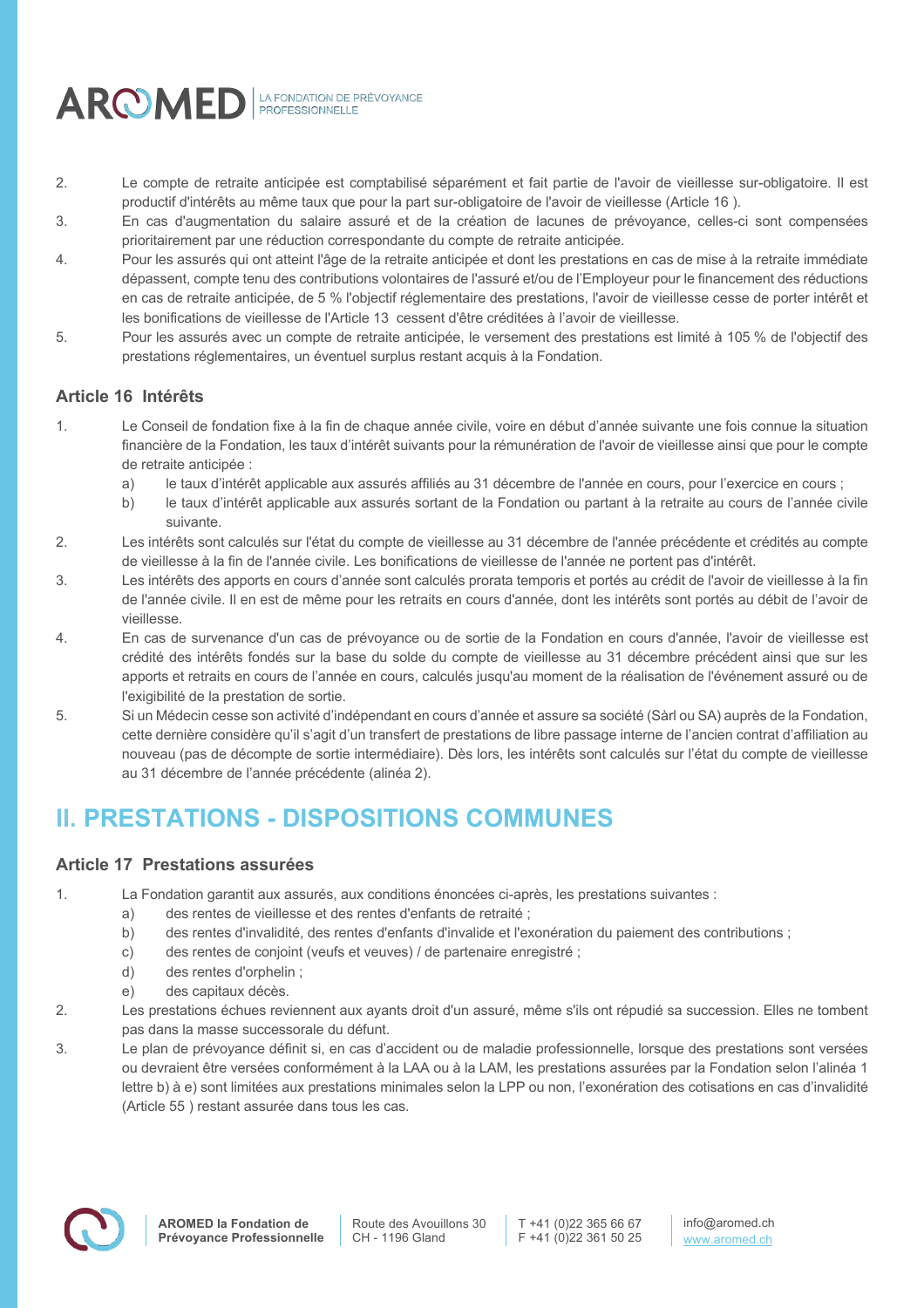

# **Article 18 Forme des prestations**

- 1. Les prestations de prévoyance sont en principe versées sous forme de rentes.
- 2. L'ayant droit peut demander par écrit à la Fondation que la rente de vieillesse (Article 29 s) ou la rente de conjoint survivant (Article 42 s) lui soit versée sous forme de capital.
- 3. Les prestations de retraite résultant de rachats effectués dans les 3 ans qui précèdent la prise de la retraite, augmentées des intérêts, sont servies exclusivement sous forme de rente (Article 33 ). Il en est de même des prestations de vieillesse de l'assuré externe selon l'Article 7 A qui a maintenu son assurance pendant plus de deux ans (Article 33 ).
- 4. Dans les cas prévus à l'art. 37, al. 3 LPP, la prestation est toujours allouée sous forme de capital, soit lorsque :
	- la rente de vieillesse ou d'invalidité serait inférieure à 10 % de la rente minimale de l'AVS ;
	- la rente de conjoint survivant serait inférieure à 6 % de la rente minimale de l'AVS ;
	- la rente d'orphelin serait inférieure à 2 % de la rente minimale de l'AVS.
- 5. Tout paiement en capital nécessite le consentement écrit et authentifié du conjoint ou du partenaire enregistré.
- 6. Pour la part des prestations payées en capital, l'assuré n'a plus aucun droit à d'autres prestations de la Fondation. Demeure réservé l'art. 10, al. 3 LPP.

# **Article 19 Paiement des prestations**

- 1. Le lieu de paiement des prestations assurées est le domicile de l'ayant droit ou celui du représentant légal. Si le domicile ne se trouve pas en Suisse ni dans un État de l'AELE/UE, le lieu de paiement est le siège de la Fondation.
- 2. Les rentes sont payables trimestriellement d'avance, le premier jour de chaque trimestre civil (1er janvier, 1er avril, 1er juillet, 1er octobre).
	- Les rentes venant à échéance en cours de trimestre sont versées au prorata du montant trimestriel.
- 3. Lorsque le droit aux prestations s'éteint en cours de trimestre, les rentes d'invalidité, de vieillesse et de survivants restent dues pour tout le trimestre, les prestations en cas d'incapacité de gain pour tout le mois.
- 4. En cas de décès d'un bénéficiaire de rente, les éventuelles rentes à verser aux survivants sont exigibles dès le premier jour du trimestre civil (1er janvier, 1er avril, 1er juillet, 1er octobre) qui suit la date du décès.
- 5. Les rentes de divorce versées à une institution de prévoyance (0) sont versées entre le 1er et le 15 décembre de chaque année.
- 6. Les prestations sous forme de capital sont payables dans les 30 jours qui suivent l'échéance, mais au plus tôt dès que les bénéficiaires sont connus de façon certaine et à l'échéance de 30 jours après avoir reçu toutes les informations nécessaires au paiement.
- 7. La Fondation se réserve le droit de suspendre le paiement des prestations aussi longtemps que l'assuré ou les bénéficiaires ne s'acquittent pas de leur obligation de renseigner et d'annoncer (Article 8 ).

# **Article 20 Intérêts moratoires**

- 1. Pour la prestation de libre passage, un intérêt moratoire est dû selon les modalités de la LFLP à l'échéance de 30 jours après avoir reçu toutes les informations nécessaires, au plus tôt cependant 30 jours à partir de la sortie de la Fondation.
- 2. Pour les prestations de prévoyance sous forme de capital, un intérêt moratoire est dû à partir du 31ème jour qui suit son exigibilité, sauf lorsque l'assuré est marié ou lié par un partenariat enregistré. Dans ce dernier cas, l'intérêt moratoire est dû à partir du 31ème jour qui suite la réception par la Fondation du consentement par écrit du conjoint ou du partenaire enregistré. Le taux de cet intérêt est celui du minimum LPP (art. 15, al. 2 LPP).
- 3. Pour les rentes, un intérêt moratoire est dû dès le jour de l'ouverture de l'action devant le tribunal compétent au sens de l'Article 75 ; le taux de cet intérêt est celui du minimum LPP (art. 15, al. 2 LPP).
- 4. Pour les rentes de divorce, un intérêt moratoire est dû à l'échéance de 30 jours après avoir reçu toutes les informations nécessaires, au plus tôt cependant 30 jours à partir du 15 décembre de l'année écoulée ; le taux de cet intérêt est celui du minimum LPP (art. 15, al. 2 LPP).

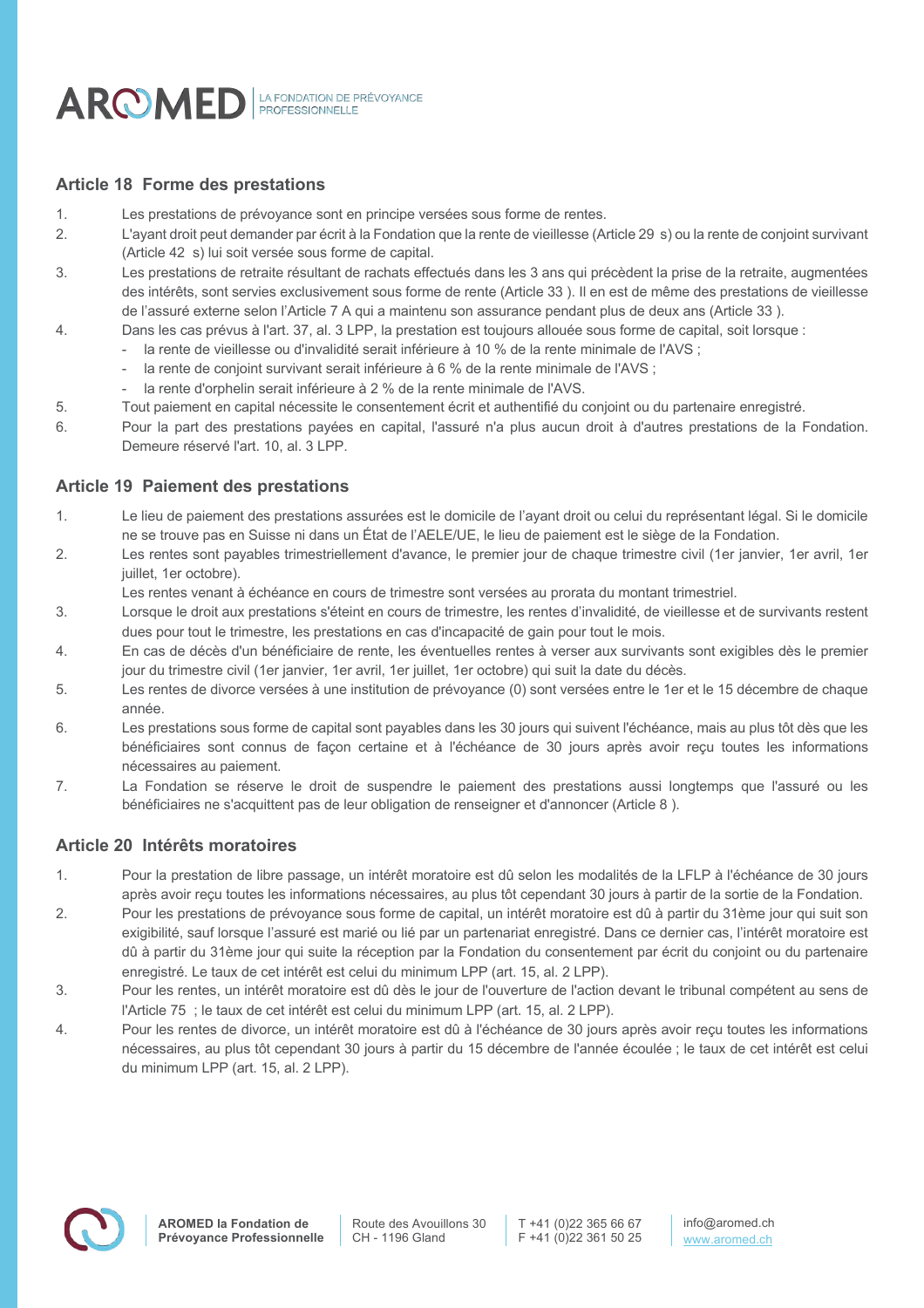

# **Article 21 Coordination avec les autres assurances, surindemnisation**

- 1. Les prestations échues en application de ce règlement s'ajoutent à celles versées par les assurances sociales fédérales et les assurances étrangères similaires.
- 2. En cas d'invalidité ou de décès, la Fondation réduit les prestations prévues par ce règlement dans la mesure où, ajoutées aux autres revenus à prendre en compte, elles dépassent 90 % du dernier salaire/revenu annuel. Dans les cas visés à l'Article 11 alinéa 10, l'ancien salaire/revenu annuel sert de base au calcul de la perte de revenu.
- 3. Sont considérés comme revenus à prendre en considération :
	- a) les prestations de l'AVS/AI, de l'assurance-accidents, de l'assurance militaire, d'autres assurances sociales ou institutions de prévoyance suisses ou étrangères, à l'exception des allocations pour impotents, des indemnités pour atteinte à l'intégrité et de toutes autres prestations assimilables ;
	- b) les prestations d'un tiers responsable du sinistre :
	- c) le revenu provenant d'une activité lucrative exercée par un assuré invalide ou au minimum le revenu de remplacement que celui-ci pourrait encore raisonnablement réaliser, à l'exception du revenu supplémentaire réalisé pendant l'exécution d'une mesure de nouvelle réadaptation au sens de l'article 8a de l'AI ;
	- d) la rente de divorce.
	- Les revenus ici décrits du conjoint survivant et ceux des orphelins sont comptés ensemble.

Les prestations en capital sont converties en rentes actuariellement équivalentes.

- 4. Lorsqu'une partie de l'avoir de vieillesse a été versée par anticipation pour la propriété du logement, les prestations réglementaires prises en compte pour déterminer une éventuelle réduction sont celles qui auraient été assurées si le versement anticipé n'avait pas été effectué. Les prestations d'une assurance complémentaire ayant été conclue pour combler tout ou partie de la lacune de prévoyance (Article 47 alinéa 8) ne sont en revanche pas prises en considération.
- 5. Lorsque les prestations de la Fondation sont réduites, elles le sont toutes dans la même proportion. 6. La part des prestations assurées mais non versées à la suite d'une réduction reste acquise à la Fondation.
- 7. L'assuré est tenu de renseigner la Fondation sur tous les revenus à prendre en compte. La Fondation est en droit de suspendre ses prestations aussi longtemps que les renseignements demandés n'ont pas été obtenus.
- 8. La Fondation peut en tout temps réexaminer les conditions et l'étendue de la réduction et adapter ses prestations si la situation se modifie de façon importante.
- 9. Lorsqu'en sa qualité de dernière institution de prévoyance connue, la Fondation est provisoirement tenue de prendre en charge des prestations, le droit est limité aux seules exigences minimales de la LPP. Si, par la suite, il est établi de manière certaine que la Fondation n'est pas tenue de verser les prestations, elle exige la restitution des prestations avancées.
- 10. Le plan de prévoyance peut prévoir des exceptions aux principes qui précèdent.

# **Article 22 Réduction des prestations pour faute grave**

1. Lorsque l'AVS/AI, l'assurance-accidents ou l'assurance militaire réduit ses prestations parce que le décès ou l'incapacité de gain de l'assuré a été provoqué par une faute grave de celui-ci ou d'un ayant droit ou que l'assuré s'oppose à une mesure de réadaptation de l'AI, la Fondation réduit ses prestations dans la même proportion.

# **Article 23 Subrogation, cession et mise en gage**

- 1. Dès la survenance du cas de prévoyance, la Fondation est subrogée, jusqu'à concurrence des prestations minimales LPP, aux droits de l'assuré, de ses survivants et des autres bénéficiaires contre tout tiers responsable du cas d'assurance.
- 2. La Fondation est cessionnaire irrévocable des droits de l'assuré, de ses survivants et des autres bénéficiaires envers le tiers responsable, à concurrence du montant de ses prestations relevant de la prévoyance sur-obligatoire ; elle peut suspendre le versement des prestations en cas d'opposition à la mise en œuvre de la cession. Les droits acquis en réparation d'un préjudice ne sont pas soumis à cession. La cession reste sans incidence sur la réduction des prestations selon les 0 et Article 22 .
- 3. Le droit aux prestations ne peut être ni cédé ni mis en gage aussi longtemps que celles-ci ne sont pas exigibles, sous réserve des mesures d'encouragement à la propriété du logement (Article 47 ).

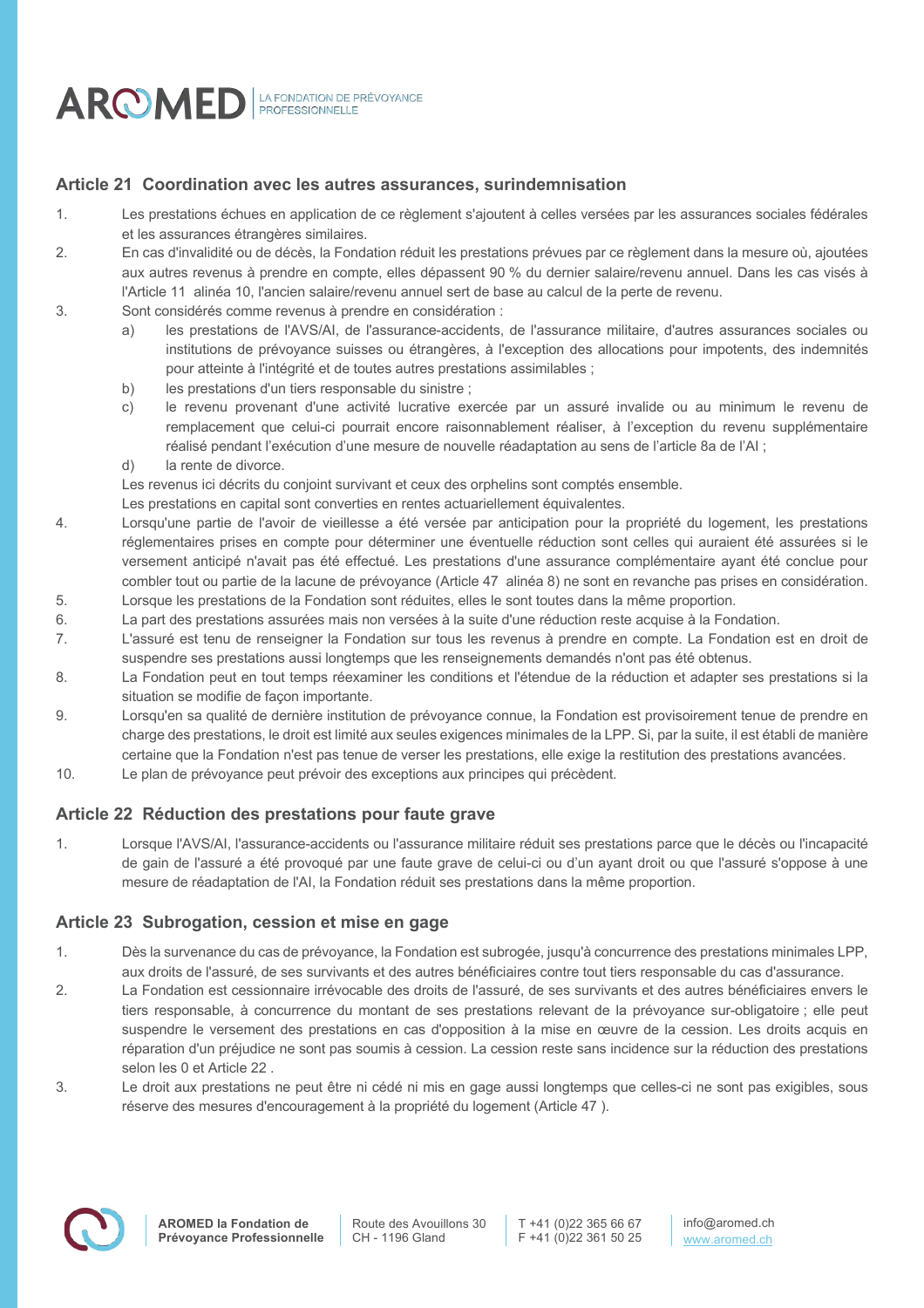

# **Article 24 Restitution de l'indu**

- 1. Les prestations touchées indûment doivent être restituées. La Fondation peut renoncer à la restitution si le bénéficiaire était de bonne foi et serait mis dans une situation difficile.
- 2. Les prestations indûment perçues peuvent être imputées sur des prestations encore dues.

# **Article 25 Compensation**

- 1. Les créances exigibles de la Fondation envers l'assuré ou le bénéficiaire peuvent être compensées par les prestations dues selon le présent règlement qui doivent lui être versées en espèces dans les limites de l'art. 125, ch. 2 CO.
- 2. Le droit aux prestations peut être compensé avec des créances cédées à la Fondation par l'Employeur uniquement si ces créances ont pour objet des cotisations non déduites du salaire, y compris en cas de prescription (art. 120 al. 1 et 3 CO).

### **Article 26 Adaptation des rentes au renchérissement**

- 1. Les rentes de survivants et d'invalidité ainsi que les rentes de vieillesses sont adaptées à l'évolution des prix en fonction des possibilités financières de la Fondation. Le Conseil de fondation décide chaque année si et dans quelle mesure les rentes sont adaptées au renchérissement. Il publie sa décision motivée dans les comptes annuels ou le rapport annuel.
- 2. Les rentes de survivants et d'invalidité minimales selon la LPP sont adaptées à l'évolution des prix conformément à l'art. 36 al. 2 et 3 LPP.
- 3. Les rentes de divorce ne sont pas adaptées à l'évolution des prix.

# **Article 27 Prescription**

- 1. Le droit de demander la restitution se prescrit par une année à compter du moment où la Fondation a eu connaissance du fait, mais au plus tard cinq ans après le versement de la prestation. Si le droit de demander restitution naît d'un acte punissable pour lequel le droit pénal prévoit un délai de prescription plus long, ce délai est déterminant.
- 2. Les actions en recouvrement de créances se prescrivent par cinq ans lorsqu'elles portent sur des cotisations ou prestations périodiques (rentes), et par dix ans dans les autres cas. L'art. 41 LPP ainsi que les art. 129 à 142 du CO sont applicables.

# **III. RENTE DE VIEILLESSE ET RENTE D'ENFANT DE RETRAITE**

# **Article 28 Début et fin du droit**

- 1. Le droit à la rente de vieillesse prend naissance le 1er jour du mois qui suit l'âge ordinaire de la retraite.
- 2. Le droit à la rente de vieillesse s'éteint à la fin du trimestre au cours duquel le bénéficiaire décède pour les bénéficiaires du plan de rente C (Article 29 alinéa 3). Pour les bénéficiaires des plans de rentes A et B, et en dérogation à l'Article 19 , la fin du droit est fixée dans les conditions de la police d'assurance.

# **Article 29 Montant**

- 1. Le montant annuel de la rente de vieillesse est calculé sur la base de l'avoir de vieillesse à disposition au moment du départ à la retraite et du taux de conversion déterminé individuellement pour chaque assuré en fonction des tarifs des compagnies d'assurance vie et du plan de rente A ou B, respectivement en fonction du tarif de la Fondation pour le plan de rente C.
- 2. A la prise de la retraite, l'assuré qui veut percevoir une rente de vieillesse selon le plan A ou B, doit donner son accord écrit à la conclusion, par la Fondation, d'un contrat d'assurance dont il sera la personne assurée et dont la Fondation sera preneur, payeur des primes et bénéficiaire. Le conjoint de l'assuré donne également son accord quant au choix du plan de rente de vieillesse en apposant sa signature authentifiée sur le contrat d'assurance.
- 3. L'assuré peut combiner les plans de rente A, B et C dans la limite de l'avoir de vieillesse à disposition au moment du départ à la retraite et dans le respect des alinéas précédents.



Route des Avouillons 30 CH - 1196 Gland

T +41 (0)22 365 66 67 F +41 (0)22 361 50 25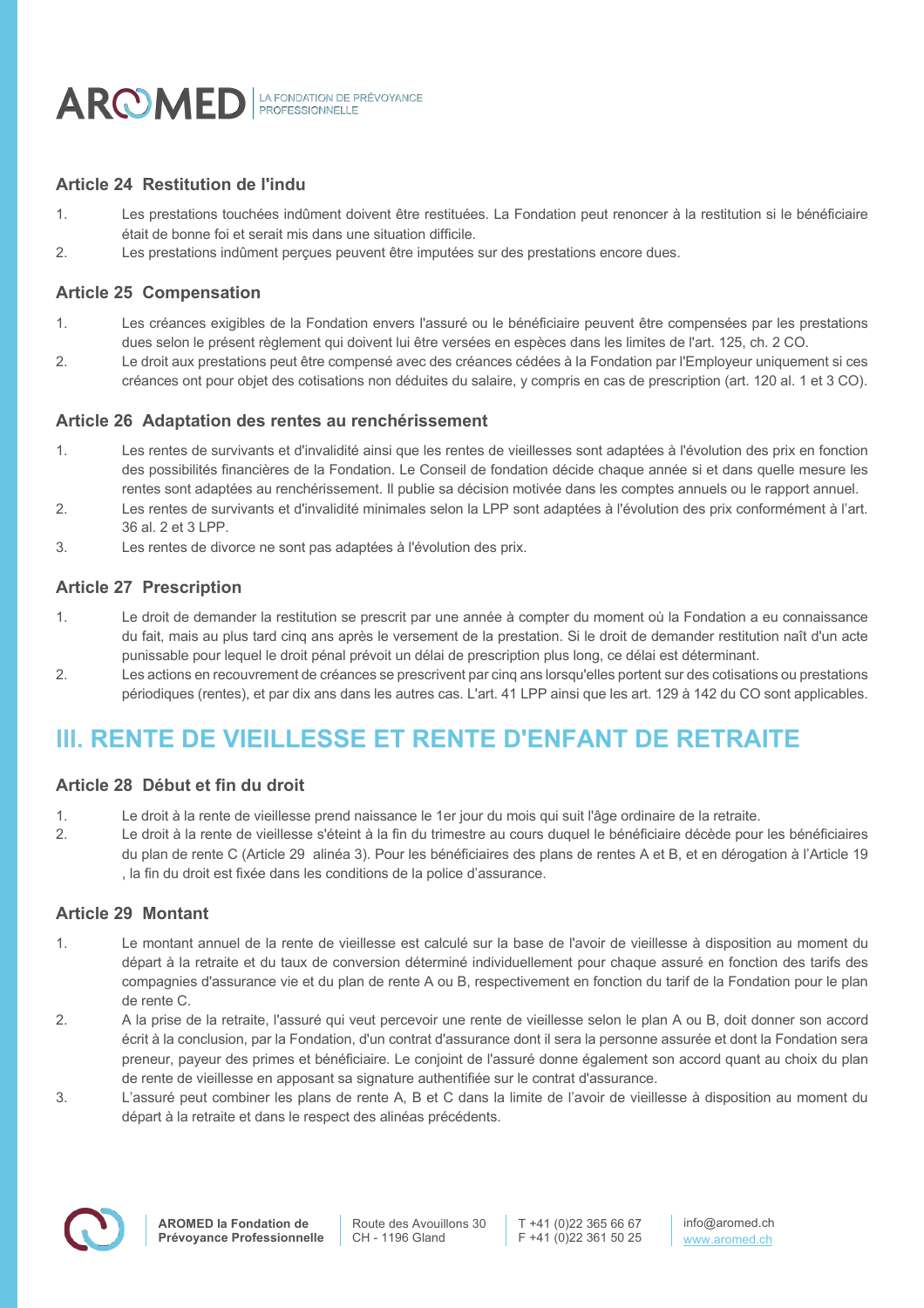

#### *Plan de rente A*

Une rente de vieillesse viagère est versée à l'assuré.

Au décès de ce dernier, le capital retraite résiduel est attribué aux bénéficiaires définis à l'Article 46 , selon l'ordre et les quotités définies dans cette disposition.

Le capital versé au conjoint survivant tient lieu et place de rente de veuve ou de veuf minimale LPP, dans la mesure où la valeur capitalisée de cette rente est inférieure au montant versé.

Le conjoint survivant peut toutefois demander que le capital soit versé sous forme de rente viagère. La rente est calculée en fonction des tarifs d'assurance en vigueur au moment du décès.

#### *Plan de rente B*

Une rente de vieillesse viagère est versée à l'assuré.

En cas de décès, une rente de conjoint survivant, dont le taux en pourcentage de la rente de vieillesse doit être déterminé lors de la conclusion du contrat d'assurance, sera versée au conjoint survivant jusqu'au décès de ce dernier.

Au décès des deux conjoints, aucun capital n'est versé aux bénéficiaires.

L'assuré peut choisir une variante avec garantie du versement pendant une durée de 15 ans. Au décès de la dernière personne assurée survivante pendant la période de 15 ans, la rente continue d'être versée au(x) bénéficiaire(s) jusqu'au terme des 15 ans.

#### *Plan de rente C*

Le plan de rente C n'est ouvert qu'aux assurés ayant été affiliés à la Fondation avant leurs 60 ans révolus.

Une rente de vieillesse viagère est versée à l'assuré avec réversibilité de 60 % pour le conjoint survivant. La rente de vieillesse est servie aussi longtemps que l'assuré est en vie. Le droit à la rente du conjoint survivant prend naissance le 1er jour qui suit la fin de service de la rente de vieillesse.

Le montant de la rente est déterminé selon les taux de conversion en vigueur, ces derniers dépendent de l'âge de départ à la retraite, de l'année de naissance, de l'état civil et de l'âge du conjoint pour les assurés mariés (l'existence d'un concubin au sens de l'Article 44 est traitée par analogie au mariage). Des exemples de taux de conversion se trouvent en annexe du présent règlement.

La part de l'avoir de vieillesse allouée au plan de rente C ne peut être supérieure à CHF 500'000.

Pour les Plans de rente B et C, si le mariage ou le partenariat enregistré intervient après le début du versement de la rente, la rente au conjoint survivant est limitée à la rente minimale LPP et n'est versée qu'aux conditions de la LPP (le conjoint doit avoir au moins un enfant à charge, ou avoir été marié plus de cinq ans et être âgé de plus de 45 ans).

# **Article 30 Retraite anticipée**

- 1. Le droit à la retraite anticipée prend naissance le 1er jour qui suit la cessation de l'activité lucrative, pour autant que l'assuré ait atteint l'âge de 58 ans révolus et ne requiert pas le transfert de la prestation de sortie en application de l'art. 2, al. 1bis LFLP (poursuite de l'activité lucrative ou inscription au chômage) auprès d'une autre institution de prévoyance ou d'une institution de libre passage (Article 60 alinéa 1).
- 1bis Pour l'assuré externe au sens de l'Article 7 le droit à la retraite anticipée prend naissance le 1er jour du mois le 58ème anniversaire.
- 1<sup>ter</sup> Pour l'assuré externe au sens de l'Article 7 A, le droit à la retraite anticipée prend naissance, sur demande écrite de l'assuré, au plus tôt le 1er jour du mois qui suit le 58ème anniversaire.
- 2. Pour le calcul de la rente, les dispositions de l'Article 29 s'appliquent.
- 3. Le rachat de la réduction de la rente de vieillesse selon l'Article 59 est possible jusqu'à la naissance du droit aux prestations.

# **Article 31 Retraite différée : Maintien de la prévoyance après l'âge ordinaire de la retraite**

1. En cas de poursuite de l'activité lucrative au-delà de l'âge ordinaire de la retraite, l'assuré peut demander le maintien de la prévoyance et des cotisations jusqu'à la cessation de l'activité, mais jusqu'à l'âge de 70 ans révolus au plus. Dans ce cas, les bonifications de vieillesse correspondent au taux applicable immédiatement avant l'âge ordinaire de la retraite.

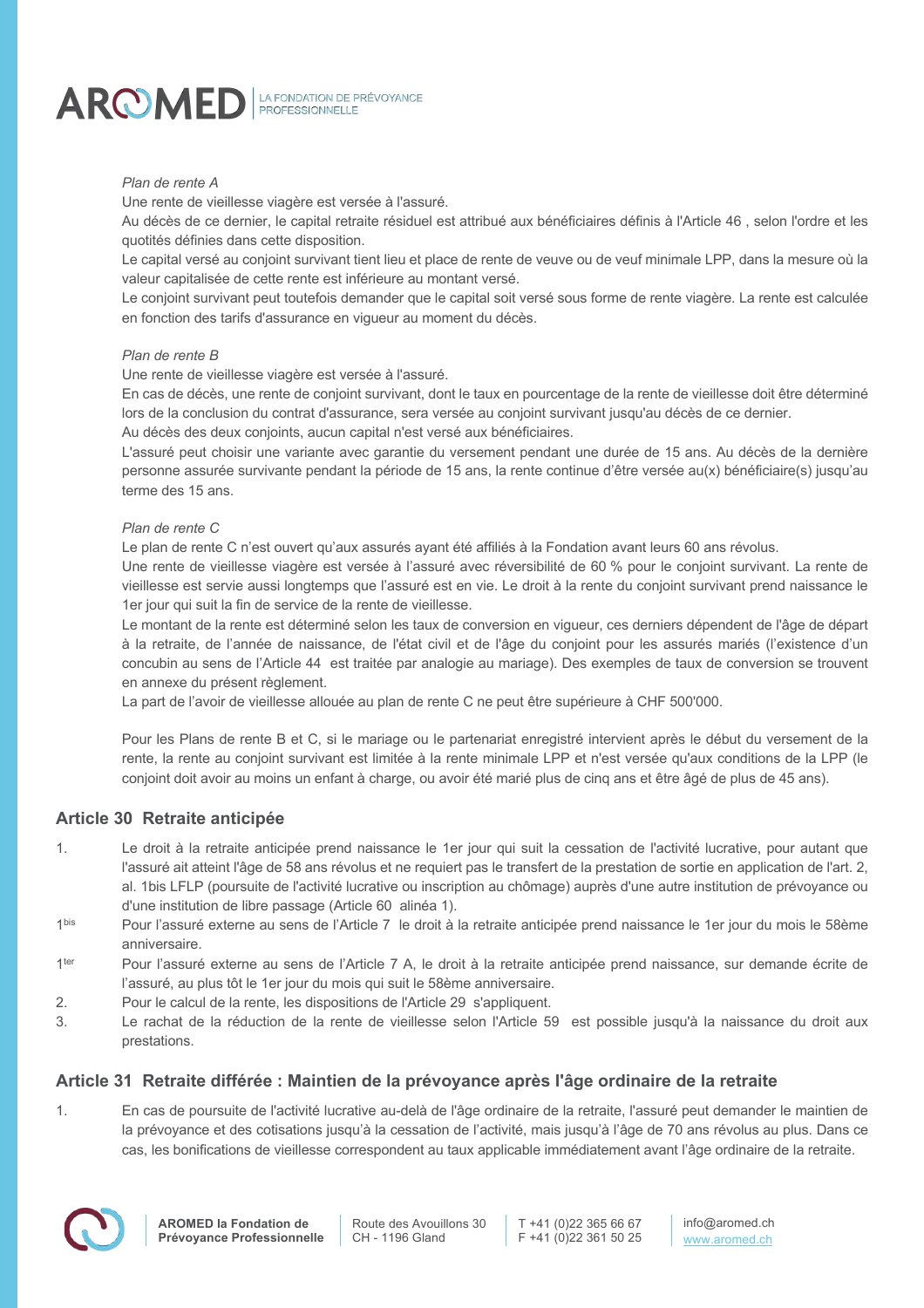

- 2. Les cotisations de risque sont alors supprimées et les prestations d'invalidité et de survivants ne sont plus assurées. En cas de décès de l'assuré, un capital décès correspondant à l'avoir de vieillesse (Article 14 ) au moment du décès est versé aux bénéficiaires au sens de l'Article 46 ; en dérogation à ce qui précède et si le plan de prévoyance le prévoit, un capital décès supplémentaire peut être assuré, financé par une cotisation de risque spécifique.
- 3. Le droit à la retraite différée prend naissance le 1er jour qui suit la cessation de l'activité lucrative, mais au plus tard le 1er jour suivant le 70ème anniversaire.

# **Article 32 Retraite partielle**

- 1. L'assuré qui réduit durablement son taux d'occupation d'au moins 20 % alors qu'il a atteint l'âge de 58 ans révolus peut demander, en proportion à la réduction du taux d'occupation, le versement immédiat d'une prestation de retraite s'il reste assuré dans la Fondation à concurrence de son salaire/revenu réduit.
- 2. Lorsque l'assuré devient partiellement retraité (demande de versement de la prestation de retraite partielle), l'assurance est scindée en deux : une partie pour laquelle l'assuré est considéré comme retraité ; l'autre partie pour laquelle l'assuré et considéré comme actif, de sorte qu'il poursuit le financement de l'assurance sur la base du salaire/revenu annuel résiduel (partie active de la prévoyance).
- 3. Pour le calcul de la rente, les dispositions de l'Article 29 s'appliquent.
- 4. Des perceptions partielles sous forme de capital sont possibles en deux étapes au maximum. Il doit s'écouler un an au minimum entres les différentes étapes de la retraite partielle sous forme de capital.
- 5. Aucune prestation de retraite partielle n'est versée lorsque la diminution de revenu n'est pas prise en compte à la demande de l'assuré qui poursuit le financement de l'assurance sur la base du dernier gain assuré (Article 11 alinéa 11).

# **Article 33 Capital de retraite**

- 1. En lieu et place d'une rente de retraite (ordinaire, anticipée, différée, partielle), l'assuré peut exiger le versement d'un capital de retraite correspondant à tout ou partie de son avoir de prévoyance au moment de la naissance du droit aux prestations. Il doit faire connaître par écrit son choix à la Fondation en indiquant le pourcentage de l'avoir de prévoyance qu'il désire recevoir en capital. Les dispositions de l'Article 18 s'appliquent.
- 2. En dérogation à ce qui précède, la part de l'avoir de prévoyance correspondant aux rachats que l'assuré a effectués conformément aux Article 58 et Article 59 durant les trois ans précédant la prise de la retraite (art. 79b, al. 3 LPP), ne peut pas être versée sous forme de capital, sauf s'il s'agit de rachats effectués ensuite de divorce ou de dissolution du partenariat enregistré au sens de l'Article 49 alinéa 3 et l'Article 50 alinéa 4.
- 2<sup>bis</sup> En dérogation à l'alinéa 1, l'assuré qui a maintenu son assurance selon l'Article 7 A pendant plus de deux ans ne peut pas exiger le versement d'un capital de retraite.
- 3. S'agissant de la prestation de vieillesse, l'assuré doit faire connaître sa volonté au moins 1 mois avant le départ à la retraite. Sa demande est irrévocable et requiert l'accord écrit de son conjoint.
- 4. Pour la part des prestations de retraite versées sous forme de capital de retraite, la Fondation est libérée du paiement de toute autre prestation.

# **Article 34 Rente d'enfant de retraité**

- 1. Le bénéficiaire d'une rente de vieillesse qui, à la date de la retraite, a des enfants de moins de 18 ans révolus, a droit à des rentes d'enfants de retraité. L'Article 45 définit les enfants qui donnent droit à une rente d'enfant de retraité.
- 2. La rente annuelle d'enfant de retraité correspond à la rente d'enfant de retraité selon la LPP et elle fait partie intégrante de la rente de retraite choisie par l'assuré selon l'Article 29 . A la demande de l'assuré, la Fondation peut verser séparément les rentes d'enfant de retraité et la rente de retraite résiduelle.
- 3. L'Article 45 alinéa 4 qui règle la fin du droit aux rentes d'orphelin s'applique par analogie aux rentes d'enfants de retraité.

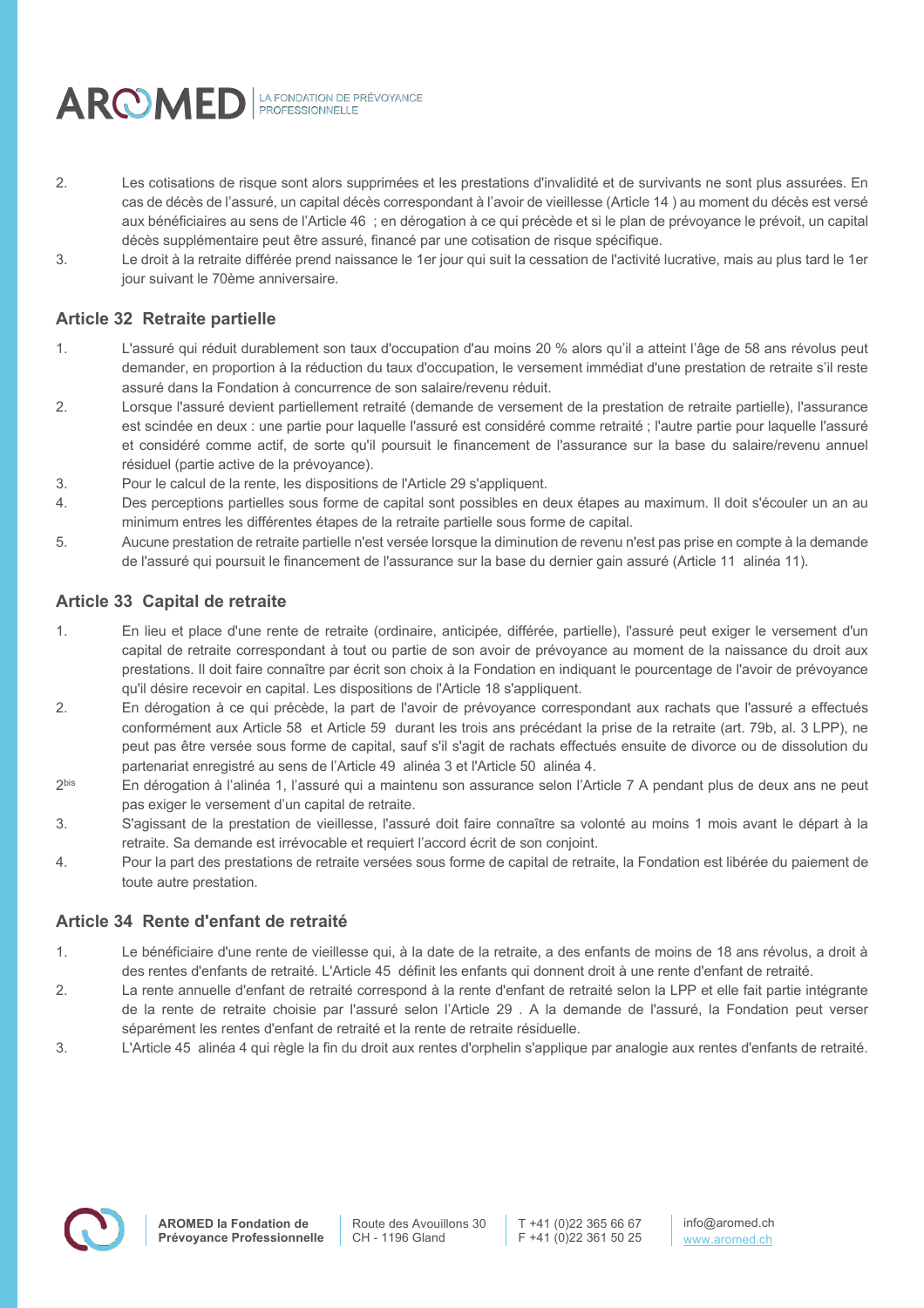

# **IV. PRESTATIONS D'INVALIDITE**

# **Article 35 Droit aux prestations**

- 1. L'assuré qui est frappé d'une invalidité au sens de l'AI entraînant une incapacité de gain temporaire, permanente, partielle ou totale, a droit :
	- a) à l'exonération du paiement de ses contributions ordinaires personnelles à la Fondation ;
	- b) à une rente d'invalidité ;
	- c) à une rente complémentaire d'enfant d'invalide.
- 2. L'assuré a droit à des prestations d'invalidité s'il remplit l'une des conditions suivantes :
	- a) il est invalide à raison de 40 % au moins au sens de l'AI et il était assuré sur la base du règlement de prévoyance lorsqu'est survenue l'incapacité de travail dont la cause est à l'origine de l'invalidité ;
	- b) à la suite d'une infirmité congénitale, il était atteint d'une incapacité de travail comprise entre 20 % et 40 % au début de l'activité lucrative et il était assuré lorsque l'incapacité de travail dont la cause est à l'origine de l'invalidité s'est aggravée pour atteindre 40 % au moins ;
	- c) étant devenu invalide avant sa majorité, il était atteint d'une incapacité de travail comprise entre 20 % et 40 % au début de l'activité lucrative et il était assuré lorsque l'incapacité de travail dont la cause est à l'origine de l'invalidité s'est aggravée pour atteindre 40 % au moins.
- 3. La Fondation décide de la reconnaissance et du degré de l'invalidité sur la base du jugement rendu par son propre réassureur et de l'AI fédérale.

# **Article 36 Montant de la rente d'invalidité**

- 1. La rente annuelle d'invalidité est fonction du plan de prévoyance en vigueur lorsqu'est survenue l'incapacité de travail dont la cause est à l'origine de l'invalidité. Elle ne saurait toutefois être inférieure à la rente calculée selon les dispositions de la LPP. Si l'assuré a droit a des prestations d'invalidité conformément à l'Article 35 alinéa 2 let. b) ou let. c), la rente annuelle d'invalidité assurée est celle calculée selon les dispositions minimales de la LPP.
- 2. La rente d'invalidité est fonction du degré d'invalidité, leur quotité étant fixée en pourcentage de la prestation entière comme suit :
	- a) Un degré d'invalidité de 70 % au moins donne droit aux prestations entières ;
	- b) Pour un degré d'invalidité compris entre 50 % et 69 %, la quotité correspond au degré d'invalidité ;
	- c) Pour un degré d'invalidité inférieur à 50 %, la quotité est la suivante :

| degré d'invalidité | prestations |
|--------------------|-------------|
| 49%                | 47.5%       |
| 48%                | 45.0%       |
| 47%                | 42.5%       |
| 46%                | 40.0%       |
| 45%                | 37.5%       |
| 44%                | 35.0%       |
| 43%                | 32.5%       |
| 42%                | 30.0%       |
| 41%                | 27.5%       |
| 40%                | 25.0%       |
|                    |             |

d) Un degré d'invalidité de moins de 40 % ne donne droit à aucune prestation.

3. Lorsque l'invalidité a été intentionnellement provoquée ou aggravée, seules sont dues les prestations obligatoires LPP ; elles seront toutefois réduites dans la mesure où l'AI refuse, réduit ou retire les siennes. Cette disposition s'applique également lorsque l'invalidité est imputable à la participation active d'un assuré à une guerre, à des hostilités présentant le caractère d'opérations de guerre ou à des troubles, sans que la Suisse soit elle-même en guerre ou engagée dans des hostilités de cette nature.

4. Lorsque le degré d'incapacité de gain se modifie d'au moins 5 %, le montant des prestations est augmenté, réduit ou supprimé en conséquence, avec effet au jour de la modification. L'Article 39 et l'Article 40 s'appliquent, sous réserves des dispositions transitoires de l'Article 78.

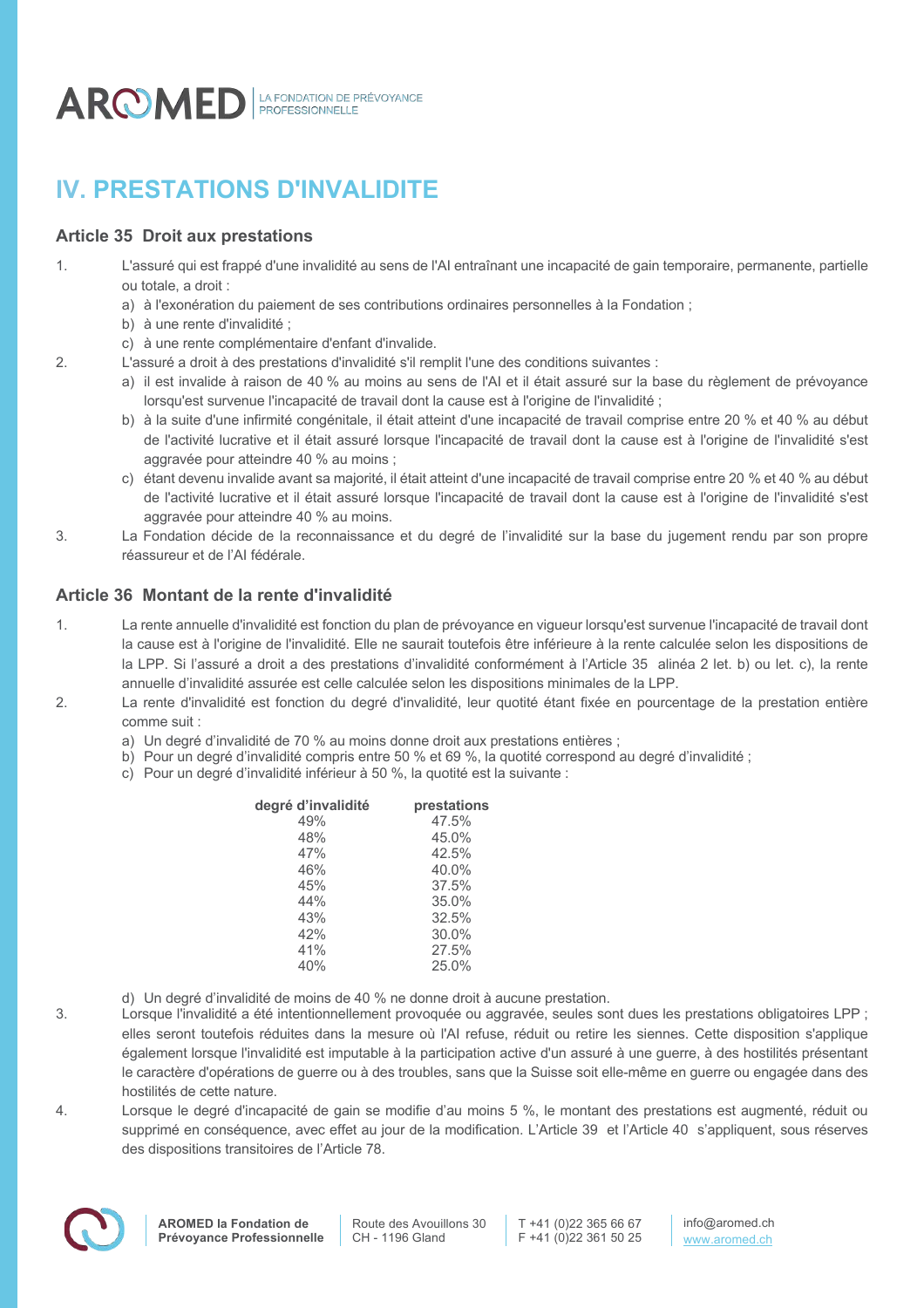

### **Article 37 Début du droit aux prestations**

- 1. L'exonération du paiement des contributions à la Fondation débute dès que la durée de l'incapacité de gain a atteint le délai d'attente fixé dans le plan de prévoyance en vigueur lorsqu'est survenue l'incapacité de travail, et ce en fonction du degré d'invalidité selon l'Article 36 alinéa 2. L'Article 55 s'applique.
- 2. La rente d'invalidité et les rentes d'enfants d'invalide selon le plan de prévoyance en vigueur lorsqu'est survenue l'incapacité de travail dont la cause est à l'origine de l'invalidité sont dues dès que l'incapacité de gain a duré 24 mois, mais au plus tôt dès que l'assuré a droit à une rente d'invalidité de l'AI. Les rentes d'invalidité et les rentes d'enfants d'invalides minimales selon la LPP échéant avant l'expiration des 24 mois

sont garanties ; leur cumul est alors compensé par la Fondation sous la forme d'une réduction des rentes dues selon le plan de prévoyance dès le 25ème mois d'incapacité de travail jusqu'à la compensation intégral dudit cumul, les prestations effectivement versées ne pouvant être inférieures au prestations minimales selon la LPP.

- 3. Le versement de la rente d'invalidité et des rentes d'enfants d'invalide est différé jusqu'à la fin du droit au salaire ou à des indemnités versées en lieu et place du salaire (indemnités journalières de l'assurance maladie).
- 4. La rente est allouée sans nouveau délai d'attente si l'assuré y a déjà eu droit pour la même cause et que, dans l'intervalle, il n'a pas recouvré sa pleine capacité de gain pendant plus de 12 mois.
- 5. Lorsqu'en sa qualité de dernière institution de prévoyance connue, la Fondation est provisoirement tenue de prendre en charge des prestations, le droit est limité aux seules exigences minimales de la LPP. Si, par la suite, il est établi de manière certaine que la Fondation n'est pas tenue de verser les prestations, elle exige la restitution des prestations avancées.

### **Article 38 Fin du droit aux prestations**

- 1. Les prestations en cas d'incapacité de gain sont dues aussi longtemps que dure l'incapacité, mais au plus tard jusqu'à l'âge ordinaire de la retraite en vigueur lorsqu'est survenue l'incapacité de travail dont la cause est à l'origine de l'invalidité.
- 2. Lorsque l'assuré invalide atteint l'âge ordinaire de la retraite précité, il a droit au capital de retraite selon l'Article 33 . Il peut également demander que son capital retraite soit converti en une rente de vieillesse selon l'Article 29 .
- 3. En cas de décès d'un assuré invalide avant l'âge ordinaire de la retraite précité, le droit aux prestations s'éteint conformément à l'Article 19 .

### **Article 39 Modification du degré d'invalidité**

- 1. Toute modification du degré d'invalidité entraîne un contrôle et, le cas échéant, un ajustement du droit aux prestations. Si, du fait d'une réduction du degré d'invalidité, des prestations trop élevées ont été versées, leur remboursement sera exigé.
- 2. En cas d'augmentation du degré d'invalidité d'une personne dont l'invalidité partielle était assurée jusqu'alors dans le cadre du présent règlement, les dispositions suivantes s'appliquent :
	- si l'augmentation est imputable à la même cause que l'invalidité initiale, les prestations en cours sont adaptées au nouveau degré d'invalidité sans nouveau délai d'attente ;
	- si l'augmentation est imputable à une cause différente, les prestations en cours continuent d'être versées, sans changement. Au terme du délai d'attente, l'assuré a droit à de nouvelles prestations en proportion de l'augmentation si la part active est toujours assurée à la Fondation. Les prestations assurées à la date de l'augmentation du degré d'invalidité sont alors déterminantes.
- 3. En cas d'augmentation du degré d'invalidité d'une personne dont l'invalidité partielle n'était pas assurée jusqu'alors dans le cadre du présent règlement, les dispositions suivantes s'appliquent :
	- si l'augmentation est imputable à la même cause que l'invalidité initiale, l'assuré n'a aucun droit à des prestations d'invalidité d'attente ;
	- si l'augmentation est imputable à une autre cause qui s'est produite durant la couverture d'assurance de la Fondation de la part active de l'assuré, l'assuré a droit à des prestations d'invalidité en proportion de cette augmentation au terme du délai d'attente. Les prestations assurées à la date de l'augmentation du degré d'invalidité sont alors déterminantes.
- 4. En cas d'augmentation du degré d'invalidité d'une personne dont l'invalidité partielle était assurée jusqu'alors dans le cadre du présent règlement, intervenant après qu'elle ait quitté le cercle des assurés, les dispositions suivantes s'appliquent :
	- si l'augmentation est imputable à la même cause que l'invalidité initiale, les prestations en cours sont adaptées au nouveau degré d'invalidité sans nouveau délai d'attente ;
	- si l'augmentation est imputable à une autre cause, elle ne donne pas droit à des prestations d'invalidité à l'assuré.



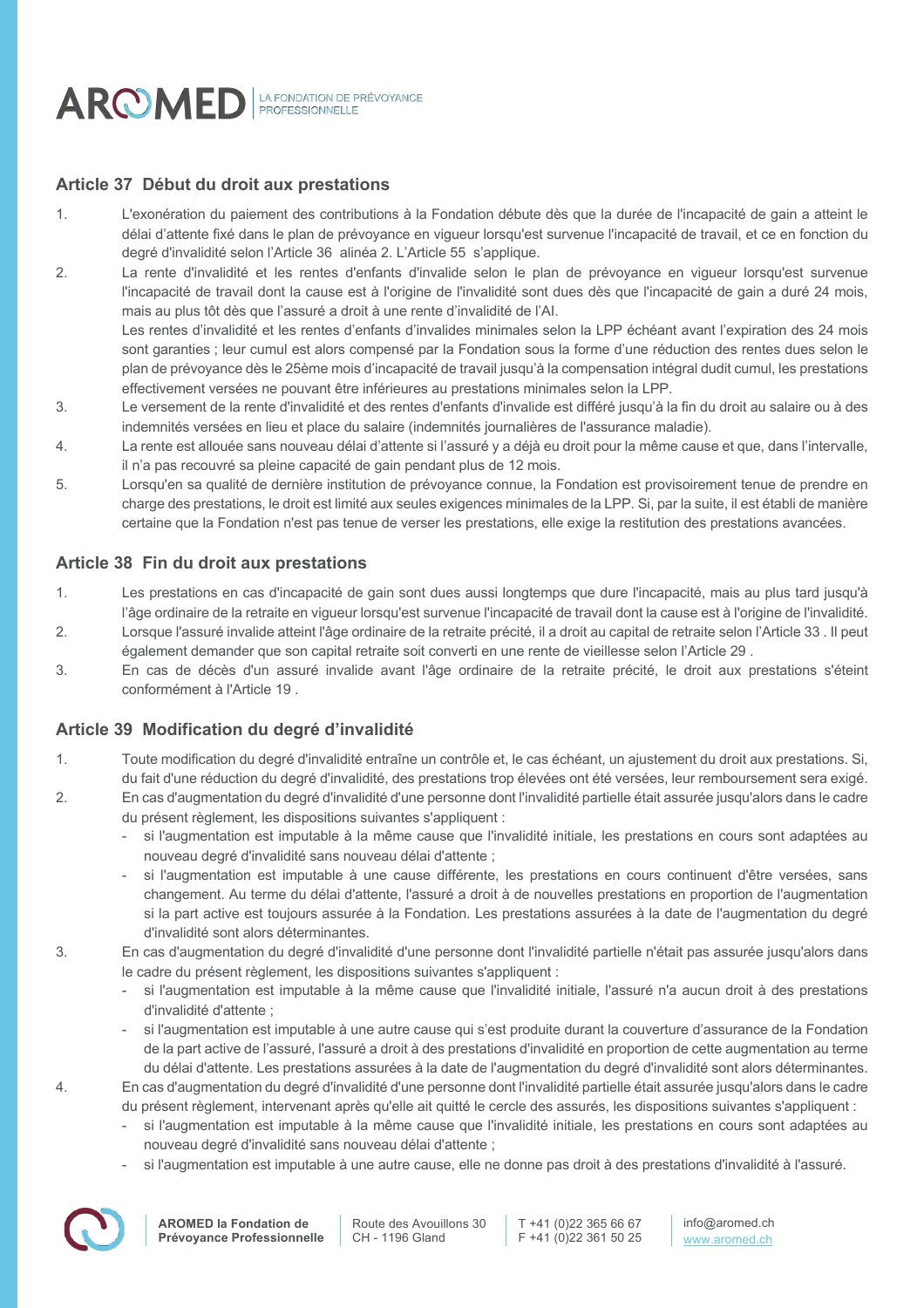

# **Article 40 Rechute**

- 1. Il y a rechute lorsque, après avoir recouvré sa pleine capacité de gain, l'assuré est à nouveau invalide à 40 % au moins, et ce pour la même cause.
- 2. Si l'assuré est victime d'une rechute pendant sa période d'affiliation à la Fondation ou avant expiration de la période de prolongation de la couverture d'assurance, et si l'invalidité antérieure avait été assurée dans le cadre du présent règlement, les dispositions suivantes s'appliquent :
	- si la rechute survient dans les 6 mois qui suivent le recouvrement, par l'assuré, de sa pleine capacité de gain, le délai d'attente prendra en compte la période d'invalidité, due à la même cause, qui s'est déjà écoulée dans le cadre de la présente prévoyance. Sont alors déterminantes pour le droit aux prestations d'invalidité les prestations qui étaient assurées juste avant le recouvrement de la pleine capacité de gain ;
	- si la rechute survient plus de 6 mois après le recouvrement par l'assuré de sa pleine capacité de gain, le délai d'attente recommence à courir. Sont alors déterminantes pour le droit aux prestations d'invalidité les prestations assurées à la date de la rechute.
- 3. Si l'assuré est victime d'une rechute après sa sortie de la prévoyance et après expiration du délai de prolongation de la couverture d'assurance, et que l'invalidité antérieure était assurée sur la base du présent Règlement, le droit à des prestations d'invalidité prend naissance au terme du délai d'attente, dans la mesure où la rechute survient dans les 6 mois qui suivent le recouvrement de la pleine capacité de gain.
- 4. Les rechutes qui ne relèvent pas des alinéas 2 et 3 ci-dessus ne sont pas assurées.

# **Article 41 Rente d'enfant d'invalide**

- 1. L'assuré qui reçoit une rente d'invalidité et qui a des enfants qui auraient droit à des rentes d'orphelins d'après le présent règlement (Article 45 ), a droit pour chaque enfant à une rente d'enfant d'invalide.
- 2. Le montant annuel de la rente d'enfant est fonction du plan de prévoyance en vigueur lorsqu'est survenue l'incapacité de travail dont la cause est à l'origine de l'invalidité. Elle ne saurait toutefois être inférieure à la rente minimale de la LPP.
- 3. L'Article 45 alinéa 4 qui règle la fin du droit aux rentes d'orphelins s'applique par analogie aux rentes d'enfants d'invalide.
- 4. Au décès de l'assuré, les rentes d'enfant d'invalide sont remplacées par des rentes d'orphelin.

# **V. PRESTATIONS POUR SURVIVANTS**

# **Article 42 Rente de conjoint survivant**

- 1. Le conjoint survivant de l'assuré décédé a droit à une rente de conjoint survivant.
- 2. Le droit à la rente du conjoint survivant prend naissance le 1er jour du mois qui suit le décès d'un assuré marié ou si l'assuré était au bénéfice d'une rente de vieillesse ou d'invalidité selon le présent règlement, le 1er jour qui suit la fin du service de cette rente.
- 3. La rente du conjoint survivant est due jusqu'à la fin du trimestre au cours duquel le conjoint bénéficiaire décède. Elle s'éteint, en cas de remariage du conjoint survivant avant l'âge de 45 ans révolus, à la fin du mois du remariage : une allocation unique égale à trois rentes annuelles est alors versée.
- 4. La rente de conjoint survivant est fonction du plan de prévoyance en vigueur lorsqu'est survenue l'incapacité de travail dont la cause est à l'origine du décès, respectivement lorsqu'est survenu le décès, et est égale au moins à la rente de conjoint survivant selon la LPP. Lors du décès d'un bénéficiaire de rente de vieillesse, la rente de conjoint survivant est fonction du plan de rente au sens de l'Article 29 en vigueur lors de la retraite.
- 5. Lors du décès d'un assuré actif ou d'un bénéficiaire d'une rente d'invalidité, la rente de conjoint survivant est réduite ou supprimée dans les cas suivants :
	- a) Si le conjoint survivant est de plus de 10 ans plus jeune que l'assuré décédé, la rente est réduite de 1 % de son montant par année de différence d'âges excédant 10 ans. Les fractions d'années comptent pour une année entière ;
	- b) Si le mariage a été célébré après que l'assuré a atteint l'âge de 65 ans révolus, la rente est en outre réduite de 20 % par année ou fraction d'année excédant la 65e année d'âge ;
	- c) Si le mariage est célébré après que l'assuré a atteint l'âge de 69 ans révolus ou si celui-ci s'est marié après avoir dépassé l'âge de 65 ans révolus et souffrait d'une maladie grave dont il était censé avoir connaissance et qu'il décède de cette maladie dans les deux ans qui suivent la célébration du mariage, aucune rente n'est versée.

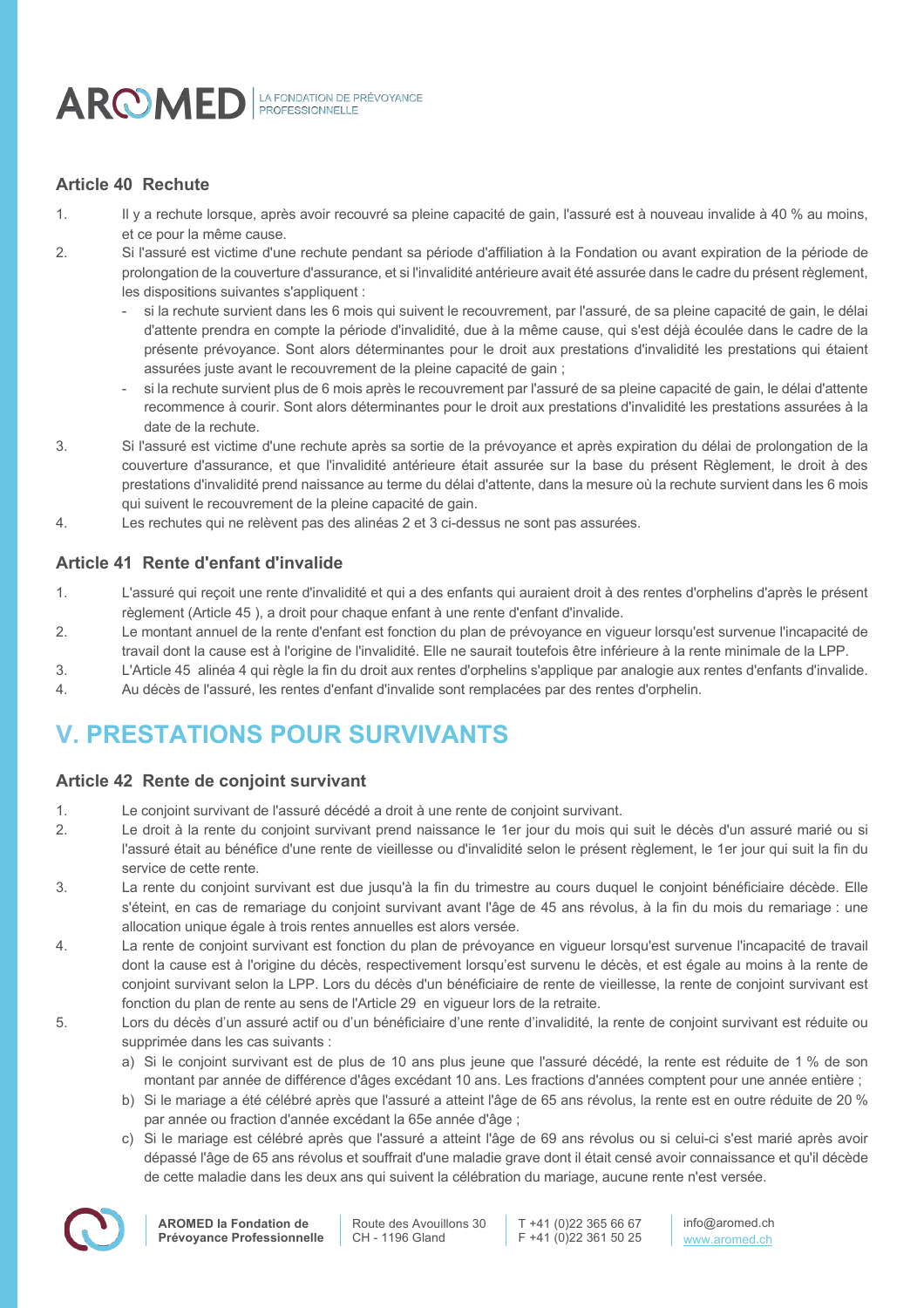

6. Lors du décès d'un assuré actif ou d'un bénéficiaire d'une rente d'invalidité, la rente de conjoint survivant peut être requise sous forme de capital.

Le montant du capital correspond à celui déterminé par le réassureur en fonction de l'âge du conjoint survivant. La demande du capital doit être faite par écrit à la Fondation avant le paiement du premier terme de rente.

Tous les droits réglementaires sont acquittés avec le paiement du capital, sous réserve du droit à la rente d'orphelin.

# **Article 43 Rente de conjoint divorcé**

- 1. Le conjoint survivant divorcé ou le partenaire enregistré survivant dont le partenariat enregistré (selon la LPart) a été dissous judiciairement est assimilé au conjoint survivant en cas de décès de son ancien conjoint ou de son ancien partenaire enregistré (selon la LPart) aux conditions cumulatives suivantes :
	- a) le mariage ou le partenariat enregistré (selon la LPart) a duré 10 ans au moins ;
	- b) le conjoint survivant divorcé bénéficie d'une rente octroyée lors du divorce en vertu de l'art. 124e, al. 1 ou 126, al. 1 CC;
	- c) l'ex-partenaire enregistré survivant bénéficie lors de la dissolution judiciaire du partenariat enregistré d'une rente en vertu de l'art. 124e, al. 1 CC ou 34, al. 2 et 3 de la LPart.
- 2. Le droit aux prestations de survivants est maintenu aussi longtemps que la rente selon l'art. 124e CC aurait dû être versée.
- 3. Le montant annuel de la rente servie au conjoint divorcé est égal à la prestation d'entretien dont il est privé, sous déduction des prestations éventuellement servies par d'autres assurances, en particulier par l'AVS/AI, au maximum au montant de la rente de conjoint découlant des exigences minimales de la LPP.
- 4. Le droit à la rente de conjoint divorcé prend naissance le 1er jour du mois qui suit le décès de l'assuré ou si l'assuré était au bénéfice d'une rente de vieillesse ou d'invalidité selon le présent règlement, le 1er jour qui suit la fin du service de cette rente, mais au plus tôt quand cesse le droit au plein salaire et est maintenu aussi longtemps que la rente selon l'article 124e CC aurait dû être maintenue. Il s'éteint à la fin du mois au cours duquel le bénéficiaire décède.
- 5. Si le conjoint divorcé contracte un nouveau mariage, la rente du conjoint s'éteint sans que soit due une allocation unique - et ne sera pas rétablie en cas de dissolution du nouveau mariage.

# **Article 44 Rente de concubin survivant**

- 1. Au décès d'un assuré non marié et non lié par un partenariat enregistré (selon la LPart), la Fondation verse une rente de concubin survivant si les conditions suivantes sont cumulativement remplies :
	- a) l'assuré a vécu sans interruption sous forme de vie commune similaire au mariage avec le concubin pendant les cinq ans précédant son décès et a formé avec lui une communauté de vie semblable au mariage. Si le concubin survivant doit subvenir à l'entretien d'un ou plusieurs enfants communs, la condition de durée de la communauté de vie n'est pas requise;
	- b) un mariage, respectivement la conclusion d'un partenariat enregistré, entre l'assuré et le concubin était possible au moment du décès au sens de l'art. 95 du CC ;
	- c) le concubin survivant ne perçoit aucune rente pour survivant découlant d'un mariage ou d'une communauté de vie précédente ou n'a perçu aucun capital en lieu et place d'une rente pour survivant d'une autre institution de prévoyance;
	- d) la communauté de vie a été annoncée par déclaration écrite, datée et signée des deux concubins et envoyée à la Fondation sous pli recommandé du vivant de l'assuré.
- 2. Il incombe au concubin survivant d'apporter les preuves selon lesquelles il remplit les conditions du droit à une rente de concubin survivant, en remettant notamment les attestations officielles de domicile, les extraits d'état civil, les informations relatives aux enfants communs ou tout autre document jugé nécessaire par la Fondation au plus tard 6 mois après le décès de la personne assurée. À défaut, il n'existe aucun droit à des prestations.
- 3. Les dispositions de l'Article 42 s'appliquent par analogie, notamment quant à la fixation de la rente et à son versement.

# **Article 45 Rente d'orphelin**

- 1. Lorsqu'un assuré actif décède, chacun de ses enfants de moins de 18 ans révolus a droit à une rente d'orphelin dès le 1er jour du mois qui suit le décès, mais au plus tôt quand cesse le droit au plein salaire.
- 2. Ont qualité d'enfants de l'assuré :
	- les enfants selon l'art. 252 CC ; leur sont assimilés les enfants adoptés et les enfants naturels selon l'ancien droit ;
	- les enfants posthumes au sens de l'art. 255 CC ;



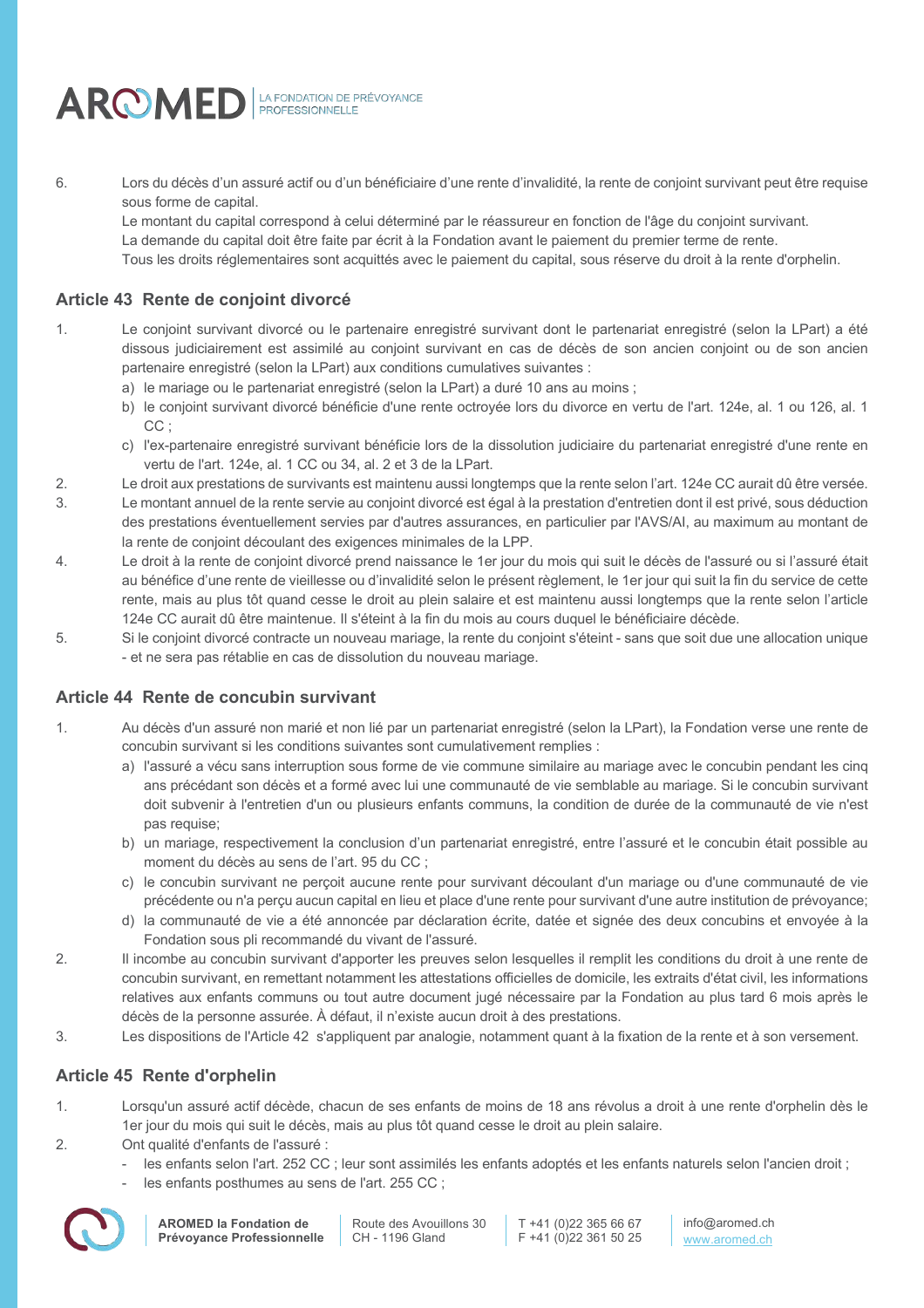

- les enfants recueillis par l'assuré au sens de l'art. 49 du règlement d'exécution de l'AVS ;
- les enfants par alliance de l'assuré, si celui-ci subvient entièrement ou de façon prépondérante à leur entretien.
- 3. Le montant de la rente annuelle d'orphelin est fonction du plan de prévoyance en vigueur lorsqu'est survenue l'incapacité de travail dont la cause est à l'origine du décès, respectivement lorsqu'est survenu le décès. Elle ne saurait être inférieure à la rente calculée selon les dispositions de la LPP.
- 4. Le droit à la rente d'orphelin s'éteint lorsque l'enfant atteint l'âge de 18 ans révolus ou s'il décède.
	- Si l'enfant a atteint ou dépassé cet âge, le droit à la rente d'orphelin subsiste aussi longtemps que :
		- a) l'enfant fait un apprentissage ou des études et que l'AVS verse une rente pour enfant, au plus tard cependant jusqu'à l'âge de 25 ans révolus ;
		- b) l'enfant présente une incapacité de gain d'un quart ou davantage et que cette incapacité de gain s'est produite avant l'accomplissement du 25ème anniversaire. La rente est déterminée en fonction du degré de l'incapacité de gain de l'enfant.

Lorsqu'un orphelin bénéficiaire de rente décède, le droit à la rente cesse à la fin du trimestre du décès.

# **Article 46 Capital décès**

- 1. En cas de décès d'un assuré avant la prise de la retraite (ordinaire, anticipée, différée), le plan de prévoyance en vigueur lorsqu'est survenue l'incapacité de travail dont la cause est à l'origine du décès, respectivement lorsqu'est survenu le décès, peut prévoir le versement à ses survivants d'un capital décès ; le plan de prévoyance en fixe alors le montant et les conditions d'octroi.
- 2. L'ordre des bénéficiaires du capital décès est le suivant :
	- I. le conjoint ou le partenaire enregistré (art. 19 et 19a LPP), à défaut
	- II. les enfants ayant droit à une rente d'orphelin (art. 20 LPP), à défaut
	- III. le concubin au sens de l'Article 44 , à défaut
	- IV. les personnes que l'assuré assistait de manière prépondérante, à défaut
	- V. les enfants qui n'ont pas droit à une rente d'orphelin, à défaut
	- VI. les parents, à défaut
	- VII. les frères et sœurs.

A défaut de bénéficiaires selon catégories I à VII, les héritiers légaux (à l'exclusion de la collectivité publique) ont droit à 50 % de l'avoir de vieillesse accumulé au moment du décès.

- La répartition du capital décès entre plusieurs bénéficiaires d'une même catégorie s'effectue à parts égales.
- 3. Moyennant information écrite adressée de son vivant à la Fondation, l'assuré peut désigner les bénéficiaires auxquels le capital décès doit être attribué et déterminer la part de chacun. Toutefois, il ne saurait attribuer une prestation aux personnes des catégories III et suivantes s'il existe un bénéficiaire potentiel des catégories I et II.

Lorsque les ayants droit des catégories I et II (conjoint survivant et orphelins) bénéficient de prestations de survivants selon le présent règlement au moins équivalentes aux prestations minimales de la LPP, l'assuré librement établir une clause bénéficiaire désignant la ou les personnes auxquelles il entend que le capital décès soit attribué parmi celles désignées globalement par les catégories I à V.

L'assuré ne peut attribuer une prestation aux héritiers légaux que pour autant qu'il n'y ait aucun bénéficiaire selon les catégories I à VII.

L'assuré peut en tout temps révoquer ou modifier cette clause bénéficiaire.

- 4. A défaut de désignation, les bénéficiaires doivent faire valoir leur droit à l'égard de la Fondation dans les 12 mois qui suivent le décès de l'assuré. Ils doivent apporter la preuve qu'ils remplissent les conditions d'octroi d'une prestation.
- 5. Lorsqu'il n'y a pas de bénéficiaire au sens du présent règlement, le capital décès reste acquis à la Fondation.

# **VI. ENCOURAGEMENT A LA PROPRIETE DU LOGEMENT**

# **Article 47 Encouragement à la propriété du logement**

1. L'assuré peut mettre en gage le droit aux prestations de vieillesse, d'invalidité et de décès ou un montant à concurrence de sa prestation de sortie, ou encore demander le versement anticipé de tout ou partie de l'avoir de vieillesse afin d'acquérir la propriété d'un logement pour ses propres besoins (lieu de domicile ou de séjour habituel) ou amortir, en totalité ou partiellement, la dette hypothécaire le grevant.



Route des Avouillons 30 CH - 1196 Gland

T +41 (0)22 365 66 67 F +41 (0)22 361 50 25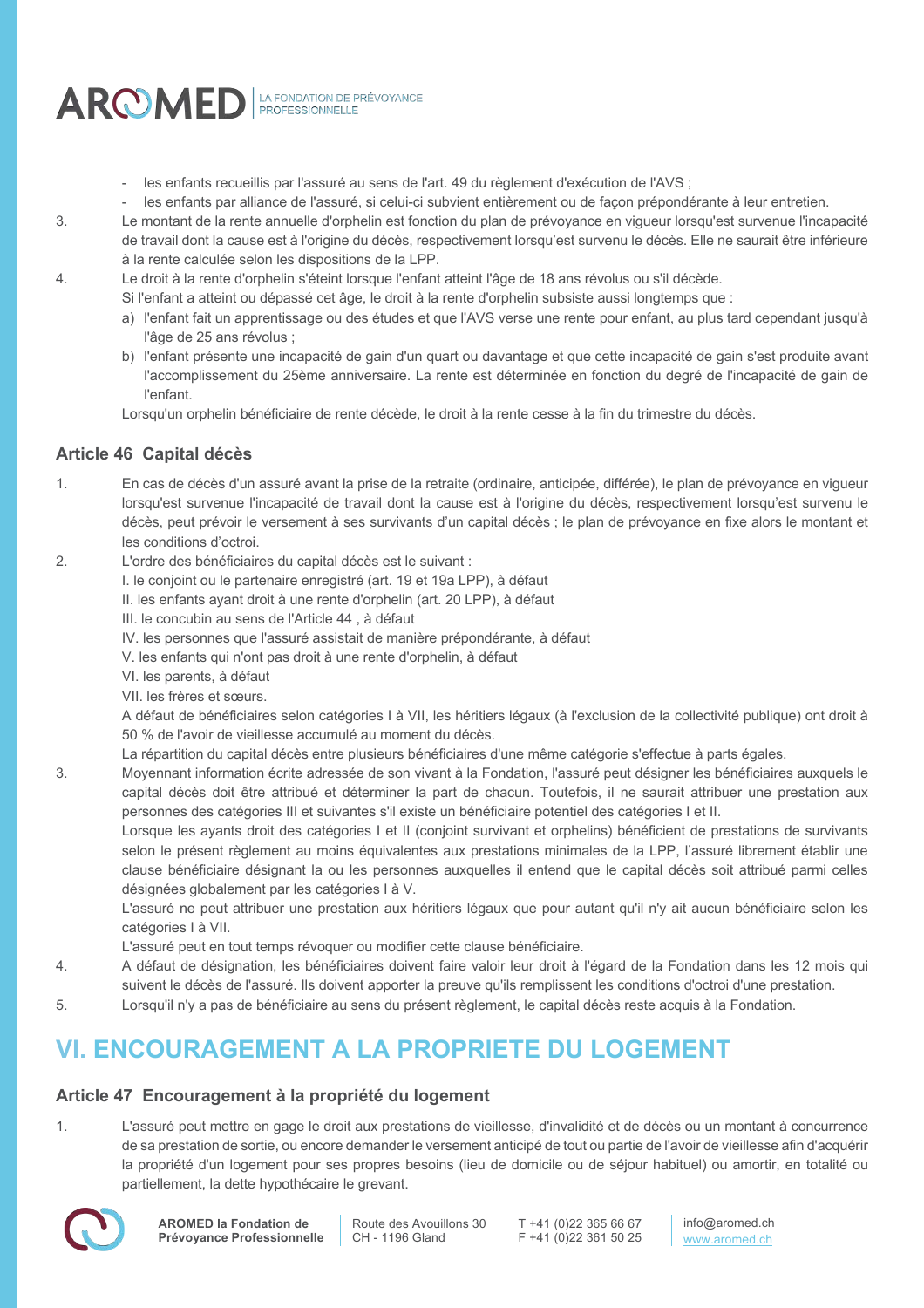

L'accès à la propriété du logement au moyen de la prévoyance professionnelle est réglementé par les art. 30a à 30g LPP et 331d CO, ainsi que par l'OEPL.

- 1<sup>bis</sup> En dérogation à l'alinéa 1, la mise en gage et le versement anticipé ne sont plus possible pour l'assuré qui a maintenu son assurance selon l'Article 7A pendant plus de deux ans
- 2. Lorsque l'assuré est marié ou lié par un partenariat enregistré, la mise en gage et le versement anticipé ne sont autorisés qu'avec le consentement écrit et authentifié du conjoint ou du partenaire enregistré. La mise en gage doit être notifiée par écrit à la Fondation.
- 3. La mise en gage ou le versement anticipé sont autorisés jusqu'à la prise effective de la retraite.
- 4. Le versement anticipé ou la mise en gage ne peut pas excéder le montant de la prestation de sortie. Pour les assurés ayant plus de 50 ans révolus, le versement anticipé ou la mise en gage ne peut pas excéder le montant de la prestation de sortie acquise à la date du 50ème anniversaire ou la moitié de la prestation de sortie au moment de la demande si ce montant est supérieur.
	- Le montant minimum pouvant être versé par anticipation ou mis en gage est de CHF 20'000.
- 5. Un versement anticipé peut être requis chaque 5 ans. Le montant maximum disponible se détermine d'après l'alinéa 4.
- 6. Si l'assuré présente une invalidité totale, le versement anticipé et la mise en gage ne sont pas possibles. Si l'assuré est partiellement invalide, le versement anticipé et la mise en gage peuvent être exigés en fonction de la partie de l'assurance qui correspond au degré de la part active résiduelle. La même règle s'applique par analogie en cas de retraite anticipée partielle.
- 7. Le versement anticipé est porté au débit du compte de vieillesse dans la même proportion que celle qui existe entre l'avoir de vieillesse LPP (part obligatoire) et le reste de l'avoir de prévoyance professionnelle (part sur-obligatoire). Il entraîne une diminution correspondante des prestations de vieillesse, ainsi que des prestations d'invalidité et de décès si, en fonction du plan de prévoyance, celles-ci sont déterminées sur la base de l'avoir de vieillesse.
- 8. Pour combler la lacune engendrée dans la couverture de l'invalidité et du décès, une assurance complémentaire, dont le coût est entièrement à la charge de l'assuré, peut être conclue auprès d'un assureur.
- 9. Le contrat de gage peut prévoir que le montant constitué en gage augmente chaque année dans les limites du maximum disponible (alinéa 4), jusqu'au moment d'une éventuelle réalisation du gage.
- 10. En cas de découvert, la Fondation peut différer le versement anticipé pour l'acquisition du logement requis d'au maximum de deux ans (Article 71 alinéa 1 d) ).
- 11. L'assuré a la possibilité de rembourser à tout moment le montant qui lui a été versé jusqu'à la prise de la prestation de retraite, mais au plus tard jusqu'à l'âge ordinaire de retraite, jusqu'à la survenance d'un cas de prévoyance ou jusqu'au paiement en espèces de la prestation de sortie.

Un remboursement doit s'élever à CHF 10'000 au minimum, ou correspondre au solde dans la mesure où celui-ci est inférieur. Il est réparti entre l'avoir de vieillesse LPP (part obligatoire) et le reste de l'avoir de prévoyance (part surobligatoire) dans la même proportion que celle existant au moment du versement. Les prestations assurées sont alors augmentées en conséquence.

- 12. Le montant prélevé par anticipation doit être remboursé à l'institution de prévoyance :
	- si le logement en propriété est aliéné ou des droits sont accordés équivalant du point de vue économique à une aliénation ;
	- en cas de décès de l'assuré, dans la mesure où aucune prestation de prévovance n'est échue.

En cas d'aliénation du logement en propriété, l'obligation de rembourser le versement anticipé se limite au produit effectivement réalisé. Est considéré comme tel le prix de vente, déduction faite des dettes hypothécaires et des redevances légales imposées au vendeur. Si l'assuré souhaite employer à nouveau dans un délai de deux ans le produit réalisé lors de l'aliénation du logement en propriété à concurrence du versement anticipé, il peut virer ce montant dans l'intervalle à une institution de libre passage.

13. L'assuré qui rembourse à la Fondation tout ou partie du montant perçu ou du produit de la réalisation du gage peut exiger le remboursement des impôts payés sur ceux-ci, sans intérêts. Sa requête doit être adressée à l'autorité du canton qui les a prélevés, dans les 3 ans qui suivent le remboursement sous peine de prescription.

La demande de restitution de l'impôt doit notamment être accompagnée de la quittance délivrée par le fisc lors du paiement de l'impôt à l'occasion du versement anticipé ou de la réalisation de gage.

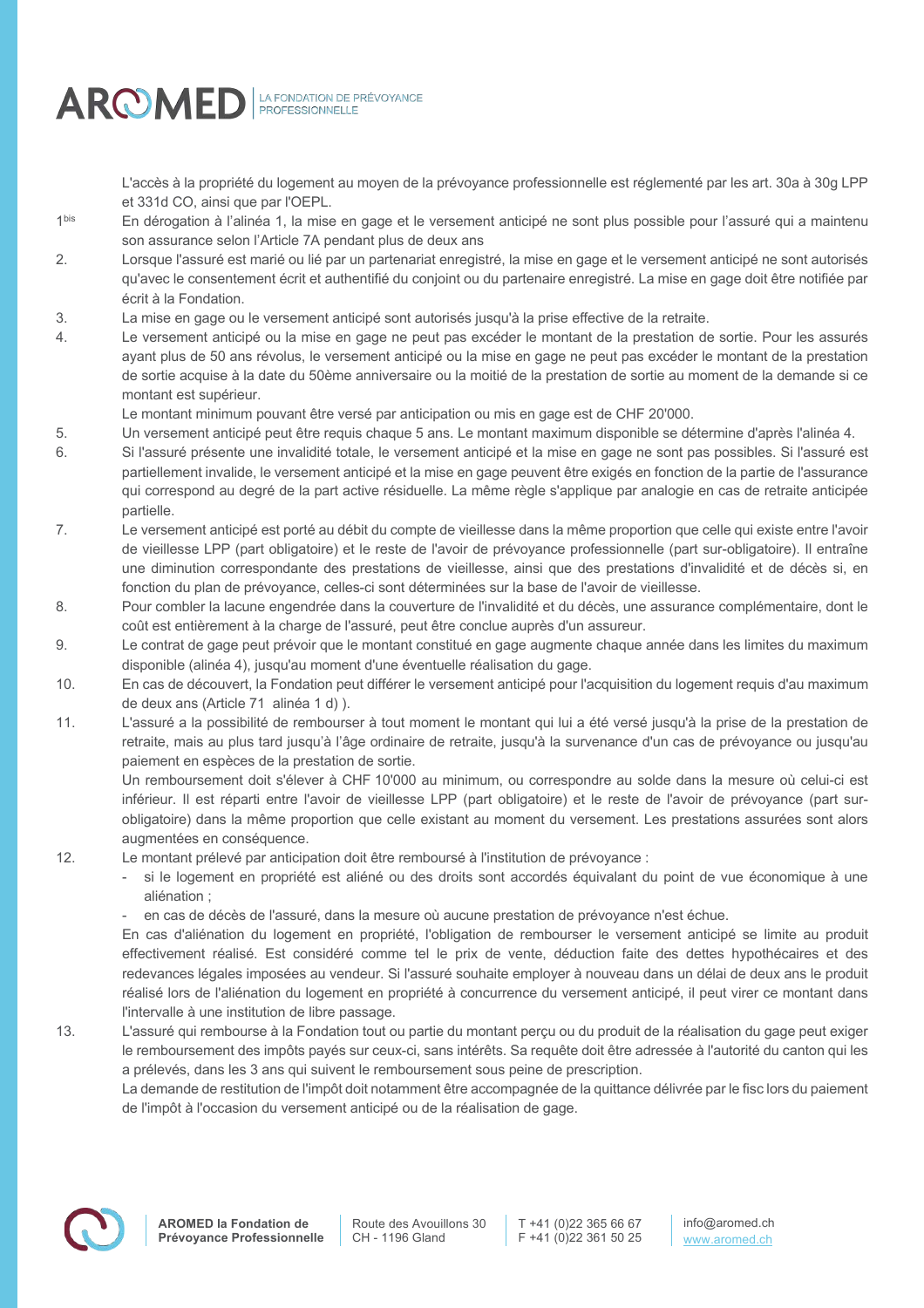

# **VII. DIVORCE ET DISSOLUTION DU PARTENARIAT ENREGISTRE**

# **Article 48 Procédure de divorce, obligation de renseigner**

- 1. En cas de divorce ou de dissolution du partenariat enregistré au sens du droit suisse, le tribunal compétent détermine les droits de chaque conjoint sur une partie de la prestation de sortie acquise durant le mariage et/ou sur la rente à partager.
- 2. La Fondation exécute uniquement les décisions définitives et exécutoires rendues par les tribunaux suisses.
- 3. Sur demande de l'assuré ou du tribunal, la Fondation examine le projet de partage de la prévoyance et prend position par écrit (déclaration de faisabilité).
- 4. La Fondation est tenue, sur demande, d'indiquer à l'assuré ou au juge :
	- a) le montant des avoirs déterminants pour le calcul de la prestation de sortie à partager ;
	- b) la part de l'avoir de vieillesse au sens de l'art. 15 LPP par rapport à l'ensemble de l'avoir de prévoyance de l'assuré ;
	- c) si la prestation de libre passage a été versée dans le cadre de l'encouragement à la propriété du logement et, le cas échéant, le montant du versement ;
	- d) le montant de la prestation de sortie au moment d'un éventuel versement anticipé ;
	- e) si la prestation de libre passage ou la prestation de prévoyance a été mise en gage et, le cas échéant, le montant de la mise en gage :
	- f) le montant présumé de la rente de vieillesse ;
	- g) si des prestations en capital ont été versées ;
	- h) le montant de la rente d'invalidité ou de vieillesse ;
	- i) si une rente d'invalidité est réduite et, le cas échéant, l'ampleur de la réduction ; si la réduction est due à un concours de prestations de l'assurance-accidents ou de l'assurance militaire et, le cas échéant, si la rente d'invalidité n'était pas réduite en l'absence de rentes pour enfant ;
	- j) le montant de la prestation de sortie auquel le bénéficiaire d'une rente d'invalidité aurait droit en cas de suppression de cette rente ;
	- k) le montant de l'adaptation de la rente d'invalidité visée à l'art. 24, al. 5, LPP ;
	- l) toutes autres informations nécessaires à l'exécution du partage de la prévoyance.

# **Article 49 Transfert de la prestation de sortie partagée**

- 1. Le montant de la prestation de sortie à transférer est déduit de l'avoir de vieillesse, le compte de retraite anticipée (-) étant réduit prioritairement Les prestations dépendant de l'avoir de vieillesse sont ainsi réduites en conséquence.
- 2. La Fondation communique à la nouvelle institution de prévoyance/libre passage la part de la prestation de sortie transférée suite au divorce relevant de la prévoyance obligatoire selon l'art. 15 LPP.
- 3. L'assuré a la possibilité de racheter un montant à concurrence de la prestation de libre passage transférée. Ses prestations de prévoyance sont alors augmentées en conséquence et créditées à l'avoir de vieillesse dans la même proportion que celle prévue sous l'alinéa 1 ci-dessus.

# **Article 50 Transfert de la prestation de sortie hypothétique en cas d'invalidité**

- 1. Lorsqu'un assuré au bénéfice d'une rente complète d'invalidité est tenu de partager sa prestation de prévoyance, la somme arrêtée par le tribunal est déduite de l'avoir de vieillesse, le compte de retraite anticipée (-) étant réduit prioritairement.
- 2. Le partage de la prévoyance n'a pas d'incidence sur les prestations d'invalidité (rente d'invalidité en cours, exonération des cotisations, rentes d'enfant d'invalide).
- 3. Le cas d'un assuré actif partiel et invalide partiel (Article 11 alinéa 9) est traité par analogie. Si le jugement de divorce ne le précise pas, le montant qui résulte du partage de la prévoyance est d'abord prélevé sur la partie active de l'assuré.
- 4. L'assuré invalide totalement ou partiellement a la possibilité de racheter un montant à concurrence de la prestation de libre passage transférée, ainsi qu'à hauteur de la prestation de sortie hypothétique transférée, les modalités de la déductibilité de ce rachat étant de la seule compétence des autorités fiscales.

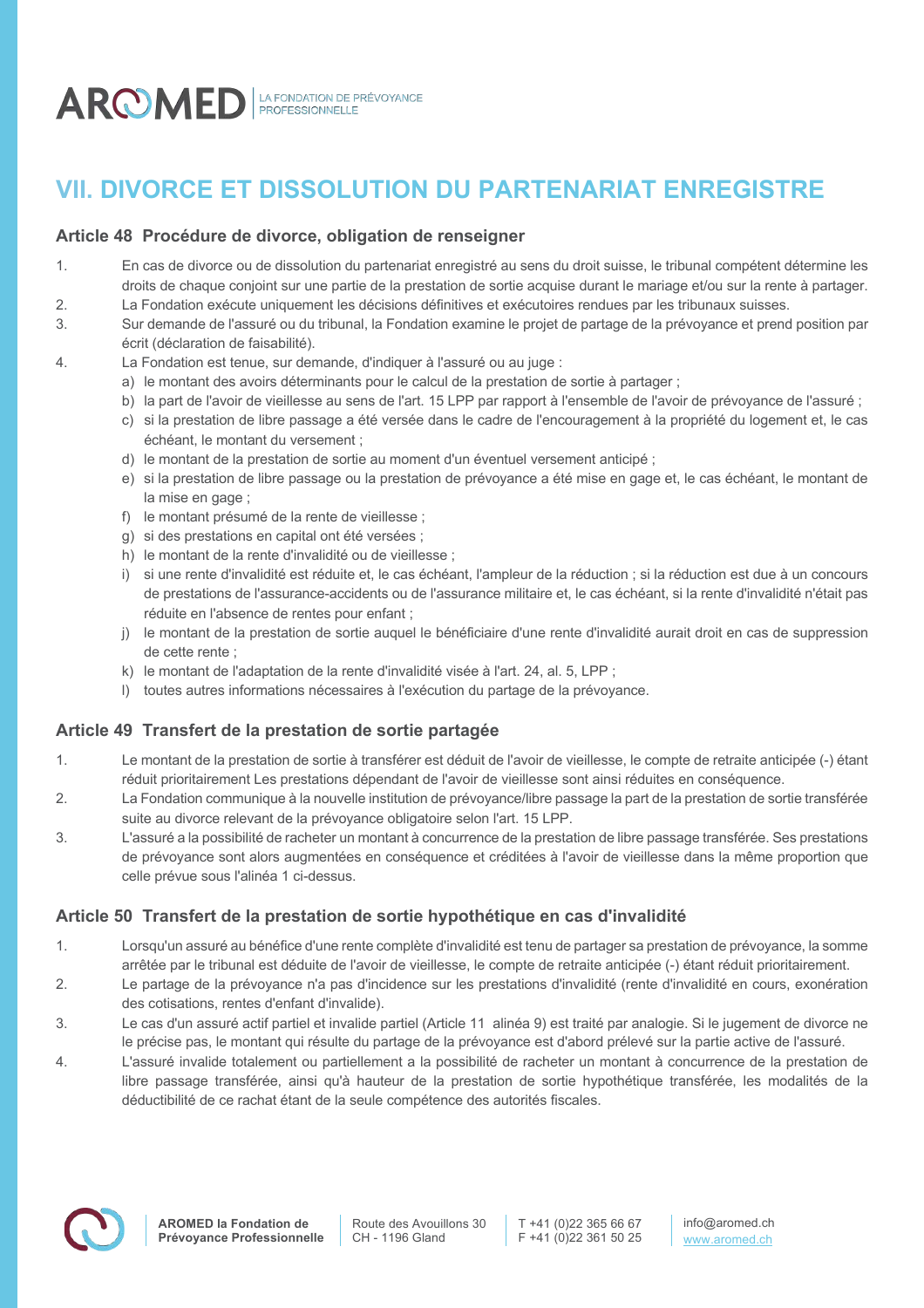

# **Article 51 Transfert de la rente de vieillesse (ou d'invalidité à l'âge de la retraite)**

- 1. Lorsqu'un assuré au bénéfice d'une rente de vieillesse est tenu de partager sa prestation de prévoyance (y compris les anciens bénéficiaires de rentes d'invalidité), la rente de vieillesse en cours est réduite du montant arrêté par le tribunal dès la date d'entrée en force du jugement de divorce. La part de la réduction de la rente de vieillesse en cours est convertie en rente viagère versée en faveur du conjoint créancier par la Fondation (rente de divorce) selon les dispositions de l'art. 19h OLP.
- 2. En cas de retraite de l'assuré actif ou invalide durant la procédure de divorce, la Fondation réduit les prestations en cours en proportion du montant du partage de la prévoyance sur la base des dispositions règlementaires en vigueur lors du départ à la retraite. Les prestations versées en trop entre le début du versement des prestations et la fin de la procédure de divorce sont supportées à part égales entre les deux conjoints. La part incombant à l'assuré est transformée en une réduction actuarielle de la rente de retraite, alors que celle incombant au bénéficiaire est imputée au montant du partage.
- 3. Les rentes mensuelles de divorce sont versées en une fois chaque année au plus tard le 15 décembre avec intérêts (50 % du taux d'intérêt crédité sur les comptes de prévoyance pour l'année en cours fixé par le Conseil de fondation selon l'Article  $16)$
- 4. Un versement unique en lieu et place de la rente de divorce aux conditions actuarielles en vigueur au moment de l'entrée en force du jugement de divorce est proposé par la Fondation au conjoint créancier. Avec le versement unique, tous les droits du conjoint créancier à l'égard de la Fondation sont réputés acquittés.
- 5. Le montant qui résulte du partage de la prévoyance (rente de divorce ou versement unique) est transféré à l'institution de prévoyance du conjoint créancier, à défaut, à l'institution de libre passage et, en l'absence de notification dans les 6 mois, à l'Institution supplétive. Dès l'âge de retraite anticipée, ou dans les cas prévus à l'art. 5 LFLP, le conjoint créancier peut demander le versement en espèces.
- 6. Le cas d'un assuré actif partiel et retraité partiel est traité par analogie.
- 7. L'assuré partiellement retraité a la possibilité de racheter un montant à concurrence de la prestation de libre passage transférée sur la partie active de l'avoir de vieillesse.

### **Article 52 Transfert de la prévoyance en faveur d'un assuré**

- 1. Le montant reçu par un assuré actif ou invalide ensuite du partage de la prévoyance (rente de divorce ou versement unique) représente un apport de libre passage. L'avoir de vieillesse (part obligatoire et sur-obligatoire) est augmenté selon les informations transmises par l'institution de prévoyance du conjoint débiteur.
- 2. Lorsqu'un assuré retraité est bénéficiaire d'un montant suite au partage de la prévoyance (rente de divorce ou versement unique), les montants accordés lui sont versés en espèces et n'influencent pas les prestations versées par le présent règlement.

# **VIII. FINANCEMENT**

# **Article 53 Cotisations ordinaires**

- 1. Les charges de la prévoyance professionnelle sont couvertes par les contributions des Employeurs, de leur personnel et des Médecins, ainsi que des éventuels fonds libres de la Fondation. Les Employeurs financent leurs contributions par leurs moyens propres ou à l'aide de réserves de cotisations constituées spécialement à cet effet (Article 56 ).
- 2. L'obligation de régler les cotisations ordinaires débute avec l'admission dans la Fondation. Elle dure jusqu'à la sortie de la Fondation ou jusqu'à la survenance d'un cas d'assurance (âge ordinaire de la retraite, retraite anticipée, maintien de l'assurance, décès ou invalidité complète). L'- alinéa 4 est réservé.
- 3. Les cotisations d'épargne (bonifications de vieillesse) et les cotisations de risque et frais sont fixées dans le plan de prévoyance. La cotisation due par le Médecin est entièrement à sa charge.

La cotisation des employés s'élève en principe à 50 % du total des charges, l'Employeur supportant le solde ; une participation plus importante de l'Employeur peut être prévue dans la convention d'affiliation. Les contributions dues par l'employé sont retenues chaque mois sur son salaire et sont versées à la Fondation par l'Employeur avec ses propres cotisations.

4. La cotisation des assurés externes au sens des Article 7 et 7A est entièrement à leur charge (part employeur et part employé).



Route des Avouillons 30 CH - 1196 Gland

T +41 (0)22 365 66 67 F +41 (0)22 361 50 25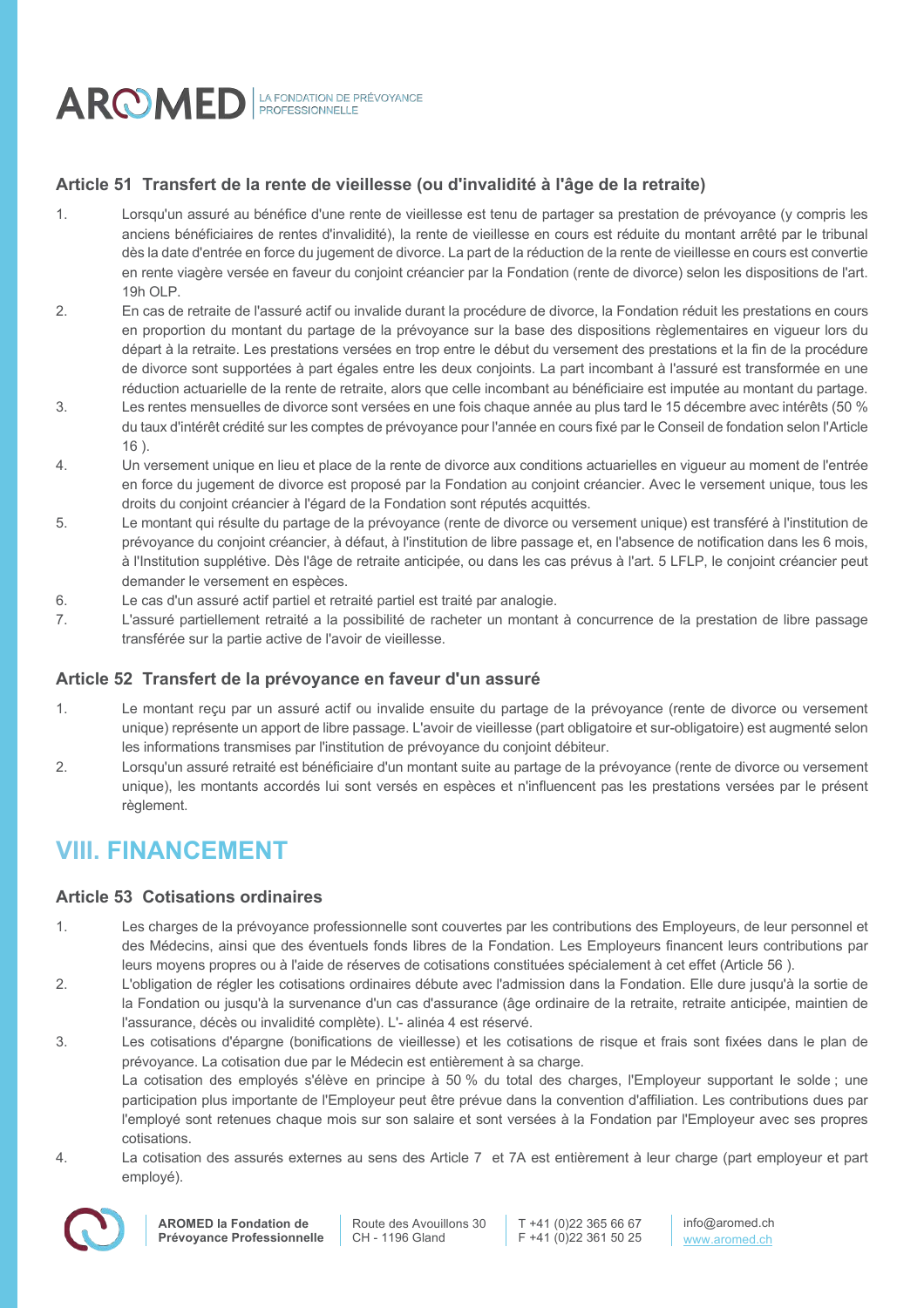

- 5. Avec l'accord de l'expert agréé en matière de prévoyance professionnelle, le Conseil de fondation peut procéder :
	- a) A une réduction ou à une suspension temporaires des cotisations des assurés.
	- b) A une réduction ou à une suspension temporaires des cotisations de l'Employeur moyennant une réduction au moins proportionnelle ou une suspension parallèle des cotisations des assurés.

Une telle décision ne doit en aucun cas mettre en péril la réalisation actuelle et future des buts de prévoyance

# **Article 54 Facturation, échéance et retard**

- 1. Les cotisations ordinaires sont facturées mensuellement et sont dues au plus tard le 31 décembre de l'année d'assurance pour laquelle les factures ont été émises.
- 2. Lorsque le délai du 31 décembre est dépassé, un premier rappel est émis.
- 3. Après le premier rappel, tous retard dans le paiement des cotisations dues donne lieu à une facturation d'intérêts moratoires, calculés dès le terme de la période de paiement (le 31 décembre), au taux de 4 % l'an, ainsi que des frais occasionnés par le recouvrement. En outre, les obligations de la Fondation relatives aux risques de décès et d'invalidité seront limitées à celles fixées dans la LPP. Les assurés concernés en seront informés.
- 4. Si la Fondation résilie l'affiliation en vertu de l'Article 6 alinéa 4, elle en informe les assurés concernés.

# **Article 55 Exonération des cotisations en cas d'invalidité**

- 1. En cas d'incapacité de gain, les cotisations selon le plan de prévoyance en vigueur lorsqu'est survenue l'incapacité de travail dont la cause est à l'origine de l'invalidité cessent d'être dues dès l'expiration d'un délai d'attente fixé dans ledit plan de prévoyance et ce en fonction du degré d'invalidité (Article 36 alinéa 2) selon le règlement en vigueur lorsqu'est survenue l'incapacité de travail. L'exonération s'étend également aux augmentations de cotisations consécutives à l'âge.
- 2. Pour le calcul du délai d'attente, les périodes d'incapacité de gain s'additionnent pour autant qu'elles soient fondées sur la même cause et qu'elles ne soient pas séparées par un intervalle de pleine capacité de gain supérieur à 12 mois.
- 3. L'exonération est accordée sans nouveau délai d'attente si elle a déjà été reconnue précédemment pour la même cause et que, dans l'intervalle, l'assuré n'a pas recouvré sa pleine capacité de gain pendant plus de 12 mois.

### **Article 56 Contributions volontaires de l'Employeur**

- 1. L'Employeur peut à tout moment verser des contributions volontaires, pour un montant déterminé par lui, afin d'améliorer la prévoyance de son personnel dans le respect des principes de collectivité, de planification, d'adéquation et d'égalité de traitement.
- 2. L'Employeur peut constituer une réserve de cotisations de l'employeur (RCE). La RCE, comptabilisée séparément pour chaque Employeur, ne peut plus être alimentée lorsqu'elle atteint le quintuple des contributions annuelles dues par l'Employeur (part employeur de la contribution).
- 3. L'Employeur peut participer au rachat d'années de cotisations manquantes (Article 58 ) et au préfinancement de la retraite anticipée (Article 59 ) de ses employés. Il peut également verser à la Fondation la contribution de rachat de l'employé après l'avoir retenue sur son salaire.

# **Article 57 Apport de libre passage**

- 1. Les prestations de libre passage transférées par l'assuré lors de son affiliation à la Fondation sont considérées comme prestations d'entrée et utilisées pour augmenter son avoir de vieillesse. Le surplus peut être affecté par l'assuré à la conclusion d'une police/compte de libre passage. A défaut d'indication, il est géré par la Fondation en tant que PLP excédentaire.
- 2. Les prestations de libre passage acquises suite au divorce qui ne peuvent pas être portées en augmentation de l'avoir de vieillesse peuvent être affectées par l'assuré à la conclusion d'une police/compte de libre passage ou être transférées à l'institution supplétive (art. 60a LPP).

### **Article 58 Rachat**

1. Lors de son admission dans la Fondation ou ultérieurement, l'assuré a la possibilité de verser des contributions de rachat sens de l'art. 79b, al. 3 LPP dans le but de combler les lacunes dans la couverture de prévoyance.

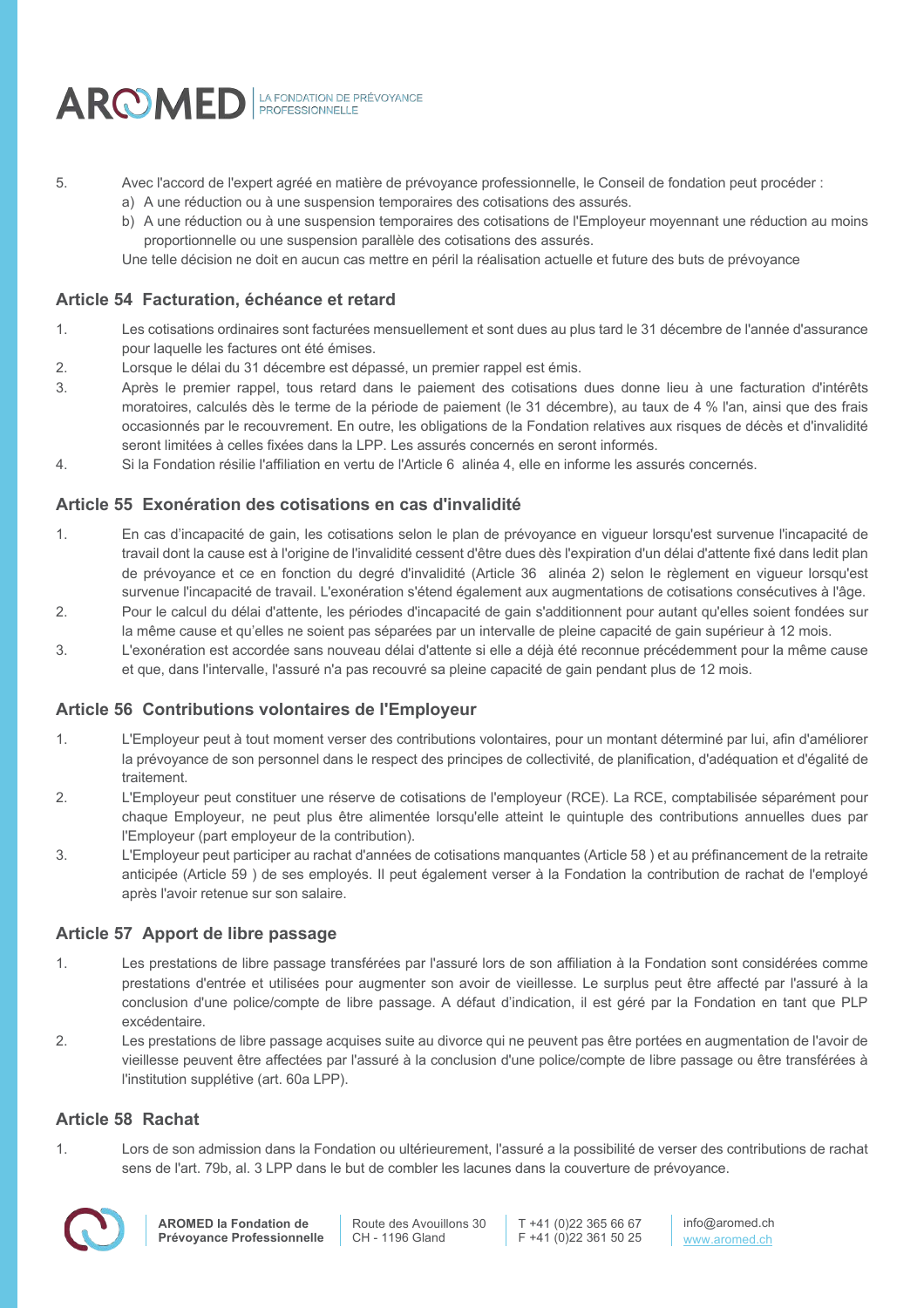

- 2. La contribution de rachat est calculée en fonction notamment des bonifications de vieillesse, du salaire assuré et de l'avoir de vieillesse au moment du rachat.
- 3. Jusqu'à l'âge ordinaire de la retraite, la somme de rachat maximale correspond à l'avoir de vieillesse qui aurait été accumulé en fonction du plan de prévoyance si l'assuré y avait été assuré dès l'âge d'admission minimum pour les prestations à la retraite avec son salaire assuré au moment du rachat, sous déduction :
	- de l'avoir de vieillesse disponible au moment du rachat ;
	- des prestations de libre passage découlant de rapports de prévoyance précédents qui n'auraient pas été transférées ;
	- d'éventuels versements anticipés dans le cadre de l'encouragement à la propriété du logement qui n'auraient pas été remboursés ;
	- de l'avoir éventuel du pilier 3a de l'assuré qui dépasse la somme, additionnée d'intérêts, des cotisations maximales annuellement déductibles du revenu à partir de 24 ans pour une personne affiliée à une institution de prévoyance (jusqu'à 8 % du salaire de base maximum selon la LPP) ;
	- de la réserve mathématique de la rente de vieillesse versée par d'autres institutions de prévoyance ;
	- des éventuelles prestations de libre passage excédentaires disponibles auprès d'autres institutions de prévoyance.
- 3<sup>bis</sup> Après l'âge ordinaire de la retraite, la somme de rachat maximale correspond à l'avoir de vieillesse qui aurait été accumulé à l'âge ordinaire de la retraite en fonction du plan de prévoyance en vigueur à l'âge ordinaire de la retraite si l'assuré y avait été assuré dès l'âge d'admission minimum pour les prestations à la retraite avec son salaire assuré à l'âge ordinaire de la retraite, sous déduction :
	- de l'avoir de vieillesse disponible au moment du rachat ;
	- des prestations de libre passage découlant de rapports de prévoyance précédents qui n'auraient pas été transférées ;
	- d'éventuels versements anticipés dans le cadre de l'encouragement à la propriété du logement qui n'auraient pas été remboursés ;
	- de l'avoir éventuel du pilier 3a de l'assuré qui dépasse la somme, additionnée d'intérêts, des cotisations maximales annuellement déductibles du revenu à partir de 24 ans pour une personne affiliée à une institution de prévoyance (jusqu'à 8 % du salaire de base maximum selon la LPP) ;
	- de la réserve mathématique de la rente de vieillesse versée par d'autres institutions de prévoyance ;
	- des éventuelles prestations de libre passage excédentaires disponibles auprès d'autres institutions de prévoyance.
- 4. La somme de rachat versée par l'assuré arrivant de l'étranger et qui n'a jamais été affiliée à une institution de prévoyance en Suisse ne peut pas dépasser, pendant les 5 années qui suivent son admission, 20 % du salaire assuré. Cette limite vaut aussi pour les rachats financés par l'Employeur et sur ceux basés sur les art. 6 et 12 LFLP. Après
	- l'échéance du délai de cinq ans, la Fondation autorise l'assuré à racheter la totalité des prestations réglementaires.
- 5. Lorsque des versements anticipés ont été accordés pour l'encouragement à la propriété, des rachats ne peuvent être effectués que si ces versements anticipés sont préalablement remboursés. Il est fait exception à cette règle lorsque le remboursement du versement anticipé n'est plus autorisé en vertu de l'Article 47 alinéa 11 et lorsque le rachat comble la lacune de prévoyance due au divorce (Article 49 s).
- 6. La déductibilité des contributions de rachat autorisées selon le droit de la prévoyance est déterminée en fonction des règles spécifiques du droit fiscal fédéral et cantonal. Il appartient à l'assuré de vérifier la déductibilité fiscale de ses rachats.

# **Article 59 Préfinancement de la retraite anticipée**

- 1. L'assuré qui ne peut plus effectuer de rachat au sens de l'Article 58 et qui a l'intention de prendre une retraite anticipée, peut verser des contributions complémentaires destinées à financer le compte de retraite anticipée (-).
- 2. Ces contributions volontaires sont définies en fonction du plan de prévoyance. Elles ont pour objectif de combler la différence entre les prestations de vieillesse en cas de retraite anticipée et la prestation réglementaire à l'âge ordinaire de la retraite.
- 3. Ces versements supplémentaires sont admis même si l'assuré envisage de partir à la retraite anticipée avec une prestation de retraite sous forme de capital.
- 4. Les versements destinés au financement de la retraite anticipée représentent des contributions de rachat au sens de l'art. 79b, al. 3 LPP. Les dispositions de l'Article 58 s'appliquent ainsi par analogie.
- 5. L'- alinéa 5 est réservé.

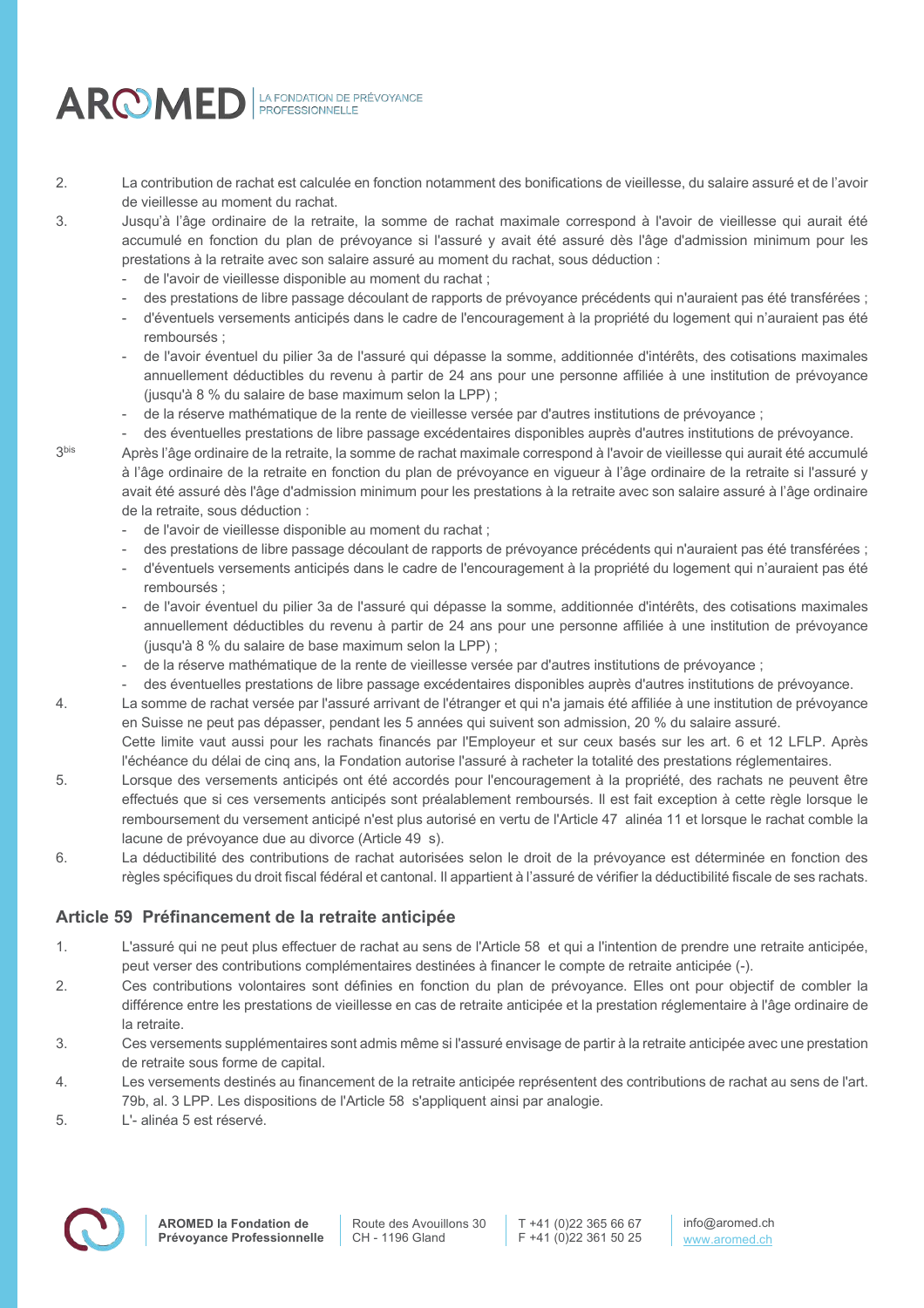

# **IX. DISSOLUTION DES RAPPORTS DE PREVOYANCE**

# **Article 60 Droit à la prestation de sortie**

- 1. L'assuré qui cesse son activité lucrative indépendante avant l'âge ordinaire de la retraite et sort de la Fondation pour un motif autre que la vieillesse, l'invalidité et le décès, a droit à une prestation de sortie (cas de libre passage). Il en est de même du membre qui quitte AROMED.
- 2. L'assuré dont les rapports de travail prennent fin avant l'âge lui donnant droit à une prestation de retraite anticipée et qui sort de la Fondation pour un motif autre que l'invalidité et le décès a droit à une prestation de sortie (cas de libre passage).

L'assuré dont les rapports de travail prennent fin à un âge lui donnant droit à une prestation de retraite anticipée peut solliciter une prestation de sortie (cas de libre passage) s'il poursuit une activité auprès d'un autre employeur, débute une activité indépendante et n'est plus soumis à la prévoyance professionnelle obligatoire ou s'inscrit au chômage (Article 30 alinéa 1).

- 2<sup>bis</sup> L'assuré qui, après avoir atteint l'âge lui donnant droit à une prestation de retraite anticipée, voit ses rapports de travail prendre fin par décision de l'Employeur peut maintenir sa prestation de sortie au sein de la Fondation au plus tard jusqu'à l'âge ordinaire de la retraite ou jusqu'au transfert des 2/3 de la prestation de sortie auprès d'une autre institution de prévoyance conformément à l'article 7a.
- 2<sup>ter</sup> L'assuré dont le salaire assuré est durablement réduit avant l'âge ordinaire de la retraite pour un motif autre que la vieillesse ou l'invalidité peut demander, dans le mois qui suit la réduction du salaire assuré, une prestation de sortie partielle (cas de libre passage partiel) à la condition qu'il soit affilié, dès la réduction du salaire assuré, à une autre institution de prévoyance pour la part du salaire/revenu annuel dont la baisse est à l'orgine de la réduction du salaire assuré et que la prestation de sortie partielle soit versée à ladite autre institution de prévoyance. Une telle demande ne peut être faite qu'une seule fois par l'assuré.
- 3. La Fondation doit être avisée sans retard par l'Employeur ou le Médecin de la cessation de l'activité lucrative, respectivement de la fin des rapports de travail ou de la fin de l'appartenance à AROMED, ainsi que de l'éventuelle incapacité de gain.

# **Article 61 Montant de la prestation de sortie et intérêts**

- 1. Le montant de la prestation de sortie est égal à l'avoir de vieillesse (Article 14 ) calculé à la sortie de la Fondation.
- 2. La prestation de sortie minimale selon l'art. 17 LFLP est garantie dans tous les cas.
- 3. Dans le cas de l'Article 60 al. 2ter, le montant de la prestation de sortie partielle est égal au surplus de l'avoir de vieillesse par rapport à l'avoir de vieillesse qui aurait été accumulé en fonction du plan de prévoyance si l'assuré y avait été assuré dès l'âge d'admission minimum pour les prestations à la retraite avec son salaire assuré durablement réduit, augmenté d'une part proportionnelle du compte de retraite anticipée (-).

# **Article 62 Transfert à la nouvelle institution de prévoyance**

- 1. Si la personne assurée entre dans une nouvelle institution de prévoyance en Suisse ou dans la principauté de Liechtenstein, la Fondation verse la prestation de sortie à cette dernière.
- 1bis En dérogation à l'alinéa 1, si l'assuré externe selon l'Article 7 A entre dans une nouvelle institution de prévoyance, la Fondation verse la prestation de sortie dans la mesure nécessaire au rachat des prestations réglementaires complètes, sur demande écrite de l'assuré.
- 1ter En cas de transfert partiel selon l'al. 1bis ou selon l'Article 61, al. 3, le montant de la prestation de sortie à transférer est déduit de l'avoir de vieillesse, le compte de retraite anticipée (-) étant réduit prioritairement s'agissant de l'avoir de vieillesse sur-obligatoire. Les prestations dépendant de l'avoir de vieillesse sont ainsi réduites en conséquence.
- 2. Si la Fondation doit verser des prestations pour survivants ou des prestations d'invalidité après avoir viré la prestation de sortie, celle-ci doit lui être restituée dans la mesure où elle est nécessaire au versement des prestations pour survivants ou des prestations d'invalidité ; la Fondation réduit ces prestations de prévoyance aussi longtemps qu'un tel remboursement n'a pas lieu.
- 3. L'assuré communique à la Fondation les renseignements nécessaires au transfert de la prestation de sortie.

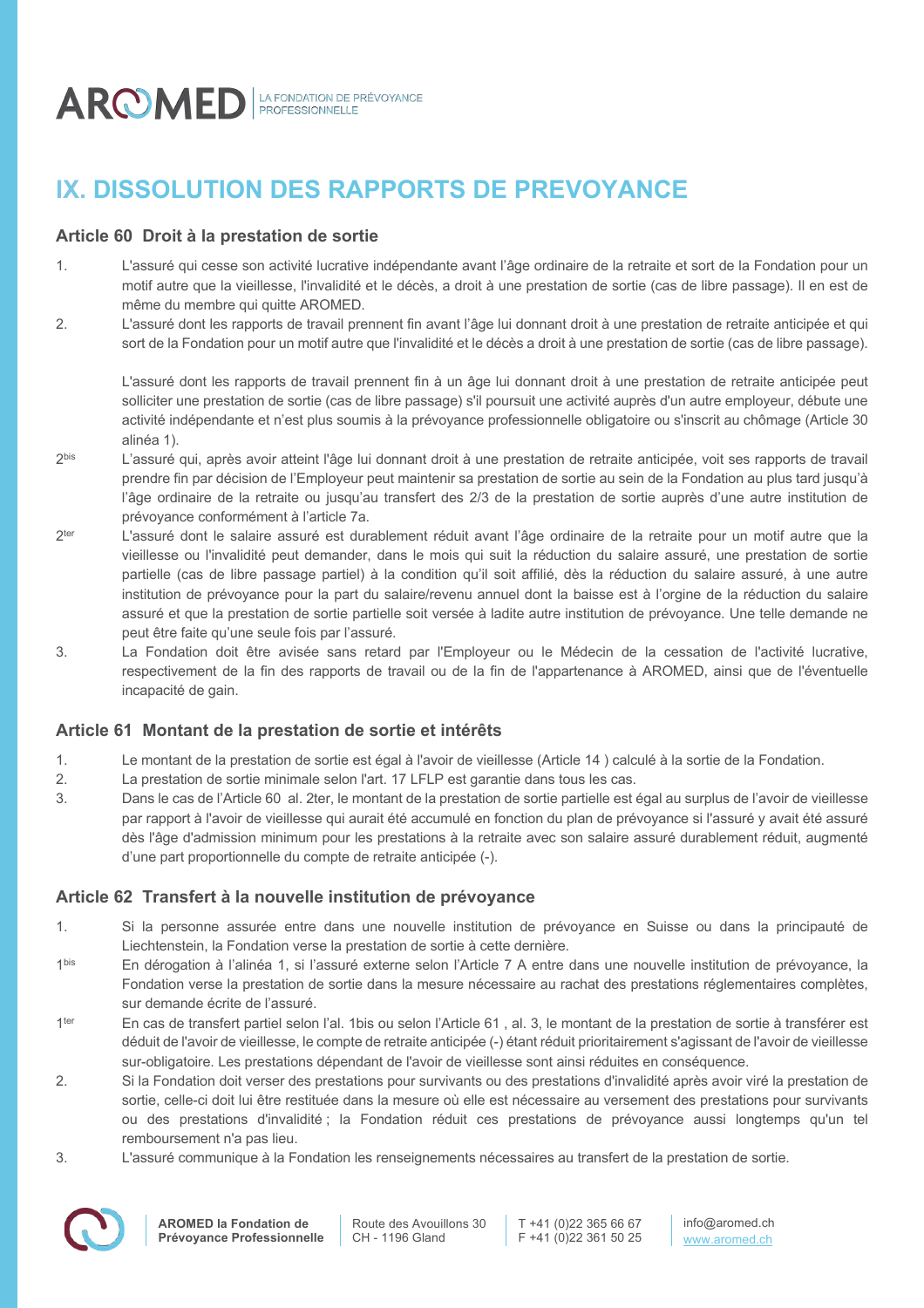

# **Article 63 Maintien de la couverture de prévoyance sous une autre forme**

- 1. Si l'assuré n'entre pas dans une nouvelle institution de prévoyance, il doit notifier à la Fondation sous quelle forme admise (compte de libre passage ou police de libre passage) il entend maintenir sa prévoyance. Le cas de l'assuré externe selon l'Article 7 A est réservé.
- 2. À défaut de notification, la Fondation verse, au plus tôt six mois et au plus tard deux ans après survenance du cas de libre passage, la prestation de sortie, y compris les intérêts, à l'Institution supplétive.

### **Article 64 Paiement en espèces**

- 1. L'assuré peut exiger le paiement en espèces de la prestation de sortie lorsque :
	- a) il quitte définitivement la Suisse et n'y est plus assujetti à l'assurance obligatoire. Sont réservés les accords de libre circulation conclus avec l'Union Européenne, l'Association Européenne de Libre Echange et le Liechtenstein ;
	- b) il s'établit à son propre compte et n'est plus soumis à la prévoyance professionnelle obligatoire ;
	- c) le montant de la prestation de sortie est inférieur au montant annuel des cotisations de l'assuré.
- 2. Si l'assuré est marié ou a conclu un partenariat enregistré selon la LPart, le paiement en espèces n'est admissible qu'avec le consentement écrit et authentifié du conjoint ou du/de la partenaire enregistré. S'il est impossible de se procurer ce consentement ou si ce dernier est refusé, l'assuré peut saisir le tribunal.
- 3. En guise de documents requis pour un paiement en espèces, la Fondation peut exiger notamment une authentification des signatures, une déclaration de départ du contrôle des habitants ou une attestation de domicile, le certificat d'une assurance adéquate, la pièce justificative d'un contrat de travail, l'attestation de la caisse de compensation AVS, un extrait du registre du commerce ou un document équivalent.
- 4. La Fondation est habilitée à exiger toutes preuves qu'elle jugerait nécessaires et différer le paiement de la prestation de sortie jusqu'à leur présentation.

### **Article 65 Prolongation de la couverture d'assurance**

1. Les prestations de survivants et d'invalidité assurées au moment de la dissolution des rapports de prévoyance sont maintenues sans changement jusqu'à la conclusion d'un nouveau rapport de prévoyance, mais au plus pendant un mois.

# **X. ORGANISATION, ADMINISTRATION ET CONTROLE**

# **Article 66 Conseil de fondation**

- 1. Le Conseil de fondation gère, dirige et surveille les activités de la Fondation, la représente vis-à-vis de tiers et règle les droits de signature. Il peut déléguer tout ou partie de ces tâches en mettant en place une surveillance appropriée et en édictant les règlements adéquats.
- 2. Le règlement d'organisation fixe plus précisément la composition, les tâches et les compétences du Conseil de fondation.

### **Article 67 Gérant, exercice comptable**

- 1. Les affaires courantes sont assumées par le gérant, sous la surveillance du Conseil de fondation, conformément aux règlements d'organisation et de placement.
- 2. Le gérant informe périodiquement le Conseil de fondation de la marche des affaires et lui signale immédiatement tout événement particulier.
- 3. Les comptes annuels sont bouclés au 31 décembre. Ils sont établis et présentés conformément aux dispositions légales.

### **Article 68 Organe de révision et expert**

1. Le Conseil de fondation charge un organe de révision indépendant agréé de la vérification annuelle de la gestion des affaires, de la comptabilité et du placement de la fortune. Cet organe établit un rapport écrit sur le résultat de ses vérifications.

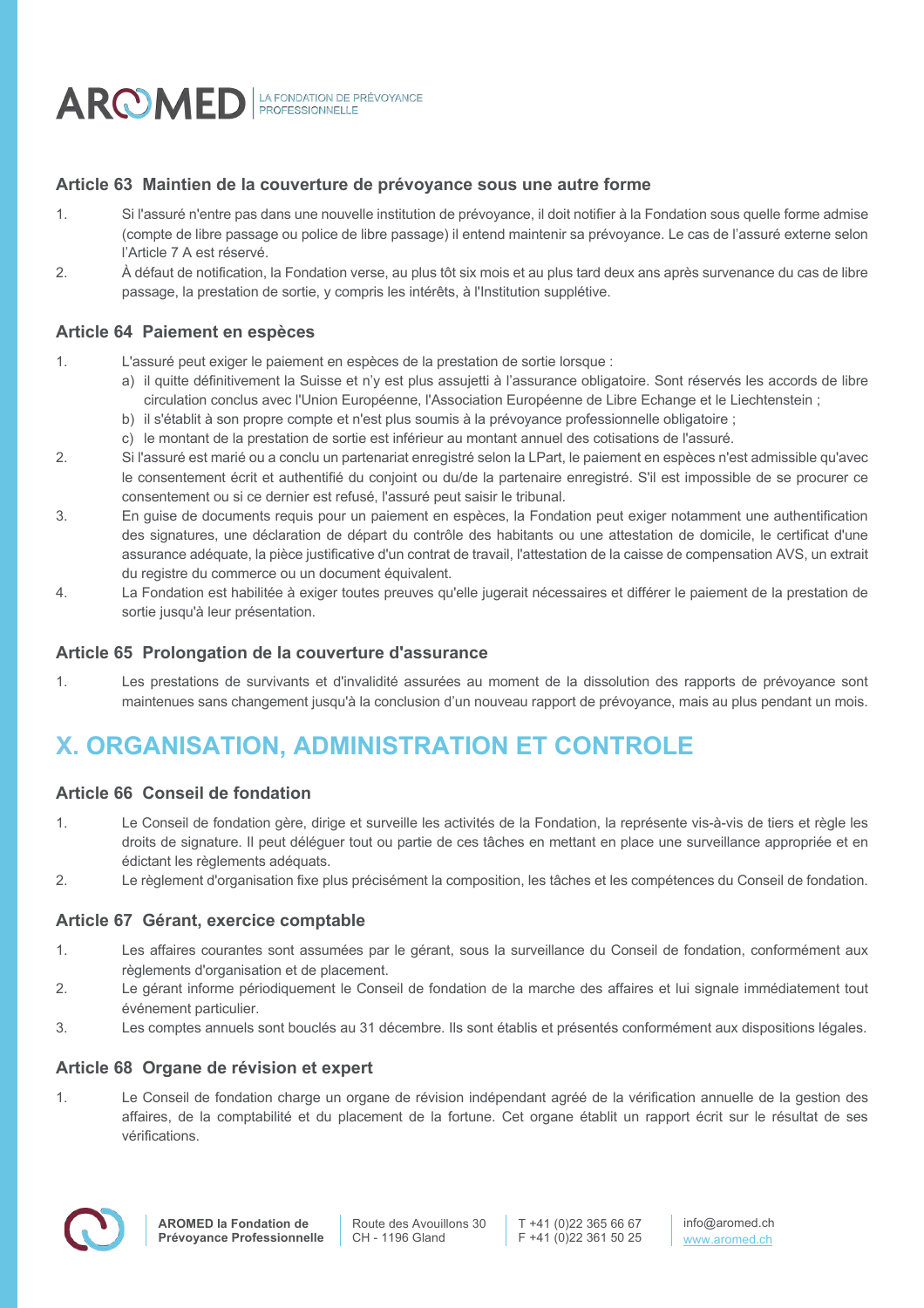

2. Le Conseil de fondation fait procéder périodiquement, mais au moins tous les trois ans, à une vérification de la Fondation par un expert indépendant agréé en matière de prévoyance professionnelle. En cas de découvert actuariel, le Conseil de fondation décide des mesures d'assainissement à prendre, après consultation de l'expert.

# **Article 69 Responsabilité, discrétion**

- 1. Les personnes chargées de l'administration, de la gestion et du contrôle de la Fondation répondent du dommage qu'elles lui causent intentionnellement ou par négligence.
- 2. Les membres du Conseil de fondation ainsi que toutes les personnes chargées de la direction, de l'administration, du contrôle ou de la surveillance sont soumis à l'obligation de garder le secret sur tout ce qui concerne la situation personnelle et financière des assurés, des Employeurs et des Médecins.
- 3. L'Employeur, le Médecin et l'assuré sont responsables des dommages qui pourraient être causés à la Fondation en raison de la non communication des renseignements nécessaires à cette dernière (en particulier : affiliation de nouveaux salariés, salaires/revenus, modifications de salaire/revenu, sorties, etc.).

# **XI. DISPOSITIONS FINALES**

# **Article 70 Information**

- 1. La Fondation remet à chaque assuré, lors de son affiliation, lors de toute modification de ses conditions d'assurance et en cas de mariage ou de conclusion d'un partenariat enregistré, mais au moins une fois par année, un certificat de prévoyance.
- 2. Le certificat de prévoyance informe l'assuré sur ses conditions individuelles d'assurance, notamment sur les montants suivants : les prestations assurées, le salaire assuré, les cotisations, la prestation de libre passage. En cas de divergence entre le certificat de prévoyance et le présent règlement, ce dernier fait foi.
- 3. La Fondation renseigne en outre, chaque assuré, dans une forme appropriée, sur l'organisation et le financement de la Fondation, ainsi que sur la composition du Conseil de fondation.
- 4. Sur demande, la Fondation remet aux assurés un exemplaire des comptes annuels et du rapport annuel et les informe sur le rendement du capital, l'évolution du risque actuariel, les frais d'administration, les principes de calcul du capital de couverture, les provisions supplémentaires et le degré de couverture.

# **Article 71 Mesures d'assainissement en cas de découvert**

- 1. La Fondation veille à ce que les obligations réglementaires soient satisfaites à tout moment Si un déficit de la couverture au sens de l'art. 44 OPP 2 est néanmoins constaté, le Conseil de fondation prend en collaboration avec l'expert en matière de prévoyance professionnelle les mesures adéquates pour résorber le découvert. Il peut notamment, sous réserve du respect des dispositions légales, prendre, dans l'ordre, les mesures suivantes :
	- a) adapter sa stratégie de placement ;
	- b) abaisser la rémunération de la part sur-obligatoire des avoirs de vieillesse et abaisser la rémunération pour l'application de l'art. 17 LFLP ;
	- c) adapter le mode de financement ou les prestations ;
	- d) limiter dans le temps, réduire ou refuser le versement anticipé dans le cadre de l'encouragement à la propriété du logement lorsque ce versement sert au remboursement de prêts hypothécaires ;
- 2. Lorsque les mesures selon l'alinéa 1 ne permettent pas de résorber le découvert dans un délai approprié, la Fondation peut prélever des cotisations d'assainissement auprès des assurés, de l'Employeur, du Médecin et des bénéficiaires de rentes dans le respect du principe d'égalité de traitement et de subsidiarité. Le montant à charge de l'employeur doit être au moins égal à la somme des cotisations des assurés ; seule la cotisation mise à la charge de l'assuré est due par l'assuré externe selon les Articles 7 et 7A.

Le prélèvement de cotisations auprès des bénéficiaires de rentes ne peut intervenir que sur la partie sur-obligatoire de la rente selon la LPP qui, durant les dix années précédant l'introduction de cette mesure, a résulté d'augmentations non prescrites par la loi ou le règlement. Le montant de la rente à la date de la naissance du droit à la rente reste garanti. La contribution des bénéficiaires de rentes est compensée avec les rentes en cours.



T +41 (0)22 365 66 67 F +41 (0)22 361 50 25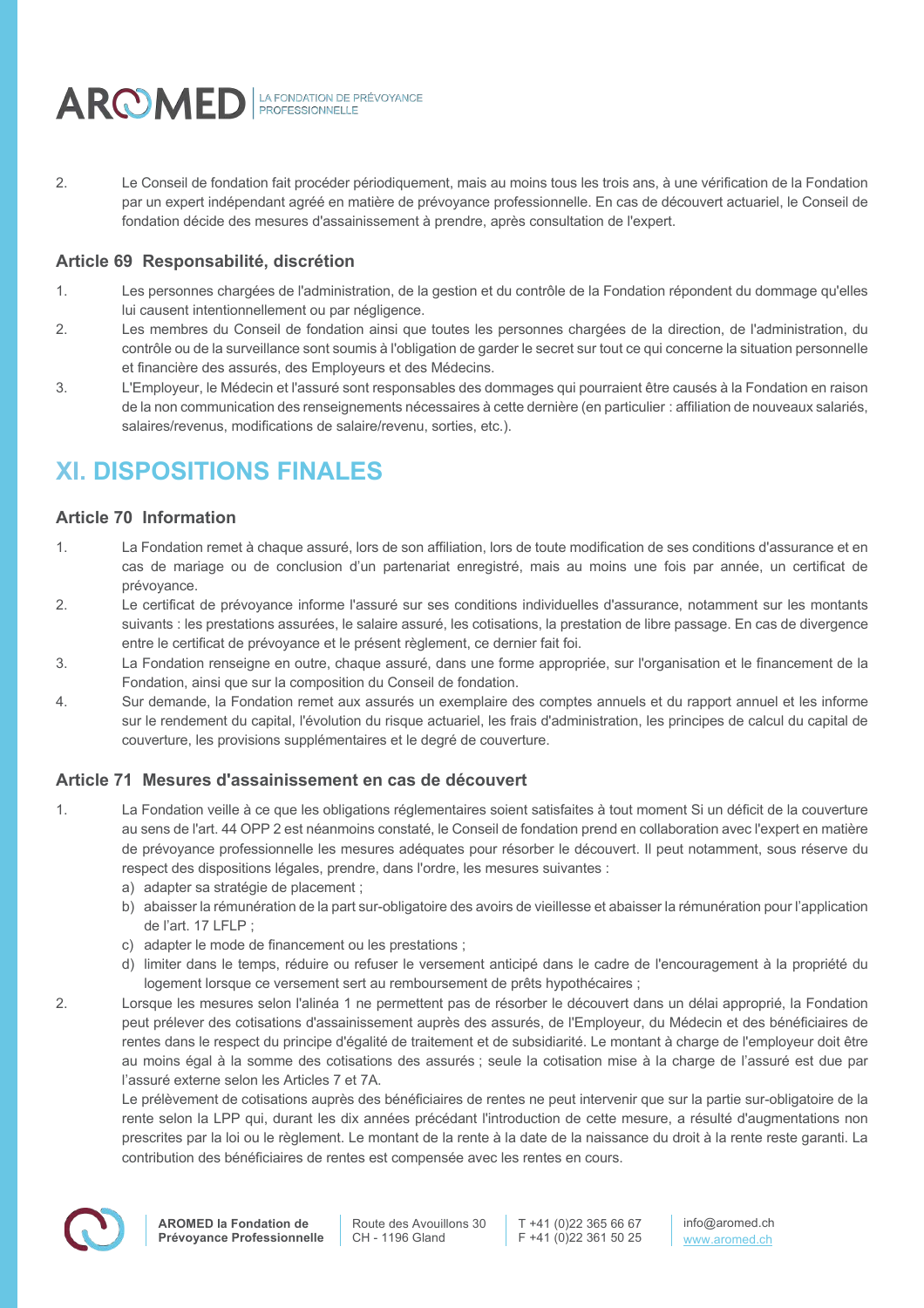AROMED FROM BE PRÉVOYANCE

La cotisation d'assainissement n'entre pas en ligne de compte pour le calcul du montant minimal de la prestation de libre passage.

- 3. En cas de découvert, l'Employeur ou le Médecin peut effectuer des versements ainsi que transférer des fonds de la réserve ordinaire de cotisations d'employeur sur un compte spécial « réserve de cotisations de l'employeur avec renonciation à leur utilisation ». Une convention écrite entre l'Employeur et la Fondation en définit les modalités. Les apports ne peuvent pas excéder le montant du découvert et ne portent pas intérêts. La réserve de cotisations de l'employeur avec renonciation à leur utilisation est maintenue aussi longtemps que le découvert existe.
- 4. Si les mesures prévues ci-dessus se révèlent insuffisantes, le Conseil de fondation peut prendre toutes autres mesures et décider d'appliquer sur la partie obligatoire des avoirs de vieillesse, tant que dure le découvert mais au maximum durant cinq ans, une rémunération inférieure au taux minimal prévu à l'art. 15, al. 2 LPP, celui-ci pouvant être réduit de 0.5 % au plus.
- 5. Lorsque la Fondation présente une situation de découvert au sens de l'art. 44 OPP 2, le Conseil de fondation doit informer l'autorité de surveillance, l'Employeur, le Médecin, les assurés et les bénéficiaires de rentes de l'existence du découvert et des mesures décidées avec le concours de l'expert en prévoyance professionnelle.

# **Article 72 Liquidation totale et liquidation partielle**

- 1. Si les circonstances l'exigent, la Fondation peut être liquidée totalement et dissoute. La liquidation totale et la dissolution seront conduites conformément aux dispositions légales. L'autorité de surveillance décide si les conditions et la procédure sont observées et approuve le plan de répartition lors d'une liquidation totale.
- 2. Les dispositions relatives aux conditions préalables et à la procédure de liquidation partielle sont consignées dans le règlement de liquidation partielle.

# **Article 73 Modification du règlement**

- 1. Le Conseil de fondation peut en tout temps procéder à la modification du présent règlement, dans la mesure toutefois où, au jour de la modification, l'avoir de vieillesse à disposition reste affecté à la prévoyance de chaque assuré. Les modifications réglementaires n'ont pas d'incidence sur les droits acquis.
- 2. Toute modification du règlement est soumise à l'autorité de surveillance.

# **Article 74 Lacunes et interprétation**

1. Tous les cas non expressément prévus par le présent règlement seront tranchés par le Conseil de fondation, qui prendra ses décisions en se référant à l'esprit des statuts et du règlement de la Fondation, ainsi qu'aux dispositions légales en vigueur et à leurs ordonnances d'application.

# **Article 75 Contestations**

1. Toute contestation relative à l'interprétation, à l'application ou à la non application des dispositions du présent règlement est du ressort des tribunaux compétents au siège de la Fondation.

# **Article 76 Traduction**

- 1. Le présent règlement est établi en langue française ; il pourra être traduit en d'autres langues.
- 2. S'il y a divergence entre la version en langue française et la traduction en d'autres langues, seule la version française fait foi.

# **Article 77 Entrée en vigueur**

- 1. Le présent règlement avec ses annexes entre en vigueur avec effet au 1er janvier 2022.
- 2. Il abroge et remplace tous les précédents règlements.
- 3. Il est soumis à l'autorité de surveillance.
- 4. Il est porté à la connaissance de tous les assurés.

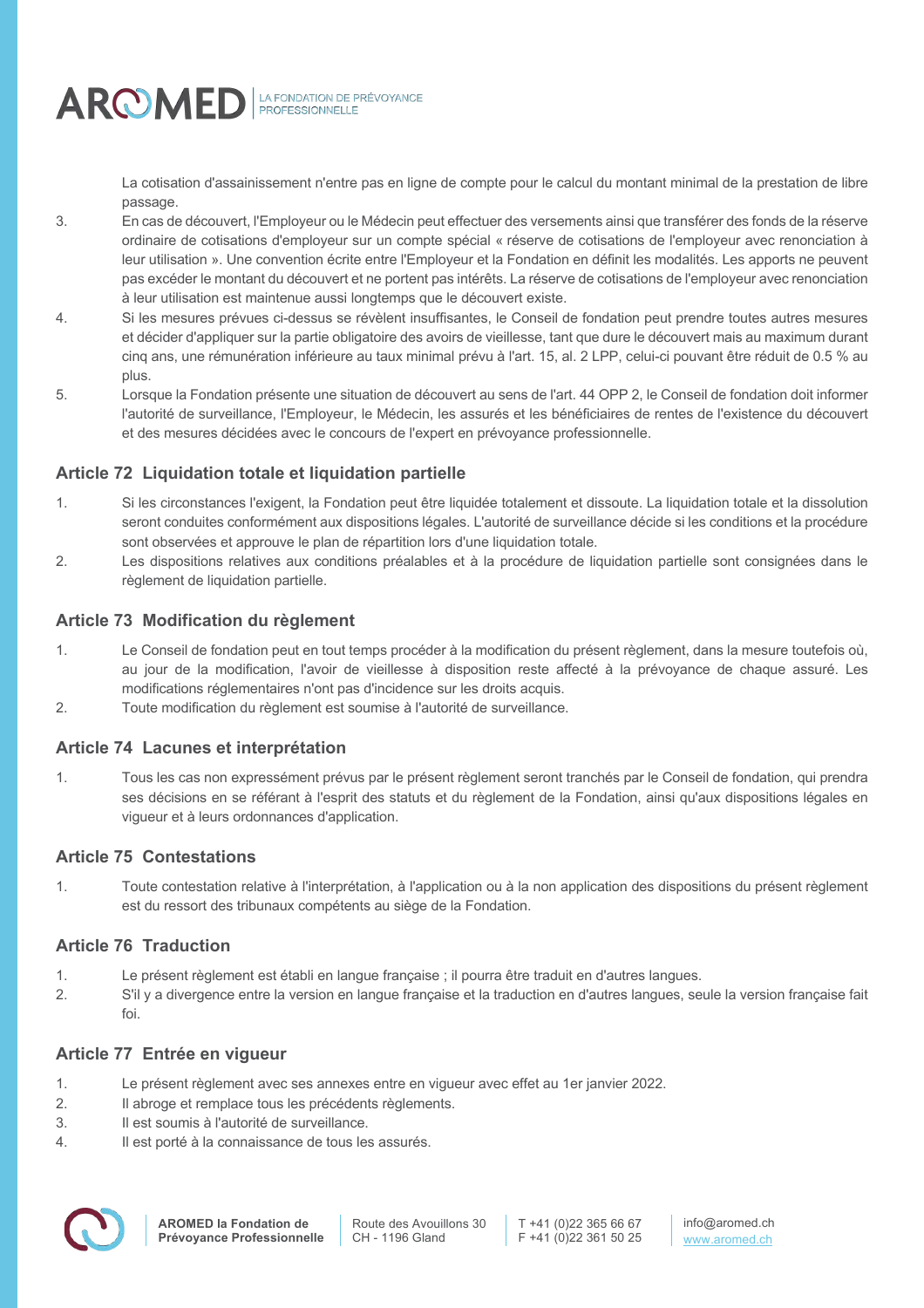

### **Article 78 Dispositions transitoires**

- 1. Les prestations d'invalidité en cours au 31 décembre 2021 et les prestations de survivants qui en découlent restent soumises aux dispositions réglementaires en vigueur lors de la survenance de l'incapacité de travail dont la cause est à l'origine de l'invalidité, sous réserve de l'alinéa 2. Les prestations de retraite (et de survivants de retraité) qui succèdent aux prestations d'invalidité temporaires sont toutefois soumises aux dispositions du présent règlement.
- 2. Si le bénéficiaire d'une rente d'invalidité dont le droit est né avant le 1er janvier 2022 n'a pas atteint l'âge de 55 ans avant le 1er janvier 2022, ses prestations sont soumises aux dispositions de l'Article 36 alinéas 2 et 4 en vigueur dès le 1er janvier 2022 aux conditions cumulatives suivantes :
	- a) son degré d'invalidité fixé par l'AI subit une modification d'au moins 5 % ;
	- b) l'augmentation du degré d'invalidité fixé par l'AI ne conduit pas à une baisse des prestations, respectivement la diminution du degré d'invalidité fixé par l'AI ne conduit pas à une hausse des prestations.

Si le bénéficiaire d'une rente d'invalidité dont le droit est né avant le 1er janvier 2022 n'a pas atteint l'âge de 30 ans avant le 1er janvier 2022, ses prestations sont soumises aux dispositions de l'Article 36 en vigueur dès le 1er janvier 2022 au plus tard au 1er janvier 2032. La réduction des prestations est toutefois suspendue tant que le degré d'invalidité fixé par l'AI ne subit pas une modification d'au moins 5 %.

Approuvé par le Conseil de Fondation par voie circulatoire en décembre 2021.

Gland, le 22 décembre 2021

Dr. Christian Grangier Me Alain Gros

Le Président du Conseil de fondation: Le Secrétaire du Conseil de fondation:

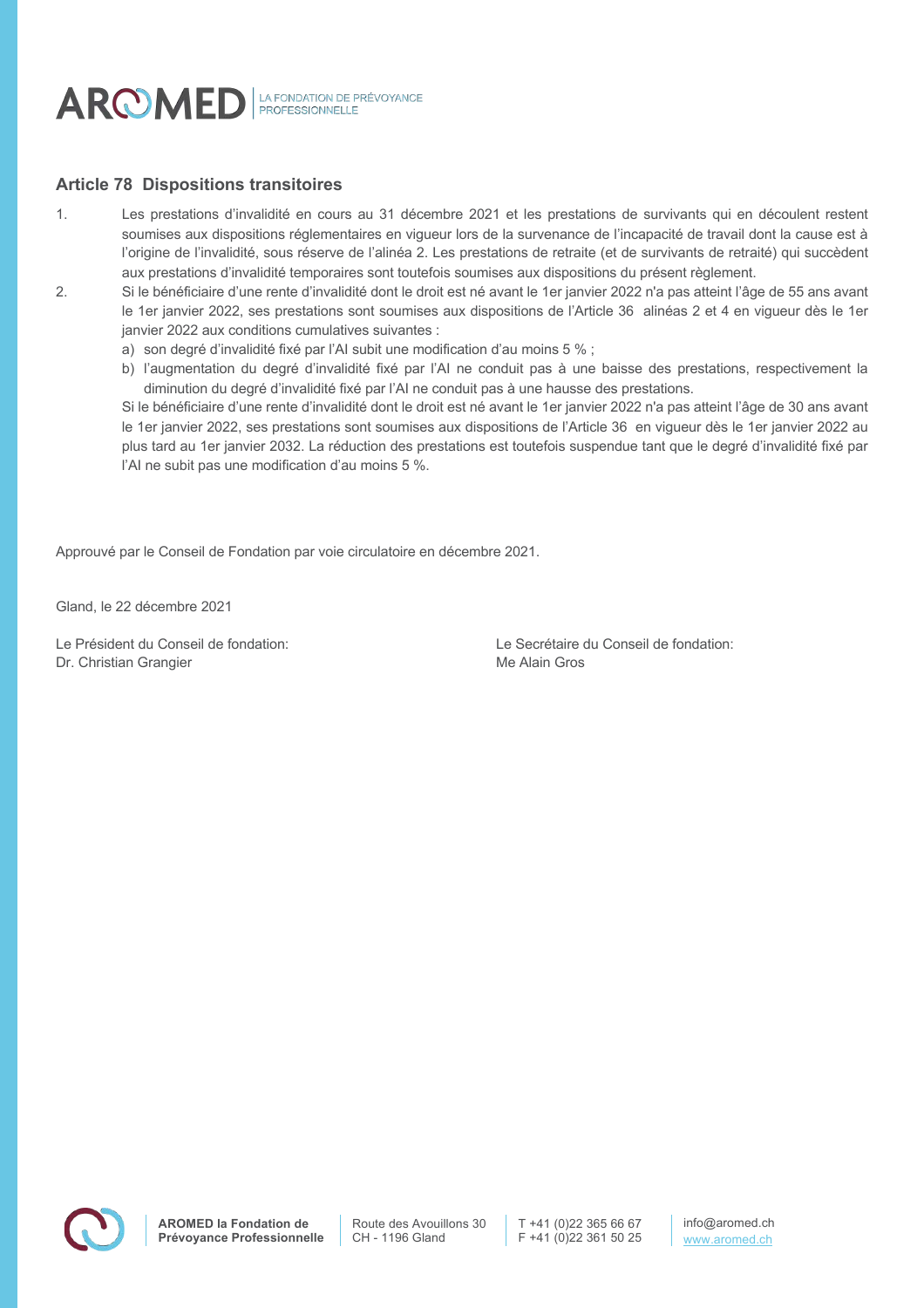# **XII. ANNEXES**

# **Annexe 1 : Taux de conversion - Plan de rente C**

Les taux de conversion suivants correspondent au Plan de rente C de l'Article 29 du présent règlement.

Les taux de conversion sont calculés de manière individuelle puisqu'ils dépendent de l'âge de départ à la retraite, de l'année de naissance, de l'état civil et de l'âge du conjoint pour les assurés mariés.

Les taux suivants sont donnés à titre d'exemple.

Le montant de la rente de vieillesse est égal au capital alloué à la rente de retraite, multiplié par le taux de conversion à l'âge du départ à la retraite.

#### Taux de conversion pour un assuré homme né en 1959 :

| Äge de   | Célibataire. | Marié.   | Marié.      | Marié,      |
|----------|--------------|----------|-------------|-------------|
| départ   | Divorcé      | Femme de | Femme       | Femme       |
| à la     | ou veuf      | même âge | 10 ans plus | 10 ans plus |
| retraite |              |          | jeune       | agée        |
| 58 ans   | 4.240%       | 3.789%   | 3.453%      | 4.046%      |
| 59 ans   | 4.346%       | 3.874%   | 3.519%      | 4.145%      |
| 60 ans   | 4.458%       | 3.963%   | 3.589%      | 4.250%      |
| 61 ans   | 4.576%       | 4.057%   | 3.661%      | 4.361%      |
| 62 ans   | 4.702%       | 4.156%   | 3.738%      | 4.479%      |
| 63 ans   | 4.835%       | 4.261%   | 3.818%      | 4.604%      |
| 64 ans   | 4.976%       | 4.373%   | 3.903%      | 4.737%      |
| 65 ans   | 5.127%       | 4.492%   | 3.992%      | 4.879%      |
| 66 ans   | 5.288%       | 4.619%   | 4.086%      | 5.031%      |
| 67 ans   | 5.461%       | 4.754%   | 4.187%      | 5.194%      |
| 68 ans   | 5.647%       | 4.898%   | 4.293%      | 5.368%      |
| 69 ans   | 5.846%       | 5.053%   | 4.405%      | 5.555%      |
| 70 ans   | 6.060%       | 5.219%   | 4.525%      | 5.756%      |

#### Taux de conversion pour un assuré homme né en 1949 :

| Âge de   | Célibataire. | Marié,   | Marié,      | Marié,      |
|----------|--------------|----------|-------------|-------------|
| départ   | Divorcé      | Femme de | Femme       | Femme       |
| à la     | ou veuf      | même âge | 10 ans plus | 10 ans plus |
| retraite |              |          | jeune       | agée        |
| 58 ans   | 4.402%       | 3.900%   | 3.539%      | 4.182%      |
| 59 ans   | 4.518%       | 3.990%   | 3.609%      | 4.289%      |
| 60 ans   | 4.639%       | 4.085%   | 3.682%      | 4.402%      |
| 61 ans   | 4.767%       | 4.186%   | 3.759%      | 4.521%      |
| 62 ans   | 4.902%       | 4.291%   | 3.840%      | 4.647%      |
| 63 ans   | 5.044%       | 4.402%   | 3.924%      | 4.781%      |
| 64 ans   | 5.194%       | 4.520%   | 4.012%      | 4.922%      |
| $65$ ans | 5.353%       | 4.646%   | 4.106%      | 5.073%      |
| 66 ans   | 5.523%       | 4.779%   | 4.204%      | 5.235%      |
| 67 ans   | 5.705%       | 4.921%   | 4.309%      | 5.407%      |
| 68 ans   | 5.901%       | 5.074%   | 4.419%      | 5.592%      |
| 69 ans   | 6.111%       | 5.237%   | 4.537%      | 5.790%      |
| 70 ans   | 6.337%       | 5.412%   | 4.662%      | 6.004%      |

#### Taux de conversion pour un assuré homme né en 1954:

| │Âge de       | Célibataire.  | Marié.   | Marié.       | Marié.        |
|---------------|---------------|----------|--------------|---------------|
| départ        | Divorcé       | Femme de | Femme        | Femme         |
| là la         | ou veuf       | même âge | 10 ans plus  | 10 ans plus   |
| retraite      |               |          | jeune        | agée          |
| $58$ ans      | 4.320%        | 3.844%   | 3.495%       | 4.112%        |
| 59 ans        | 4.430%        | 3.930%   | 3.562%       | 4.215%        |
| 60 ans        | 4.546%        | 4.022%   | 3.633%       | 4.323%        |
| 61 ans        | 4.668%        | 4.118%   | 3.708%       | 4.437%        |
| 62 ans        | 4.797%        | 4.220%   | 3.785%       | 4.558%        |
| 63 ans        | 4.933%        | 4.328%   | 3.867%       | 4.687%        |
| 64 ans        | 5.078%        | 4.442%   | 3.954%       | 4.823%        |
| 65 ans        | 5.232%        | 4.564%   | 4.045%       | 4.969%        |
| 66 ans        | 5.397%        | 4.693%   | 4.141%       | 5.125%        |
| 67 ans        | 5.574%        | 4.832%   | 4.243%       | 5.292%        |
| 68 ans        | 5.764%        | 4.980%   | 4.351%       | 5.471%        |
| 69 ans        | 5.968%        | 5.139%   | 4.466%       | 5.663%        |
| <b>70 ans</b> | <b>6 188%</b> | 5309%    | <b>4588%</b> | <b>5.870%</b> |

**AROMED la Fondation de Prévoyance Professionnelle**

#### Taux de conversion pour un assuré femme née en 1959 :

| Äge de   | Célibataire. | Mariée,  | Mariée,     | Mariée,     |
|----------|--------------|----------|-------------|-------------|
| départ   | Divorcée     | Mari de  | Mari 10 ans | Mari 10 ans |
| à la     | ou veuve     | même âge | plus jeune  | plus agé    |
| retraite |              |          |             |             |
| 58 ans   | 3.981%       | 3.712%   | 3.438%      | 3.882%      |
| 59 ans   | 4.075%       | 3.793%   | 3.504%      | 3.972%      |
| 60 ans   | 4.174%       | 3.878%   | 3.573%      | 4.068%      |
| 61 ans   | 4.279%       | 3.969%   | 3.647%      | 4.169%      |
| 62 ans   | 4.390%       | 4.064%   | 3.724%      | 4.277%      |
| 63 ans   | 4.509%       | 4.166%   | 3.806%      | 4.391%      |
| 64 ans   | 4.635%       | 4.274%   | 3.892%      | 4.513%      |
| 65 ans   | 4.771%       | 4.389%   | 3.984%      | 4.644%      |
| 66 ans   | 4.915%       | 4.512%   | 4.080%      | 4.783%      |
| 67 ans   | 5.071%       | 4.643%   | 4.183%      | 4.932%      |
| 68 ans   | 5.237%       | 4.784%   | 4.292%      | 5.093%      |
| 69 ans   | 5.417%       | 4.934%   | 4.409%      | 5.265%      |
| 70 ans   | 5.610%       | 5.095%   | 4.532%      | 5.450%      |

#### Taux de conversion pour un assuré femme née en 1949 :

| Äge de   | Célibataire. | Mariée,  | Mariée,     | Mariée,     |
|----------|--------------|----------|-------------|-------------|
| départ   | Divorcée     | Mari de  | Mari 10 ans | Mari 10 ans |
| à la     | ou veuve     | même âge | plus jeune  | plus agé    |
| retraite |              |          |             |             |
| 58 ans   | 4.108%       | 3.630%   | 3.519%      | 3.999%      |
| 59 ans   | 4.209%       | 3.708%   | 3.589%      | 4.095%      |
| 60 ans   | 4.315%       | 3.790%   | 3.663%      | 4.198%      |
| 61 ans   | 4.427%       | 3.877%   | 3.740%      | 4.306%      |
| 62 ans   | 4.546%       | 3.969%   | 3.822%      | 4.421%      |
| 63 ans   | 4.672%       | 4.067%   | 3.908%      | 4.543%      |
| 64 ans   | 4.806%       | 4.170%   | 3.999%      | 4.673%      |
| 65 ans   | 4.950%       | 4.280%   | 4.095%      | 4.811%      |
| 66 ans   | 5.103%       | 4.398%   | 4.197%      | 4.959%      |
| 67 ans   | 5.267%       | 4.523%   | 4.305%      | 5.118%      |
| 68 ans   | 5.443%       | 4.657%   | 4.419%      | 5.288%      |
| 69 ans   | 5.634%       | 4.800%   | 4.541%      | 5.471%      |
| 70 ans   | 5.839%       | 4.953%   | 4.671%      | 5.668%      |

#### Taux de conversion pour un assuré femme née en 1954 :

| Äge de   | Célibataire. | Mariée.  | Mariée,     | Mariée,     |
|----------|--------------|----------|-------------|-------------|
| départ   | Divorcée     | Mari de  | Mari 10 ans | Mari 10 ans |
| à la     | ou veuve     | même âge | plus jeune  | plus agé    |
| retraite |              |          |             |             |
| 58 ans   | 4.046%       | 3.761%   | 3.477%      | 3.940%      |
| 59 ans   | 4.142%       | 3.845%   | 3.545%      | 4.033%      |
| 60 ans   | 4.244%       | 3.933%   | 3.616%      | 4.131%      |
| 61 ans   | 4.352%       | 4.025%   | 3.692%      | 4.235%      |
| 62 ans   | 4.466%       | 4.124%   | 3.771%      | 4.346%      |
| 63 ans   | 4.588%       | 4.228%   | 3.854%      | 4.464%      |
| 64 ans   | 4.718%       | 4.339%   | 3.942%      | 4.589%      |
| 65 ans   | 4.857%       | 4.457%   | 4.036%      | 4.723%      |
| 66 ans   | 5.005%       | 4.583%   | 4.135%      | 4.866%      |
| 67 ans   | 5.165%       | 4.717%   | 4.240%      | 5.020%      |
| 68 ans   | 5.336%       | 4.862%   | 4.352%      | 5.185%      |
| 69 ans   | 5.521%       | 5.016%   | 4.471%      | 5.362%      |
| 70 ans   | 5.720%       | 5.182%   | 4.597%      | 5.553%      |

Route des Avouillons 30 CH - 1196 Gland

T +41 (0)22 365 66 67 F +41 (0)22 361 50 25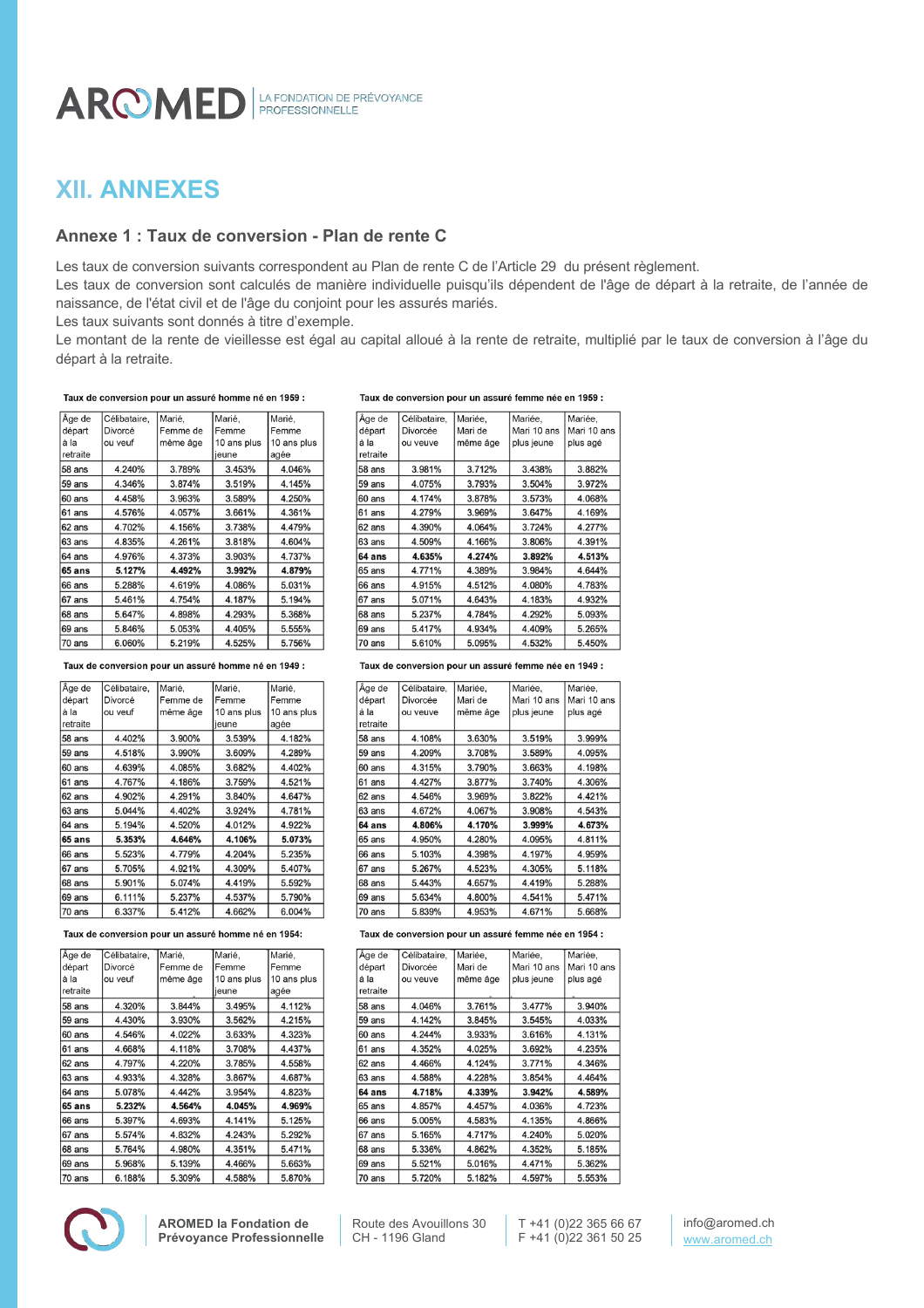

# **Annexe 2 : Descriptif des plans de prévoyance SMARTMED Valable dès le 1er janvier 2022**

Sur la base du règlement de prévoyance (articles cités ci-dessous).

Salaire/revenu annuel et salaires assurés (art. 11)

Le **salaire/revenu annuel** est égal au salaire/revenu AVS présumé. Les éléments de nature occasionnelle (heures supplémentaires, indemnités, tantièmes, gratifications, primes d'ancienneté, allocations familiales, allocations pour enfants notamment) ne sont toutefois pas pris en considération.

Le **salaire/revenu annuel de l'indépendant** correspond au salaire/revenu librement annoncé à la Fondation, au maximum toutefois au salaire/revenu estimé soumis à l'AVS.

Le salaire/revenu annuel doit être supérieur au **seuil d'assujettissement** à la prévoyance professionnelle (art. 4 al. 4), soit 75% de la rente annuelle maximale AVS (CHF 21'510 en 2022). Le seuil d'assujettissement peut être abaissé à zéro.

Un **plafond au salaire/revenu annuel** peut être défini. Ce plafond peut être le salaire/revenu maximum considéré dans la LPP (CHF 86'040.- en 2022), 1,5 fois le salaire/revenu maximum considéré dans la LPP (CHF 129'060 en 2022) ou un montant fixe. En tous les cas, le salaire/revenu annuel est plafonné à 30x la rente annuelle maximale AVS (CHF 28'680.- en 2022), soit CHF 860'040.- (en 2022).

Le **salaire assuré épargne** correspond au salaire/revenu annuel réduit ou non d'une déduction de coordination selon la LPP (CHF 25'095.- en 2022) ; la déduction de coordination peut être proportionnelle ou non au taux d'activité annoncé à la Fondation.

Le **salaire assuré risque** correspond au salaire/revenu annuel réduit ou non d'une déduction de coordination selon la LPP (CHF 25'095.- en 2022) ; la déduction de coordination peut être proportionnelle ou non au taux d'activité annoncé à la Fondation. Le salaire assuré risque peut également consister en un montant fixe ne dépassant pas le salaire/revenu annuel et n'étant pas inférieur au salaire coordonné selon l'art. 8 LPP (part du salaire/revenu annuel comprise entre CHF 25'095.- et CHF 86'040.-).

Bonifications de vieillesse (art. 13)

Les bonifications annuelles de vieillesse (cotisations d'épargne) sont calculées en % du salaire assuré épargne. Elles sont déterminées dans la convention d'affiliation selon les 4 modules de base et 2 options complémentaires. Le tableau se présente comme suit :

| Âge       | <b>Bonifications de base</b> |           |          |          |  | <b>Bonifications supplémentaires</b><br>(optionnelles) |            |
|-----------|------------------------------|-----------|----------|----------|--|--------------------------------------------------------|------------|
|           | Module 1                     | Module 2* | Module 3 | Module 4 |  | Option +2.5%                                           | Option +5% |
| $18 - 19$ | $0\%$                        | $0\%$     | $0\%$    | $0\%$    |  | $+0\%$                                                 | $+0\%$     |
| $20 - 24$ | 7%                           | 5%        | 8%       | $0\%$    |  | $+0\%$                                                 | $+0\%$     |
| $25 - 34$ | 7%                           | 5%        | 8%       | 20%      |  | $+2.5%$                                                | $+5%$      |
| $35 - 44$ | 10%                          | 9%        | 12%      | 20%      |  | $+2.5%$                                                | $+5%$      |
| $45 - 54$ | 15%                          | 13%       | 16%      | 20%      |  | $+2.5%$                                                | $+5%$      |
| $55 - 70$ | 18%                          | 17%       | 20%      | 20%      |  | $+2.5%$                                                | $+5%$      |

\* Variante acceptée uniquement avec une option de bonification supplémentaire ou si le salaire assuré épargne correspond au salaire/revenu annuel.

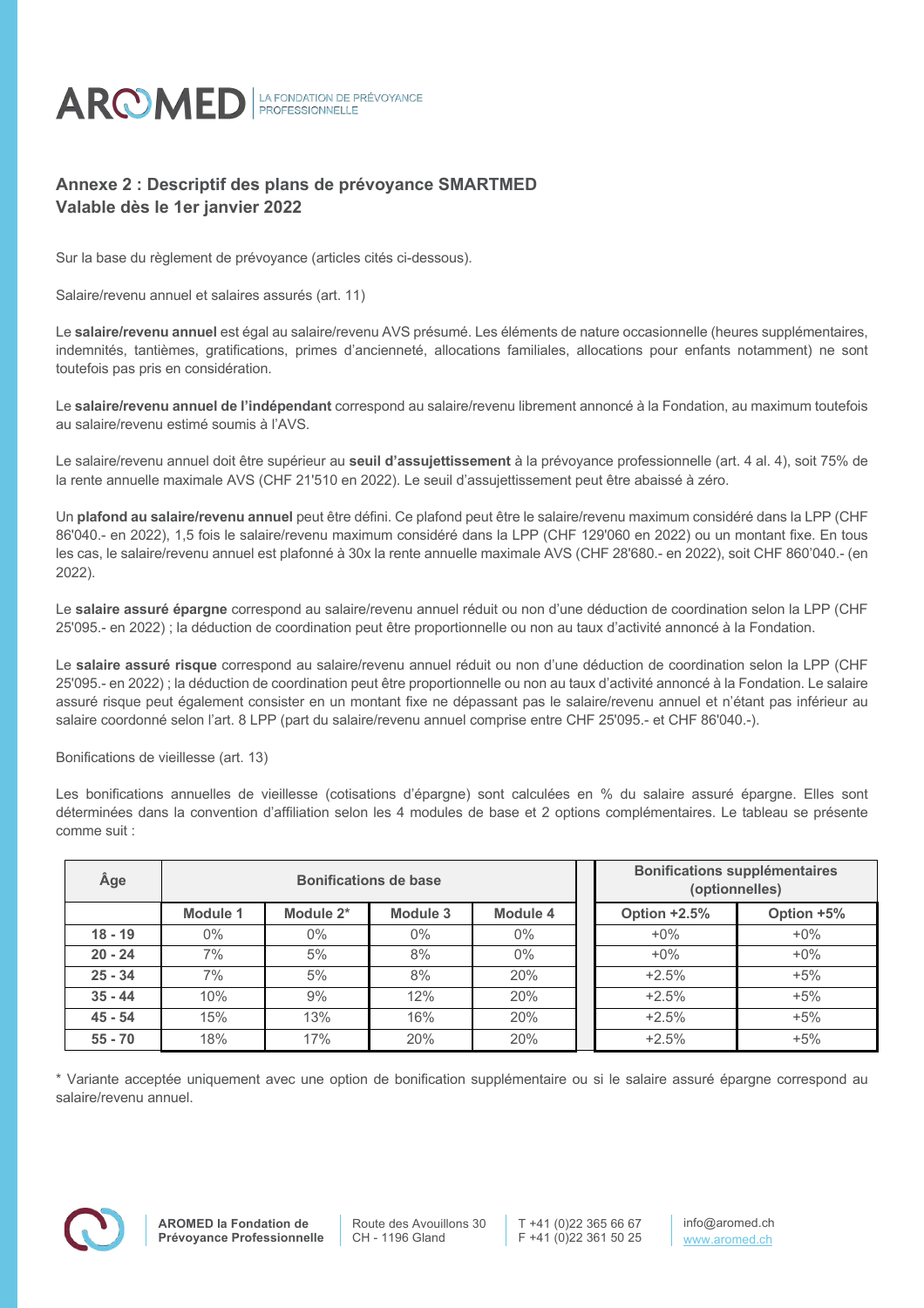

### **Les frais administratifs**

La cotisation pour les frais administratifs s'élève à 0.5% du salaire/revenu annuel. Toutefois, le montant de la cotisation est minimum de CHF 200.- et maximum de CHF 1'000.- par année.

#### **Prestations assurées**

Les prestations assurées sont calculées en % du salaire assuré risque. Elles sont déterminées dans la convention d'affiliation selon les options suivantes :

- **Rente d'invalidité** (art. 36) : Echelle possible entre 20%\* et 70% par tranches de 10%, prestation versée après un délai d'attente de 24 mois.
- **Libération du paiement des cotisations** (art. 55) : Délai d'attente de 3, 6, 12 ou 24 mois.
- **Rente de conjoint survivant** (art. 42) **et rente de concubin survivant** (art. 44) : Echelle possible entre 10%\* et 60% par tranches de 5%.
- **Rente d'enfant d'invalide** (art. 41) **et rente d'orphelin** (art. 45) : Echelle possible entre 4%\* et 12% par tranches de 2%.
- **Capital décès** (art. 46) : Avec ou sans restitution de l'avoir de vieillesse accumulé au moment du décès.
- **Capital décès supplémentaire**\*\* (art. 46) : Echelle possible entre 0% à 500% par tranche de 50%

\* Variantes acceptées uniquement si le salaire assuré risque correspond au salaire/revenu annuel

\*\* Le capital décès supplémentaire peut être au maximum de :

- 500% si la rente de conjoint/concubin survivant assurée est de 30% au plus,
- 400% si la rente de conjoint/concubin survivant assurée est de 35% à 40%,
- 350% si la rente de conjoint/concubin survivant assurée est de 45% à 50%,
- 300% si la rente de conjoint/concubin survivant assurée est de 55%,
- 0% si la rente de conjoint/concubin survivant assurée est de 60%.

Les prestations précitées sont couvertes pour les cas de maladie et d'accident. La convention d'affiliation peut exclure la couverture en cas d'accident. Dans tous les cas, la libération du paiement des cotisations est toujours assurée en cas de maladie et accident.

#### **Prestations assurées après l'âge de la retraite (art. 31)**

En cas de poursuite de l'activité lucrative au-delà de l'âge ordinaire de la retraite, soit 64 ans pour les femmes et 65 ans pour les hommes, l'assuré peut maintenir la prévoyance jusqu'à la cessation de l'activité, mais jusqu'à l'âge de 70 ans révolus au plus. Par défaut, aucune prestation de risque n'est assurée durant cette période de prorogation.

La convention d'affiliation peut prévoir une couverture de risque avec un capital-décès équivalent à 300% du salaire assuré épargne, mais au maximum CHF 600'000.-.

### **Prestations de vieillesse**

**Prestations de vieillesse sous forme de capital** (art. 33) : L'assuré peut exiger le versement du capital de retraite correspondant à tout ou partie de son avoir de prévoyance au moment de son départ à la retraite. L'assuré doit faire connaître sa volonté au moins 1 mois avant.

**Prestation de vieillesse sous forme de rente** (art. 29) : L'assuré a le choix entre les plans de rente A, B ou C pour déterminer la rente. Les taux de conversation étant individualisés, la rente peut se calculer uniquement sur demande à la Fondation.

#### **Principe d'assurance à respecter**

Conformément à l'article 1h de l'ordonnance sur la prévoyance professionnelle vieillesse, survivants et invalidité (OPP 2), au moins 4% du total de la cotisation doit être affecté au financement des prestations relevant de la couverture des risques de décès et d'invalidité. La combinaison de modules doit satisfaire à cette exigence compte tenu du tarif appliqué par la Fondation.



Route des Avouillons 30 CH - 1196 Gland

T +41 (0)22 365 66 67 F +41 (0)22 361 50 25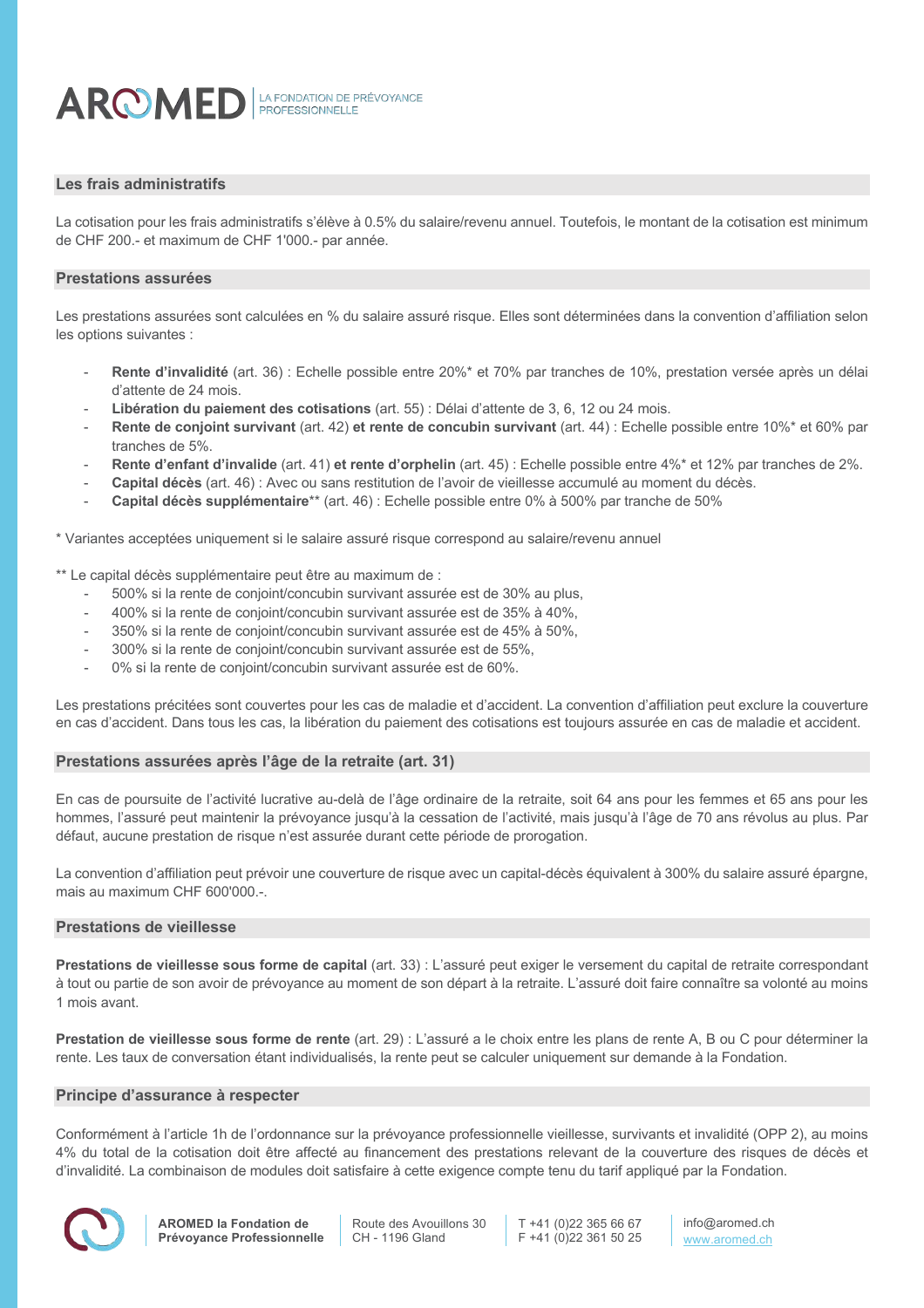

### **Tabelles de rachat (art. 58)**

Le montant du rachat maximum possible est calculé sur la base d'un pourcentage du salaire assuré épargne. Le taux d'intérêt pris en compte est de 0.413% à 2% selon l'échelle de bonification (12 échelles considérées soit 4 modules de base et, pour chacun, sa combinaison avec les 2 options de bonifications supplémentaires). Le taux de progression des salaires est de 0%.

Les tabelles sont disponibles à l'annexe du règlement de prévoyance de la Fondation AROMED.

### **Annexe 3 : Descriptif du plan de prévoyance « Equilibre Sécurité » Valable dès le 1er janvier 2022**

Sur la base du **règlement de prévoyance** (articles cités ci-dessous).

#### **Information**

- Ce plan est destiné uniquement **aux médecins s'affiliant avant leur 50ème anniversaire à la Fondation comme indépendants,** pour eux-mêmes.
- **La durée maximale d'affiliation dans le plan est de 3 ans**. A l'issue des 3 ans, l'assuré a le choix parmi les combinaisons des plans SMARTMED.
- Durant la période d'affiliation dans ce plan, **les frais administratifs sont entièrement pris en charge par la Fondation.**

#### **Affiliation (art. 3 - 5)**

Les médecins qui remplissent les conditions d'admission au plan de prévoyance « Equilibre Sécurité » sont assurés :

- Pour les risques invalidité et décès, dès le 1<sup>er</sup> janvier qui suit le 17<sup>ème</sup> anniversaire ;
- Pour le risque vieillesse, dès le 1<sup>er</sup> janvier qui suit le 19<sup>ème</sup> anniversaire ;
- Pour autant que leur salaire/revenu annuel déterminant soit supérieur au seuil d'assujettissement à la prévoyance professionnelle obligatoire, soit les 3/4 de la rente annuelle maximale AVS (CHF 21'510.- en 2022).

#### **Salaire/revenu annuel et salaires assurés (art. 11)**

Le **salaire/revenu annuel** correspond au revenu annuel selon les normes AVS.

Le **salaire assuré épargne** correspond au salaire/revenu annuel, mais au maximum 5x la rente annuelle maximale AVS (CHF 28'680.- en 2022), soit 143'400.- (en 2022).

Le **salaire assuré risque** correspond à un montant fixe de 5x la rente annuelle maximale AVS (CHF 28'680.- en 2022), soit CHF 143'400.- (en 2022).

#### **Bonifications de vieillesse (art. 13)**

Les bonifications annuelles de vieillesse (cotisations épargne) sont calculées en % du salaire assuré épargne. Le tableau se présente comme suit :

| Âge       | <b>Bonifications de vieillesse</b> |
|-----------|------------------------------------|
| $18 - 19$ | 0%                                 |
| $20 - 34$ | 5%                                 |
| $35 - 44$ | 9%                                 |
| $45 - 54$ | 13%                                |
| $55 - 70$ | 17%                                |

#### **Les frais administratifs**

Durant la période d'affiliation dans ce plan, **les frais administratifs sont entièrement pris en charge par la Fondation.**

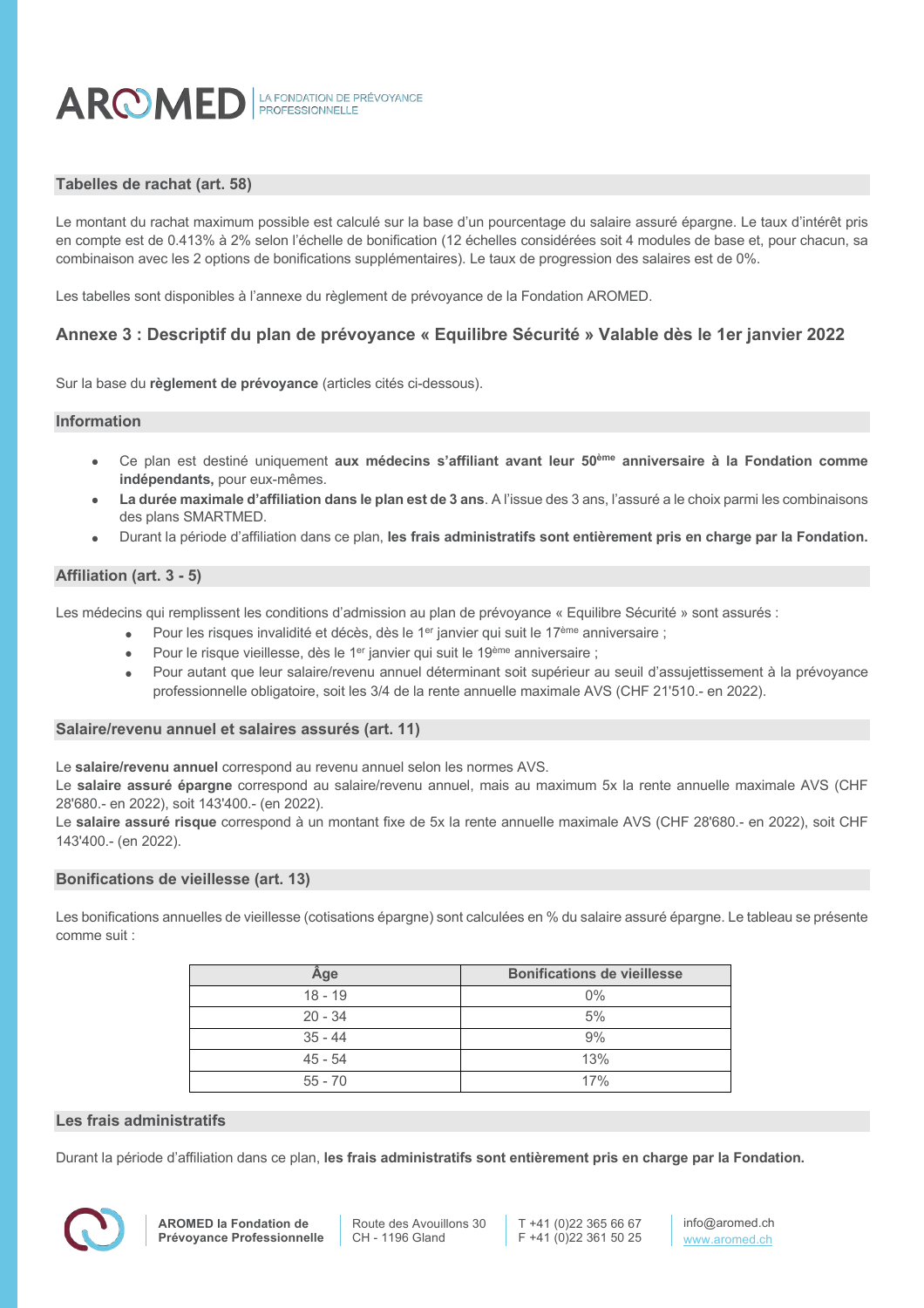### **Prestations assurées**

Les prestations assurées sont les suivantes :

- **Rente d'invalidité** (art. 36) : 60% du salaire assuré risque, soit CHF 86'040.- (en 2022), prestation versée après un délai d'attente de 24 mois.
- **Libération du paiement des cotisations** (art. 55) : Délai d'attente de 3 mois. A l'issue du délai des 3 mois, la Fondation alimente l'avoir de vieillesse sur la base du salaire assuré risque.
- **Rente de conjoint survivant** (art. 42) **et rente de concubin survivant** (art. 44) : 30% du salaire assuré risque, soit CHF 43'020.- (en 2022).
- **Rente d'enfant d'invalide** (art. 41) **et rente d'orphelin** (art. 45) : 8% du salaire assuré risque, soit CHF 11'472.- (en 2022).
- **Capital décès** (art. 46) : Avec restitution de l'avoir de vieillesse accumulé au moment du décès.
- **Capital décès supplémentaire** (art. 46) : 200% du salaire assuré risque, soit CHF 286'800.- (en 2022)

Les prestations sont assurées pour les cas de maladie et d'accident.

En dérogation aux dispositions de l'art. 21, les prestations assurées ne sont pas réduites en raison de coordination avec les autres assurances ou de surindemnisation (assurance de somme et non pas de dommage).

#### **Tabelle de rachat (art. 58)**

Le montant du rachat maximum possible est calculé sur la base d'un pourcentage du salaire assuré épargne. Le taux d'intérêt pris en compte est de 2%, le taux de progression des salaires est de 0%.

| Âge LPP | Avoir de vieillesse maximum en %<br>du salaire assuré au 31.12 | Âge LPP | Avoir de vieillesse maximum en<br>% du salaire assuré au 31.12 |  |
|---------|----------------------------------------------------------------|---------|----------------------------------------------------------------|--|
| 20      | 5.0%                                                           | 43      | 191.1%                                                         |  |
| 21      | 10.1%                                                          | 44      | 204.0%                                                         |  |
| 22      | 15.3%                                                          | 45      | 221.0%                                                         |  |
| 23      | 20.6%                                                          | 46      | 238.4%                                                         |  |
| 24      | 26.0%                                                          | 47      | 256.2%                                                         |  |
| 25      | 31.5%                                                          | 48      | 274.3%                                                         |  |
| 26      | 37.2%                                                          | 49      | 292.8%                                                         |  |
| 27      | 42.9%                                                          | 50      | 311.7%                                                         |  |
| 28      | 48.8%                                                          | 51      | 330.9%                                                         |  |
| 29      | 54.7%                                                          | 52      | 350.5%                                                         |  |
| 30      | 60.8%                                                          | 53      | 370.5%                                                         |  |
| 31      | 67.1%                                                          | 54      | 391.0%                                                         |  |
| 32      | 73.4%                                                          | 55      | 415.8%                                                         |  |
| 33      | 79.9%                                                          | 56      | 441.1%                                                         |  |
| 34      | 86.5%                                                          | 57      | 466.9%                                                         |  |
| 35      | 97.2%                                                          | 58      | 493.3%                                                         |  |
| 36      | 108.1%                                                         | 59      | 520.1%                                                         |  |
| 37      | 119.3%                                                         | 60      | 547.5%                                                         |  |
| 38      | 130.7%                                                         | 61      | 575.5%                                                         |  |
| 39      | 142.3%                                                         | 62      | 604.0%                                                         |  |
| 40      | 154.1%                                                         | 63      | 633.1%                                                         |  |
| 41      | 166.2%                                                         | 64      | 662.7%                                                         |  |
| 42      | 178.6%                                                         | 65-70   | 693.0%                                                         |  |